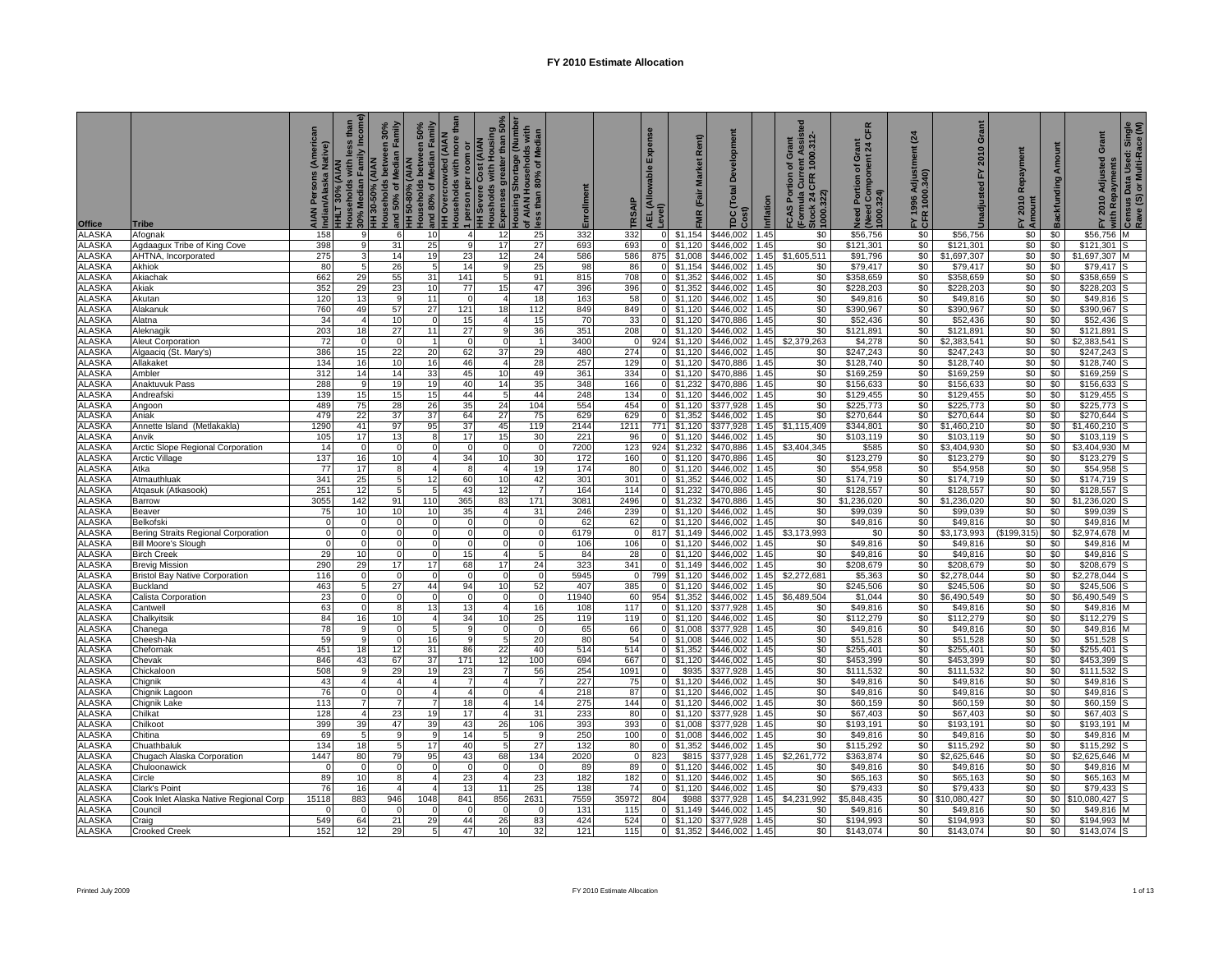| Office                         | Tribe                                                                                                                                                                                                                                                                                                                                                                                                                                                                                                                                                    | AIAN Persons (American<br>Native)<br>laska<br>Indian/Ala | HHLT 30% (AIAN<br>Households with less than | 30% Median Family Income<br>HH 30-50% (AIAN<br>louseholds between 30% | Households between 50%<br>] and 80% of Median Family<br>HH Overcrowded (AIAN<br>_Households with more than<br>and 50% of Median Family<br>HH 50-80% (AIAN | person per                   | HH Severe Cost (AIAN<br>Housholds with Housing<br>Expenses greater than 50%<br>of Ausing Shortage (wither<br>of Ausing 80% of Median<br>gless than 80% of Median |                | Enrollment  | RSAIP          | Expense<br>AEL (Allowable I<br>Level) | Market Rent)<br>FMR (Fair  | Development<br>TDC (Total I<br>Cost) | Inflation    | (Formula Current Assiste<br> Stock 24 CFR 1000.312-<br> 1000.322)<br>Grant<br>FCAS Portion of | <b>CFR</b><br>Need Portion of Grant<br>(Need Component 24 Cl<br>1000.324) | $\overline{a}$<br>FY 1996 Adjustment<br>CFR 1000.340) | Grant<br>2010<br>놊<br>Unadjusted | FY 2010 Repayment<br>Amount | <b>Backfunding Amount</b> | FY 2010 Adjusted Grant<br>with Repayments | Census Data Used: Single<br>Rave (S) or Multi-Race (M) |
|--------------------------------|----------------------------------------------------------------------------------------------------------------------------------------------------------------------------------------------------------------------------------------------------------------------------------------------------------------------------------------------------------------------------------------------------------------------------------------------------------------------------------------------------------------------------------------------------------|----------------------------------------------------------|---------------------------------------------|-----------------------------------------------------------------------|-----------------------------------------------------------------------------------------------------------------------------------------------------------|------------------------------|------------------------------------------------------------------------------------------------------------------------------------------------------------------|----------------|-------------|----------------|---------------------------------------|----------------------------|--------------------------------------|--------------|-----------------------------------------------------------------------------------------------|---------------------------------------------------------------------------|-------------------------------------------------------|----------------------------------|-----------------------------|---------------------------|-------------------------------------------|--------------------------------------------------------|
| <b>ALASKA</b>                  | Curyung (Dillingham)                                                                                                                                                                                                                                                                                                                                                                                                                                                                                                                                     | 1453                                                     | 76                                          | 54                                                                    | 57                                                                                                                                                        | 135                          | 62                                                                                                                                                               | 138            | 2160        | 2251           |                                       | \$1,120                    | \$446,002                            | 1.45         | \$0                                                                                           | \$594,758                                                                 | \$0                                                   | \$594,758                        | \$0                         | \$0                       | \$594,758                                 | s                                                      |
| ALASKA                         | Deering                                                                                                                                                                                                                                                                                                                                                                                                                                                                                                                                                  | 151                                                      | 5                                           | 14                                                                    | 24                                                                                                                                                        | 29                           | 10 <sup>1</sup>                                                                                                                                                  | 8              | 186         | 178            |                                       | \$1,120                    | \$446,002                            | .45          | \$0                                                                                           | \$99,167                                                                  | \$0                                                   | \$99,167                         | \$0                         | \$0                       | \$99,167                                  |                                                        |
| <b>ALASKA</b>                  | Dot Lake                                                                                                                                                                                                                                                                                                                                                                                                                                                                                                                                                 | 25                                                       | 5                                           | 9                                                                     | 5                                                                                                                                                         | $\Omega$                     |                                                                                                                                                                  | 16             | 137         | 22             | $\overline{0}$                        | \$1,008                    | \$446,002                            | 1.45         | \$0                                                                                           | \$49,816                                                                  | \$0                                                   | \$49,816                         | \$0                         | \$0                       | \$49,816                                  |                                                        |
| <b>ALASKA</b>                  | Douglas                                                                                                                                                                                                                                                                                                                                                                                                                                                                                                                                                  | 315                                                      | 41                                          | 29                                                                    | 29                                                                                                                                                        | 6                            | 18                                                                                                                                                               | 100            | 464         | 464            |                                       | \$1,222                    | \$377,928                            | .45          | \$0                                                                                           | \$147,840                                                                 | \$0                                                   | \$147,840                        | \$0                         | \$0                       | \$147,840                                 |                                                        |
| <b>ALASKA</b><br><b>ALASKA</b> | Doyon, Ltd.                                                                                                                                                                                                                                                                                                                                                                                                                                                                                                                                              | 10569<br>34                                              | 626<br>16                                   | 574<br>$\Omega$                                                       | 649<br>9                                                                                                                                                  | 757<br>21                    | 483                                                                                                                                                              | 1819<br>18     | 6971<br>113 | 6971<br>30     | 762                                   | \$957<br>\$1,008           | \$446,002<br>\$446,002               | 1.45<br>.45  | \$1,604,803<br>\$0                                                                            | \$4,028,813<br>\$57,014                                                   | \$0<br>\$0                                            | \$5,633,616<br>\$57,014          | \$0<br>\$0                  | \$0<br>\$0                | \$5,633,616<br>\$57,014                   | M                                                      |
| <b>ALASKA</b>                  | Eagle<br>Eek                                                                                                                                                                                                                                                                                                                                                                                                                                                                                                                                             | 329                                                      | 43                                          | $5\phantom{.0}$                                                       | 18                                                                                                                                                        | 78                           | 29                                                                                                                                                               | 54             | 375         | 278            | $\overline{0}$                        | \$1,352                    | \$446,002                            | .45          | \$0                                                                                           | \$272,861                                                                 | \$0                                                   | \$272,861                        | \$0                         | \$0                       | \$272,861                                 |                                                        |
| <b>ALASKA</b>                  | Egegik                                                                                                                                                                                                                                                                                                                                                                                                                                                                                                                                                   | 80                                                       | 4                                           | $\overline{4}$                                                        | 16                                                                                                                                                        | 14                           | 4                                                                                                                                                                | 23             | 326         | 109            | $\overline{0}$                        | \$1,120                    | \$446,002                            | 1.45         | \$0                                                                                           | \$49,816                                                                  | \$0                                                   | \$49,816                         | \$0                         | \$0                       | \$49,816 M                                |                                                        |
| <b>ALASKA</b>                  | Eklutna                                                                                                                                                                                                                                                                                                                                                                                                                                                                                                                                                  | 61                                                       | 5 <sub>1</sub>                              | 10                                                                    | $\mathbf 0$                                                                                                                                               | 15                           | $\Omega$                                                                                                                                                         | 15             | 246         | 191            | $\overline{0}$                        | \$990                      | \$377,928                            | 1.45         | \$0                                                                                           | \$49,816                                                                  | \$0                                                   | \$49,816                         | \$0                         | \$0                       | \$49,816                                  |                                                        |
| <b>ALASKA</b>                  | Ekuk                                                                                                                                                                                                                                                                                                                                                                                                                                                                                                                                                     | $\mathbf 0$                                              | $\mathbf 0$                                 | $\mathbf{0}$                                                          | $\mathbf 0$                                                                                                                                               | $\Omega$                     | <sup>n</sup>                                                                                                                                                     | $\circ$        | 66          | $\overline{2}$ | $\overline{0}$                        | \$1,120                    | \$446,002                            | 1.45         | \$0                                                                                           | \$49,816                                                                  | \$0                                                   | \$49,816                         | \$0                         | \$0                       | \$49,816                                  | M                                                      |
| <b>ALASKA</b>                  | Ekwok                                                                                                                                                                                                                                                                                                                                                                                                                                                                                                                                                    | 133                                                      | 16                                          | 18                                                                    | 9                                                                                                                                                         | 31                           | 11                                                                                                                                                               | 29             | 242         | 130            |                                       | $0$ \$1,120                | \$446,002                            | 1.45         | \$0                                                                                           | \$119,924                                                                 | \$0                                                   | \$119,924                        | \$0                         | \$0                       | \$119,924                                 |                                                        |
| <b>ALASKA</b>                  | Elim                                                                                                                                                                                                                                                                                                                                                                                                                                                                                                                                                     | 497                                                      | 16                                          | 21                                                                    | 19                                                                                                                                                        | 54                           | 13                                                                                                                                                               | 54             | 450         | 453            |                                       | \$1,149                    | \$446,002                            | 1.45         | \$0                                                                                           | \$190,452                                                                 | \$0                                                   | \$190,452                        | \$0                         | \$0                       | \$190,452                                 |                                                        |
| <b>ALASKA</b>                  | Emmonak                                                                                                                                                                                                                                                                                                                                                                                                                                                                                                                                                  | 855                                                      | 39                                          | 45                                                                    | 66                                                                                                                                                        | 119                          | 15                                                                                                                                                               | 112            | 984         | 984            | $\overline{0}$                        | \$1,120                    | \$446,002                            | 1.45         | \$0                                                                                           | \$385,154                                                                 | \$0                                                   | \$385,154                        | \$0                         | \$0                       | \$385,154                                 |                                                        |
| <b>ALASKA</b><br><b>ALASKA</b> | Evansville (Bettles Field)                                                                                                                                                                                                                                                                                                                                                                                                                                                                                                                               | 23<br>479                                                | $\overline{4}$<br>29                        | $\overline{4}$<br>29                                                  | 4<br>30                                                                                                                                                   | 13<br>20                     | 20                                                                                                                                                               | 13<br>87       | 22<br>557   | 22<br>461      | $\overline{0}$<br>$\overline{0}$      | \$1<br>,120<br>\$1,008     | \$446,002<br>\$377,928               | .45<br>.45   | \$0<br>\$0                                                                                    | \$49,816<br>\$136,660                                                     | \$0<br>\$0                                            | \$49,816<br>\$136,660            | \$0<br>\$0                  | \$0<br>\$0                | \$49,816<br>\$136,660                     | М                                                      |
| <b>ALASKA</b>                  | Eyak<br>False Pass                                                                                                                                                                                                                                                                                                                                                                                                                                                                                                                                       | 43                                                       | 9                                           | $\Omega$                                                              | $\overline{4}$                                                                                                                                            | 13                           |                                                                                                                                                                  | 6              | 96          | 102            | $\overline{0}$                        | \$1,120                    | \$446,002                            | .45          | \$0                                                                                           | \$49,816                                                                  | \$0                                                   | \$49,816                         | \$0                         | \$0                       | \$49,816                                  |                                                        |
| <b>ALASKA</b>                  | Fort Yukon                                                                                                                                                                                                                                                                                                                                                                                                                                                                                                                                               | 534                                                      | 50                                          | 39                                                                    | 71                                                                                                                                                        | 165                          | 23                                                                                                                                                               | 157            | 581         | 512            | $\overline{0}$                        | \$1,120                    | \$446,002                            | .45          | \$0                                                                                           | \$485,567                                                                 | \$0                                                   | \$485,567                        | \$0                         | \$0                       | \$485,567                                 |                                                        |
| <b>ALASKA</b>                  | Gakona                                                                                                                                                                                                                                                                                                                                                                                                                                                                                                                                                   | 20                                                       | $\overline{5}$                              | $\mathbf{0}$                                                          | 14                                                                                                                                                        | -5                           | 5                                                                                                                                                                | 12             | 85          | 91             |                                       | $0$ \$1,008                | \$377,928                            | .45          | \$0                                                                                           | \$49,816                                                                  | \$0                                                   | \$49,816                         | \$0                         | \$0                       | \$49,816 M                                |                                                        |
| <b>ALASKA</b>                  | Galena                                                                                                                                                                                                                                                                                                                                                                                                                                                                                                                                                   | 446                                                      | 23                                          | $\overline{4}$                                                        | 15                                                                                                                                                        | 75                           | 4                                                                                                                                                                | 42             | 652         | 428            |                                       | $0$ \$1,120                | \$446,002                            | 1.45         | \$0                                                                                           | \$186,978                                                                 | \$0                                                   | \$186,978                        | \$0                         | \$0                       | \$186,978                                 |                                                        |
| <b>ALASKA</b>                  | Gambell                                                                                                                                                                                                                                                                                                                                                                                                                                                                                                                                                  | 719                                                      | 31                                          | 37                                                                    | 56                                                                                                                                                        | 114                          | 22                                                                                                                                                               | 104            | 762         | 597            |                                       | $0$ \$1,149                | \$470,886                            | 1.45         | \$0                                                                                           | \$391,700                                                                 | \$0                                                   | \$391,700                        | \$0                         | \$0                       | \$391,700                                 |                                                        |
| <b>ALASKA</b>                  | Georgetown                                                                                                                                                                                                                                                                                                                                                                                                                                                                                                                                               | $\overline{4}$                                           | 0                                           | $\Omega$                                                              | $\Omega$                                                                                                                                                  | $\Omega$                     |                                                                                                                                                                  | $\Omega$       | 113         | 112            | $\overline{0}$                        | \$1,352                    | \$446,002                            | 1.45         | \$0                                                                                           | \$49,816                                                                  | \$0                                                   | \$49,816                         | \$0                         | \$0                       | \$49,816                                  |                                                        |
| <b>ALASKA</b>                  | Golovin (Chinik)                                                                                                                                                                                                                                                                                                                                                                                                                                                                                                                                         | 154                                                      | 9                                           | 5                                                                     | 22                                                                                                                                                        | 43                           | 5                                                                                                                                                                | 20             | 293         | 285            | $\overline{0}$                        | \$1,149                    | \$446,002                            | 1.45         | \$0                                                                                           | \$99,292                                                                  | \$0                                                   | \$99,292                         | \$0                         | \$0                       | \$99,292                                  | M                                                      |
| <b>ALASKA</b>                  | Goodnews Bay                                                                                                                                                                                                                                                                                                                                                                                                                                                                                                                                             | 261                                                      | 37                                          | 18                                                                    | 18                                                                                                                                                        | 78                           |                                                                                                                                                                  | 65             | 344         | 338            | $\overline{0}$                        | \$1,352                    | \$446,002                            | .45          | \$0                                                                                           | \$215,838                                                                 | \$0                                                   | \$215,838                        | \$0                         | \$0                       | \$215,838                                 |                                                        |
| <b>ALASKA</b>                  | Grayling                                                                                                                                                                                                                                                                                                                                                                                                                                                                                                                                                 | 178                                                      | 24                                          | 19                                                                    | 13                                                                                                                                                        | 43                           | 15                                                                                                                                                               | 54             | 319         | 171            | $\overline{0}$                        | \$1,120                    | \$446,002                            | .45          | \$0                                                                                           | \$166,740                                                                 | \$0                                                   | \$166,740                        | \$0                         | \$0                       | \$166,740                                 |                                                        |
| <b>ALASKA</b><br><b>ALASKA</b> | Gulkana<br>Hamilton                                                                                                                                                                                                                                                                                                                                                                                                                                                                                                                                      | 84<br>$\mathbf 0$                                        | 19<br>$\Omega$                              | 9<br>$\Omega$                                                         | $5\phantom{.0}$<br>$\overline{0}$                                                                                                                         | 14<br>$\Omega$               | 5<br>$\Omega$                                                                                                                                                    | 20<br>$\Omega$ | 132<br>29   | 142<br>21      | $\overline{0}$<br>$\overline{0}$      | \$1,008<br>\$1,120         | \$377,928<br>\$446,002               | .45<br>.45   | \$0<br>\$0                                                                                    | \$56,814<br>\$49,816                                                      | \$0<br>\$0                                            | \$56,814<br>\$49,816             | \$0<br>\$0                  | \$0<br>\$0                | \$56,814<br>\$49,816                      | M                                                      |
| <b>ALASKA</b>                  | <b>Healy Lake</b>                                                                                                                                                                                                                                                                                                                                                                                                                                                                                                                                        | 31                                                       | 5                                           | 5                                                                     | $\overline{0}$                                                                                                                                            | 18                           | 5                                                                                                                                                                | $\overline{A}$ | 34          | 27             | $\overline{0}$                        | \$1,008                    | \$446,002                            | .45          | \$0                                                                                           | \$49,816                                                                  | \$0                                                   | \$49,816                         | \$0                         | \$0                       | \$49,816                                  |                                                        |
| <b>ALASKA</b>                  | Holy Cross                                                                                                                                                                                                                                                                                                                                                                                                                                                                                                                                               | 228                                                      | 28                                          | 13                                                                    | 13                                                                                                                                                        | 33                           | 16                                                                                                                                                               | 50             | 528         | 219            |                                       | $0$ \$1,120                | \$446,002                            | .45          | \$0                                                                                           | \$155,648                                                                 | \$0                                                   | \$155,648                        | \$0                         | \$0                       | \$155,648                                 |                                                        |
| <b>ALASKA</b>                  | Hoonah                                                                                                                                                                                                                                                                                                                                                                                                                                                                                                                                                   | 543                                                      | 47                                          | 32                                                                    | 45                                                                                                                                                        | 45                           | 32                                                                                                                                                               | 82             | 589         | 589            |                                       | $0$ \$1,120                | \$377,928                            | .45          | \$0                                                                                           | \$239,453                                                                 | \$0                                                   | \$239,453                        | \$0                         | \$0                       | \$239,453                                 |                                                        |
| <b>ALASKA</b>                  | Hooper Bay                                                                                                                                                                                                                                                                                                                                                                                                                                                                                                                                               | 1161                                                     | 79                                          | 79                                                                    | 61                                                                                                                                                        | 251                          | 35                                                                                                                                                               | 172            | 1356        | 1011           |                                       | $0$ \$1,120                | \$446,002                            | .45          | \$0                                                                                           | \$720,765                                                                 | \$0                                                   | \$720,765                        | \$0                         | \$0                       | \$720,765                                 |                                                        |
| <b>ALASKA</b>                  | Hughes                                                                                                                                                                                                                                                                                                                                                                                                                                                                                                                                                   | 64                                                       | 10                                          | $\overline{4}$                                                        | 4                                                                                                                                                         | 23                           | $\Omega$                                                                                                                                                         | 19             | 139         | 61             | $\Omega$                              | \$1,120                    | \$470,886                            | 1.45         | \$0                                                                                           | \$61,050                                                                  | \$0                                                   | \$61,050                         | \$0                         | \$0                       | \$61,050                                  |                                                        |
| <b>ALASKA</b>                  | Huslia                                                                                                                                                                                                                                                                                                                                                                                                                                                                                                                                                   | 286                                                      | 20                                          | 32                                                                    | 23                                                                                                                                                        | 56                           | 8                                                                                                                                                                | 51             | 522         | 274            |                                       | \$1,120                    | \$470,886                            | 1.45         | \$0                                                                                           | \$193,920                                                                 | \$0                                                   | \$193,920                        | \$0                         | \$0                       | \$193,920                                 |                                                        |
| <b>ALASKA</b>                  | Hydaburg                                                                                                                                                                                                                                                                                                                                                                                                                                                                                                                                                 | 357                                                      | 45                                          | 24                                                                    | 27                                                                                                                                                        | 13                           | 26                                                                                                                                                               | 68             | 341         | 274            | $\overline{0}$                        | \$1,120                    | \$377,928                            | 1.45         | \$0                                                                                           | \$162,967                                                                 | \$0                                                   | \$162,967                        | \$0                         | \$0                       | \$162,967                                 |                                                        |
| <b>ALASKA</b>                  | lgiugig                                                                                                                                                                                                                                                                                                                                                                                                                                                                                                                                                  | 34                                                       | $\overline{4}$                              | $\overline{4}$                                                        | $\mathbf 0$                                                                                                                                               | 4                            |                                                                                                                                                                  | 6              | 64          | 42             | $\mathbf{0}$                          | \$1,120                    | \$446,002                            | .45          | \$0                                                                                           | \$49,816                                                                  | \$0                                                   | \$49,816                         | \$0                         | \$0                       | \$49,816                                  |                                                        |
| <b>ALASKA</b>                  | lliamna                                                                                                                                                                                                                                                                                                                                                                                                                                                                                                                                                  | 46<br>156                                                | $\overline{4}$<br>17                        | $\overline{4}$<br>5                                                   | $\mathbf 0$<br>12                                                                                                                                         | 7<br>45                      | 4<br>$\mathbf{Q}$                                                                                                                                                | 7              | 103<br>248  | 91             | $\overline{0}$                        | \$1,120                    | \$446,002                            | .45          | \$0<br>\$0                                                                                    | \$49,816                                                                  | \$0<br>\$0                                            | \$49,816                         | \$0                         | \$0                       | \$49,816                                  |                                                        |
| <b>ALASKA</b><br><b>ALASKA</b> | inalik (Diomede)                                                                                                                                                                                                                                                                                                                                                                                                                                                                                                                                         | 340                                                      | 15                                          | 33                                                                    | 32                                                                                                                                                        | 34                           |                                                                                                                                                                  | 34<br>58       | 374         | 249<br>278     |                                       | $0$ \$1,149<br>$0$ \$1,120 | \$470,886<br>\$446,002               | 1.45<br>1.45 | \$0                                                                                           | \$140,902<br>\$136,046                                                    | \$0                                                   | \$140,902<br>\$136,046           | \$0<br>\$0                  | \$0<br>\$0                | \$140,902<br>\$136,046                    |                                                        |
| <b>ALASKA</b>                  | qurmuit<br>vanof Ba                                                                                                                                                                                                                                                                                                                                                                                                                                                                                                                                      | 19                                                       | $\overline{0}$                              | $\mathbf 0$                                                           | 4                                                                                                                                                         | $\mathbf 0$                  |                                                                                                                                                                  |                | 15          | 5              | $\overline{\mathbf{0}}$               | \$1,120                    | \$446,002                            | 1.45         | \$0                                                                                           | \$49,816                                                                  | \$0                                                   | \$49,816                         | \$0                         | \$0                       | \$49,816                                  |                                                        |
| <b>ALASKA</b>                  | Kaguyak                                                                                                                                                                                                                                                                                                                                                                                                                                                                                                                                                  | 3                                                        | $\mathbf 0$                                 | $\mathbf{0}$                                                          | $\mathbf 0$                                                                                                                                               | $\Omega$                     | $\Omega$                                                                                                                                                         | $\mathbf{0}$   | 8           | 6              |                                       | $0$ \$1,154                | \$446,002                            | .45          | \$0                                                                                           | \$49,816                                                                  | \$0                                                   | \$49,816                         | \$0                         | \$0                       | \$49,816                                  |                                                        |
| <b>ALASKA</b>                  | Kake                                                                                                                                                                                                                                                                                                                                                                                                                                                                                                                                                     | 725                                                      | 53                                          | 31                                                                    | 42                                                                                                                                                        | 32                           | 63                                                                                                                                                               | 76             | 465         | 465            |                                       | $0$ \$1,120                | \$377,928                            | .45          | \$0                                                                                           | \$294,518                                                                 | \$0                                                   | \$294,518                        | \$0                         | \$0                       | \$294,518                                 |                                                        |
| <b>ALASKA</b>                  | Kaktovik                                                                                                                                                                                                                                                                                                                                                                                                                                                                                                                                                 | 258                                                      | 5                                           | 5                                                                     | 17                                                                                                                                                        | 56                           |                                                                                                                                                                  | 13             | 227         | 258            |                                       | \$1,232                    | \$470,886                            | .45          | \$0                                                                                           | \$145,625                                                                 | \$0                                                   | \$145,625                        | \$0                         | \$0                       | \$145,625                                 |                                                        |
| <b>ALASKA</b>                  | Kalskag                                                                                                                                                                                                                                                                                                                                                                                                                                                                                                                                                  | 241                                                      | 22                                          | 27                                                                    | 15                                                                                                                                                        | 54                           | 17                                                                                                                                                               | 40             | 220         | 226            | $\overline{0}$                        | \$1,352                    | \$446,002                            | 1.45         | \$0                                                                                           | \$190,485                                                                 | \$0                                                   | \$190,485                        | \$0                         | \$0                       | \$190,485                                 |                                                        |
| <b>ALASKA</b>                  | Kaltag                                                                                                                                                                                                                                                                                                                                                                                                                                                                                                                                                   | 202                                                      | 21                                          | 19                                                                    | 17                                                                                                                                                        | 48                           |                                                                                                                                                                  | 55             | 404         | 194            | $\overline{0}$                        | \$1,120                    | \$446,002                            | 1.45         | \$0                                                                                           | \$159,733                                                                 | \$0                                                   | \$159,733                        | \$0                         | \$0                       | \$159,733                                 |                                                        |
| <b>ALASKA</b>                  | Kanatak                                                                                                                                                                                                                                                                                                                                                                                                                                                                                                                                                  | $\mathbf 0$                                              | 0                                           | $\Omega$                                                              | $\mathbf 0$                                                                                                                                               | n                            | <sup>0</sup>                                                                                                                                                     | $\Omega$       | 133         | 57             |                                       |                            | \$446,002                            | .45          | \$0                                                                                           | \$49,816                                                                  | \$0                                                   | \$49,816                         | \$0                         | \$0                       | \$49,816                                  | M                                                      |
| ALASKA                         | Karluk                                                                                                                                                                                                                                                                                                                                                                                                                                                                                                                                                   | 30                                                       | 5                                           | 5                                                                     | 5                                                                                                                                                         | $\Omega$                     | 9                                                                                                                                                                | 6              | 83          | 44             | $\overline{0}$                        | \$1,154                    | \$446,002                            | .45          | \$0                                                                                           | \$49,816                                                                  | \$0                                                   | \$49,816                         | \$0                         | \$0                       | \$49,816                                  |                                                        |
| <b>ALASKA</b>                  | Kasigluk                                                                                                                                                                                                                                                                                                                                                                                                                                                                                                                                                 | 642                                                      | 31                                          | 43<br>$\overline{2}$                                                  | 25                                                                                                                                                        | 116<br>$\boldsymbol{\Delta}$ | 17                                                                                                                                                               | 92             | 607         | 603            | $\overline{0}$                        | \$1,352                    | \$446,002                            | .45          | \$0                                                                                           | \$343,794                                                                 | \$0                                                   | \$343,794                        | \$0                         | \$0                       | \$343,794                                 |                                                        |
| <b>ALASKA</b><br><b>ALASKA</b> | Kassan<br><enaitze< td=""><td>16<br/>2448</td><td><math>\overline{2}</math><br/>108</td><td>124</td><td>8<br/>194</td><td>148</td><td>93</td><td>12<br/>400</td><td>28<br/>1224</td><td>28<br/>3512</td><td><math>\overline{0}</math><br/><math>\overline{0}</math></td><td>\$1,120<br/>\$815</td><td>\$377,928<br/>\$377,928</td><td>1.45<br/>.45</td><td>\$0<br/>\$0</td><td>\$49,816<br/>\$706,846</td><td>\$0<br/>\$0</td><td>\$49,816<br/>\$706,846</td><td>\$0<br/>\$0</td><td>\$0<br/>\$0</td><td>\$49,816<br/>\$706,846</td><td></td></enaitze<> | 16<br>2448                                               | $\overline{2}$<br>108                       | 124                                                                   | 8<br>194                                                                                                                                                  | 148                          | 93                                                                                                                                                               | 12<br>400      | 28<br>1224  | 28<br>3512     | $\overline{0}$<br>$\overline{0}$      | \$1,120<br>\$815           | \$377,928<br>\$377,928               | 1.45<br>.45  | \$0<br>\$0                                                                                    | \$49,816<br>\$706,846                                                     | \$0<br>\$0                                            | \$49,816<br>\$706,846            | \$0<br>\$0                  | \$0<br>\$0                | \$49,816<br>\$706,846                     |                                                        |
| <b>ALASKA</b>                  | Ketchikan                                                                                                                                                                                                                                                                                                                                                                                                                                                                                                                                                | 2668                                                     | 125                                         | 169                                                                   | 222                                                                                                                                                       | 125                          | 173                                                                                                                                                              | 516            | 4660        | 3100           | $\overline{0}$                        | \$1,072                    | \$377,928                            | .45          | \$0                                                                                           | \$896,944                                                                 | \$0                                                   | \$896,944                        | \$0                         | \$0                       | \$896,944                                 |                                                        |
| <b>ALASKA</b>                  | Kiana                                                                                                                                                                                                                                                                                                                                                                                                                                                                                                                                                    | 427                                                      | 26                                          | 26                                                                    | 26                                                                                                                                                        | 69                           | 21                                                                                                                                                               | 61             | 683         | 356            | $\overline{0}$                        | \$1,120                    | \$446,002                            | .45          | \$0                                                                                           | \$248,882                                                                 | \$0                                                   | \$248,882                        | \$0                         | \$0                       | \$248,882                                 |                                                        |
| <b>ALASKA</b>                  | King Island                                                                                                                                                                                                                                                                                                                                                                                                                                                                                                                                              | 465                                                      | 15                                          | 20                                                                    | 18                                                                                                                                                        | 50                           | 12                                                                                                                                                               | 52             | 490         | 424            |                                       | \$1,149                    | \$446,002                            | .45          | \$0                                                                                           | \$179,105                                                                 | \$0                                                   | \$179,105                        | \$0                         | \$0                       | \$179,105                                 |                                                        |
| <b>ALASKA</b>                  | King Salmon                                                                                                                                                                                                                                                                                                                                                                                                                                                                                                                                              | 57                                                       | $\Omega$                                    | $\Omega$                                                              | $\Omega$                                                                                                                                                  | $\Omega$                     |                                                                                                                                                                  | $\Omega$       | 85          | 85             | $\overline{0}$                        | \$1,120                    | \$377,928                            | 1.45         | \$0                                                                                           | \$49,816                                                                  | \$0                                                   | \$49,816                         | \$0                         | \$0                       | \$49,816                                  |                                                        |
| <b>ALASKA</b>                  | Kipnuk                                                                                                                                                                                                                                                                                                                                                                                                                                                                                                                                                   | 762                                                      | 37                                          | 43                                                                    | 55                                                                                                                                                        | 177                          |                                                                                                                                                                  | 132            | 809         | 784            |                                       | \$1,352                    | \$446,002                            | 1.45         | \$0                                                                                           | \$442,831                                                                 | \$0                                                   | \$442,831                        | \$0                         | \$0                       | \$442,831                                 |                                                        |
| <b>ALASKA</b>                  | Kivalina                                                                                                                                                                                                                                                                                                                                                                                                                                                                                                                                                 | 433                                                      | 24                                          | 24                                                                    | 12                                                                                                                                                        | 83                           | 14                                                                                                                                                               | 58             | 389         | 370            | $\overline{0}$                        | $\overline{1,120}$         | \$446,002                            | 1.45         | \$0                                                                                           | \$241,621                                                                 | \$0                                                   | \$241,621                        | \$0                         | \$0                       | \$241,621                                 |                                                        |
| <b>ALASKA</b>                  | Klawock                                                                                                                                                                                                                                                                                                                                                                                                                                                                                                                                                  | 503                                                      | 41                                          | 41                                                                    | 30                                                                                                                                                        | 35                           | 20                                                                                                                                                               | 41             | 497         | 497            |                                       | \$1,120                    | \$377.928                            | .45          | \$0                                                                                           | \$178,876                                                                 | \$0                                                   | \$178,876                        | \$0                         | \$0                       | \$178.876                                 |                                                        |
| <b>ALASKA</b>                  | Kluti Kaah (Copper Center)                                                                                                                                                                                                                                                                                                                                                                                                                                                                                                                               | 230                                                      | 37                                          | 14                                                                    | 28                                                                                                                                                        | 40                           | 14                                                                                                                                                               | 46             | 302         | 326            | $\overline{0}$                        | \$1,008                    | \$377,928                            | 1.45         | \$0                                                                                           | \$128,209                                                                 | \$0                                                   | \$128,209                        | \$0                         | \$0                       | \$128,209                                 | M                                                      |
| <b>ALASKA</b>                  | Knik                                                                                                                                                                                                                                                                                                                                                                                                                                                                                                                                                     | 2398                                                     | 140                                         | 105                                                                   | 168                                                                                                                                                       | 256                          | 131                                                                                                                                                              | 413            | 1199        | 4228           | $\overline{0}$                        |                            | \$935 \$377,928                      | 1.45         | \$0                                                                                           | \$905,347                                                                 | \$0                                                   | \$905,347                        | \$0                         | \$0                       | \$905,347 M                               |                                                        |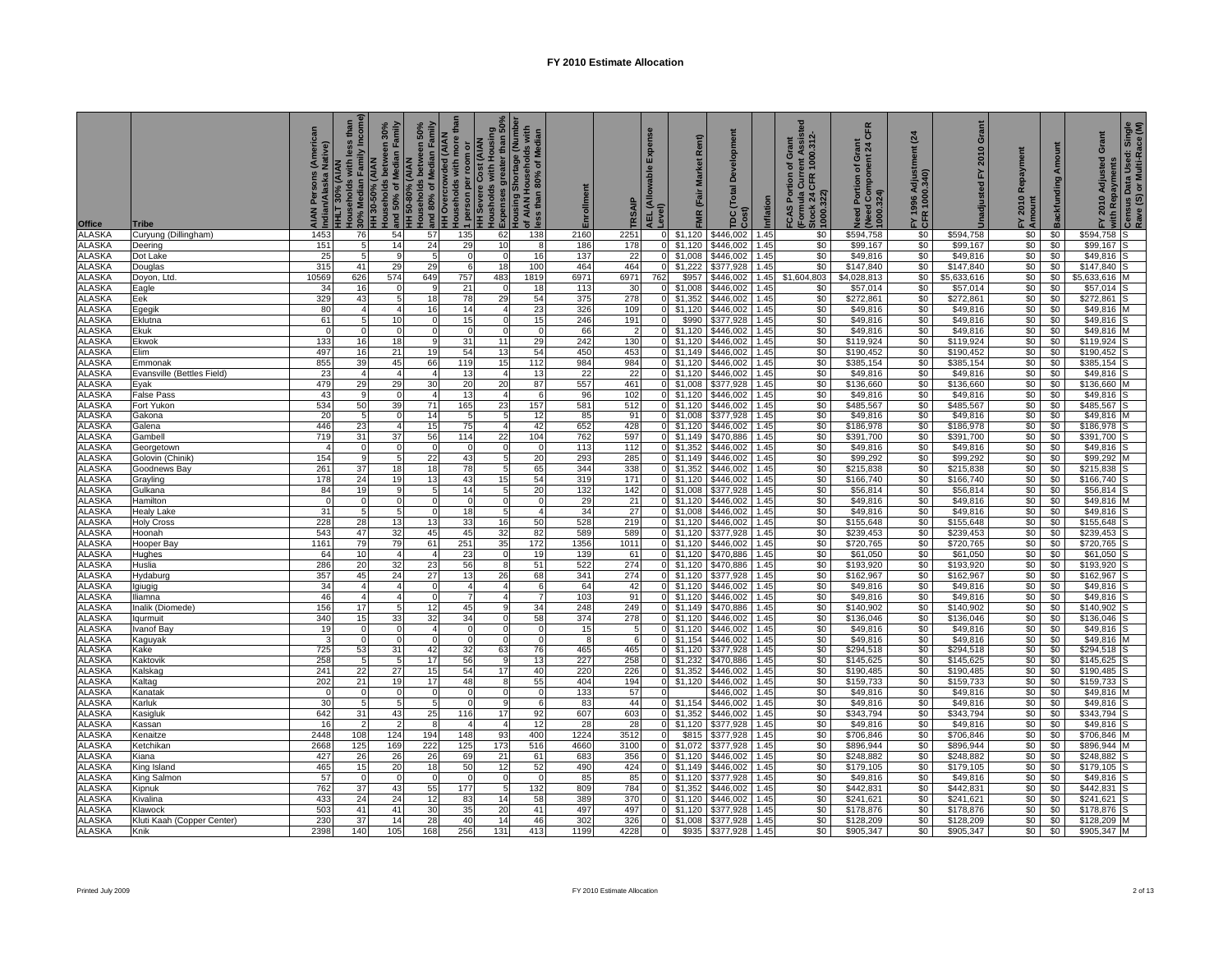|                                |                                             | (American<br>Native)<br>AIAN I<br>Indian | HHLT 30% (AIAN<br>Households with less than<br>- 30% Median Family Income) | and 50% of Median Family<br>iouseholds between $30\%$<br>HH 30-50% (AIAN | HH 50-80% (AIAN)<br>Households between 50%<br>Sand 80% of Median Family | <b>HH Overcrowded (AIAN</b><br>Households with more than | Housholds with Housing<br>5 Expenses greater than 50%<br>Housing Shortage (Number<br>1 person per room or<br>HH Severe Cost (AIAN | of AIAN Households with<br>less than 80% of Median | Enrollment  | TRSAIP      | Expense<br>AEL (Allowable I<br>Level) | Rent)<br>FMR (Fair Market | ă<br><b>TDC</b> (Total<br>Cost) | Inflation    | ent Assisted<br>1000.312<br>of Grant<br>FCAS Portion<br>(Formula Curre<br>Stock 24 CFR<br>1000.322) | <b>CFR</b><br>Grant<br>snt 24 (<br>Need Portion of Gra<br>(Need Component 2<br>1000.324) | $\overline{a}$<br>FY 1996 Adjustr<br>CFR 1000.340) | Grant<br>2010<br>집<br>Unadjusted | FY 2010 Repayment<br>Amount | <b>Backfunding Amount</b> | FY 2010 Adjusted Grant | ∛with Repayments<br>º Census Data Used: Single<br>Rave (S) or Multi-Race (M) |
|--------------------------------|---------------------------------------------|------------------------------------------|----------------------------------------------------------------------------|--------------------------------------------------------------------------|-------------------------------------------------------------------------|----------------------------------------------------------|-----------------------------------------------------------------------------------------------------------------------------------|----------------------------------------------------|-------------|-------------|---------------------------------------|---------------------------|---------------------------------|--------------|-----------------------------------------------------------------------------------------------------|------------------------------------------------------------------------------------------|----------------------------------------------------|----------------------------------|-----------------------------|---------------------------|------------------------|------------------------------------------------------------------------------|
| <b>Office</b><br><b>ALASKA</b> | <b>Tribe</b>                                |                                          | 14                                                                         |                                                                          |                                                                         |                                                          | 10 <sup>1</sup>                                                                                                                   |                                                    |             | 74          | $\Omega$                              | \$1,120                   | \$392,405                       | 1.45         | \$0                                                                                                 | \$98,327                                                                                 |                                                    |                                  | \$0                         | \$0                       | \$98,327               |                                                                              |
| <b>ALASKA</b>                  | Kobuk<br>Kokhanol                           | 121<br>136                               | 16                                                                         | 10<br>11                                                                 | 10 <sup>1</sup><br>16                                                   | 33<br>27                                                 | 13                                                                                                                                | 27<br>34                                           | 78<br>190   | 174         | $\Omega$                              | \$1,120                   | \$446,002                       | 1.45         | \$0                                                                                                 | \$118,934                                                                                | \$0<br>\$0                                         | \$98,327<br>\$118,934            | \$0                         | \$0                       | \$118,934              |                                                                              |
| ALASKA                         | Koliganek                                   | 178                                      | 20                                                                         | $\overline{4}$                                                           | 16                                                                      | 54                                                       |                                                                                                                                   | 15                                                 | 262         | 174         | $\Omega$                              | \$1,120                   | \$470,886                       | .45          | \$0                                                                                                 | \$138,664                                                                                | \$0                                                | \$138,664                        | \$0                         | \$0                       | \$138,664              |                                                                              |
| ALASKA                         | Kongiganak                                  | 422                                      | 25                                                                         | 37                                                                       | 18                                                                      | 98                                                       | 5                                                                                                                                 | 50                                                 | 490         | 349         | $\Omega$                              | \$1,352                   | \$446,002                       | 1.45         | \$0                                                                                                 | \$246,677                                                                                | \$0                                                | \$246,677                        | \$0                         | \$0                       | \$246,677              |                                                                              |
| ALASKA                         | Koniag, Incorporated                        | 895                                      | 52                                                                         | 35                                                                       | 57                                                                      | 20                                                       | 65                                                                                                                                | 54                                                 | 3300        | 1882        | 802                                   | \$1,154                   | \$446,002                       | 1.45         | \$3,461,590                                                                                         | \$288,250                                                                                | \$0                                                | \$3,749,840                      | \$0                         | \$0                       | \$3,749,840            |                                                                              |
| ALASKA                         | Kotlik                                      | 676                                      | 31                                                                         | 12                                                                       | 61                                                                      | 128                                                      | 5                                                                                                                                 | 85                                                 | 590         | 590         |                                       | $0$ \$1,120               | \$446,002                       | 1.45         | \$0                                                                                                 | \$327,548                                                                                | \$0                                                | \$327,548                        | \$0                         | \$0                       | \$327,548              |                                                                              |
| ALASKA                         | Kotzebue                                    | 2609                                     | 106                                                                        | 107                                                                      | 130                                                                     | 291                                                      | 81                                                                                                                                | 236                                                | 2712        | 1575        |                                       | $0$ \$1,120               | \$446,002                       | 1.45         | \$0                                                                                                 | \$1,054,681                                                                              | \$0                                                | \$1,054,681                      | \$0                         | \$0                       | \$1,054,681            |                                                                              |
| <b>ALASKA</b>                  | Koyuk                                       | 316                                      | 19                                                                         | 14                                                                       | 21                                                                      | 32                                                       |                                                                                                                                   | 23                                                 | 402         | 345         |                                       | $0$ \$1,149               | \$446,002                       | 1.45         | \$0                                                                                                 | \$116,105                                                                                | \$0                                                | \$116,105                        | \$0                         | \$0                       | \$116,105              |                                                                              |
| <b>ALASKA</b>                  | Koyukuk                                     | 96                                       | 21                                                                         | $\overline{4}$                                                           | $\overline{4}$                                                          | 33                                                       |                                                                                                                                   | 29                                                 | 280         | 92          |                                       | $0$ \$1,120               | \$446,002                       | 1.45         | \$0                                                                                                 | \$97,796                                                                                 | \$0                                                | \$97,796                         | \$0                         | \$0                       | \$97,796               |                                                                              |
| <b>ALASKA</b>                  | Kwethluk                                    | 812                                      | 67                                                                         | 55                                                                       | 42                                                                      | 178                                                      | 28                                                                                                                                | 137                                                | 881         | 881         |                                       | 0 \$1,352                 | \$446,002                       | 1.45         | \$0                                                                                                 | \$532,416                                                                                | \$0                                                | \$532,416                        | \$0                         | \$0                       | \$532,416              |                                                                              |
| ALASKA                         | Kwigillingok                                | 405                                      | 25                                                                         | 18                                                                       | 18                                                                      | 74                                                       | 10                                                                                                                                | 41                                                 | 408         | 266         |                                       | 0 \$1,352                 | \$446,002                       | 1.45         | \$0                                                                                                 | \$207,784                                                                                | \$0                                                | \$207,784                        | \$0                         | \$0                       | \$207,784              |                                                                              |
| ALASKA                         | Kwinhagak (Quinhagak)                       | $\Omega$                                 | 5                                                                          | $\Omega$<br>$\alpha$                                                     | $\Omega$<br>a                                                           | a                                                        |                                                                                                                                   | $\Omega$                                           | $\sqrt{ }$  |             | $\Omega$                              | \$1,352                   | \$446,002                       | 1.45         | \$0                                                                                                 | \$49,816                                                                                 | \$0                                                | \$49,816                         | \$0                         | \$0                       | \$49,816               |                                                                              |
| <b>ALASKA</b><br><b>ALASKA</b> | Larsen Bay                                  | 105<br>24                                |                                                                            |                                                                          |                                                                         |                                                          |                                                                                                                                   | $\overline{4}$<br>$\overline{4}$                   | 484<br>314  | 51<br>50    | $\Omega$                              | \$1,154<br>\$1,154        | \$446,002<br>\$446,002          | 1.45<br>1.45 | \$0<br>\$0                                                                                          | \$49,816<br>\$49,816                                                                     | \$0<br>\$0                                         | \$49,816<br>\$49,816             | \$0<br>\$0                  | \$0<br>\$0                | \$49,816<br>\$49,816   |                                                                              |
| <b>ALASKA</b>                  | Lesnoi (Woody Island)<br>Levelock           | 98                                       | 16                                                                         |                                                                          | 4                                                                       | 20                                                       |                                                                                                                                   | 24                                                 | 209         | 124         | $\overline{0}$<br>$\Omega$            | \$1,120                   | \$446,002                       | 1.45         | \$0                                                                                                 | \$81,050                                                                                 | \$0                                                | \$81,050                         | \$0                         | \$0                       | \$81,050               |                                                                              |
| ALASKA                         | Lime Village                                | 39                                       | 10                                                                         | $\overline{2}$                                                           | $\overline{4}$                                                          | 17                                                       | $\overline{0}$                                                                                                                    | 10                                                 | 44          | 43          |                                       | 0 \$1,352                 | \$470,886                       | .45          | \$0                                                                                                 | \$49,816                                                                                 | \$0                                                | \$49,816                         | \$0                         | \$0                       | \$49,816               |                                                                              |
| <b>ALASKA</b>                  | Lower.Kalskag                               | 291                                      | 28                                                                         | 15                                                                       | 34                                                                      | 67                                                       | 12                                                                                                                                | 77                                                 | 294         | 259         |                                       | $0$ \$1,352               | \$446,002                       | 1.45         | \$0                                                                                                 | \$222,945                                                                                | \$0                                                | \$222,945                        | \$0                         | \$0                       | \$222,945              |                                                                              |
| <b>ALASKA</b>                  | Manley Hot Springs                          | 18                                       | 8                                                                          | $\boldsymbol{\Delta}$                                                    | $\Omega$                                                                | 17                                                       |                                                                                                                                   | 13                                                 | 77          | 17          |                                       | $0$ \$1,120               | \$446,002                       | 1.45         | \$0                                                                                                 | \$50,805                                                                                 | \$0                                                | \$50,805                         | \$0                         | \$0                       | \$50,805               |                                                                              |
| <b>ALASKA</b>                  | Manokotak                                   | 424                                      | 43                                                                         | 21                                                                       | 18                                                                      | 64                                                       | 16                                                                                                                                | 72                                                 | 515         | 404         |                                       | $0$ \$1,120               | \$446,002                       | 1.45         | \$0                                                                                                 | \$237,887                                                                                | \$0                                                | \$237,887                        | \$0                         | \$0                       | \$237,887              |                                                                              |
| ALASKA                         | Marshall                                    | 409                                      | 28                                                                         | 17                                                                       | 34                                                                      | 82                                                       | 17                                                                                                                                | 63                                                 | 377         | 377         |                                       | $0$ \$1,120               | \$446,002                       | .45          | \$0                                                                                                 | \$257,168                                                                                | \$0                                                | \$257,168                        | \$0                         | \$0                       | \$257,168              |                                                                              |
| ALASKA                         | Mary's Igloo                                | - 0                                      |                                                                            | $\mathbf 0$                                                              | $\Omega$                                                                | $\overline{0}$                                           |                                                                                                                                   | $\Omega$                                           | 108         | 61          |                                       | $0$ \$1,149               | \$446,002                       | 1.45         | \$0                                                                                                 | \$49,816                                                                                 | \$0                                                | \$49,816                         | \$0                         | \$0                       | \$49,816               |                                                                              |
| ALASKA                         | McGrath                                     | 228                                      | 23                                                                         | 13                                                                       | 19                                                                      | 29                                                       | 17                                                                                                                                | 49                                                 | 322         | 176         | $\overline{0}$                        | \$1,120                   | \$470,886                       | 1.45         | \$0                                                                                                 | \$136,910                                                                                | \$0                                                | \$136,910                        | \$0                         | \$0                       | \$136,910              |                                                                              |
| <b>ALASKA</b>                  | Mekoryuk                                    | 233                                      | 15                                                                         | 27                                                                       | 33                                                                      | 37                                                       |                                                                                                                                   | 37                                                 | 454         | 170         | $\overline{0}$                        | \$1,352                   | \$446,002                       | 1.45         | \$0                                                                                                 | \$122,835                                                                                | \$0                                                | \$122,835                        | \$0                         | \$0                       | \$122,835              |                                                                              |
| <b>ALASKA</b>                  | Mentasta                                    | 101                                      | 21                                                                         | 5                                                                        | 12                                                                      | 16                                                       |                                                                                                                                   | 21                                                 | 500         | 90          | $\overline{0}$                        | \$1,008                   | \$446,002                       | 1.45         | \$0                                                                                                 | \$74,101                                                                                 | \$0                                                | \$74,101                         | \$0                         | \$0                       | \$74,101               |                                                                              |
| ALASKA                         | Minto                                       | 247                                      | 29                                                                         | 17                                                                       | 17                                                                      | 44                                                       | 19                                                                                                                                | 60                                                 | 424         | 237         | $\overline{0}$                        | \$1,120                   | \$446,002                       | 1.45         | \$0                                                                                                 | \$188,823                                                                                | \$0                                                | \$188,823                        | \$0                         | \$0                       | \$188,823              |                                                                              |
| ALASKA<br>ALASKA               | Mountain Village (Asa'Carsarmiut)<br>Naknek | 835<br>323                               | 45<br>13                                                                   | 53<br>8                                                                  | 40<br>29                                                                | 108<br>13                                                | -5<br>13                                                                                                                          | 134<br>45                                          | 1032<br>642 | 1124<br>335 | $\Omega$                              | $0$ \$1,120<br>\$1,120    | \$446,002<br>\$446,002          | .45<br>1.45  | \$0<br>\$0                                                                                          | \$350,515<br>\$112,641                                                                   | \$0<br>\$0                                         | \$350,515<br>\$112,641           | \$0<br>\$0                  | \$0<br>\$0                | \$350,515<br>\$112,641 |                                                                              |
| ALASKA                         | <b>NANA Corporation</b>                     | 239                                      | $\Omega$                                                                   | $\Omega$                                                                 | $\Omega$                                                                | $\Omega$                                                 |                                                                                                                                   | $\overline{0}$                                     | 10406       |             | 933                                   | \$1,120                   | \$470,886                       | 1.45         | \$3,252,925                                                                                         | \$11,613                                                                                 | \$0                                                | \$3,264,537                      | (\$61,040)                  | \$0                       | \$3,203,497            |                                                                              |
| <b>ALASKA</b>                  | Nanwelek (English Bay)                      | 179                                      | 14                                                                         | 14                                                                       | 14                                                                      | 41                                                       | 5                                                                                                                                 | 24                                                 | 288         | 295         | $\mathbf{0}$                          | \$815                     | \$377,928                       | 1.45         | \$0                                                                                                 | \$97,380                                                                                 | \$0                                                | \$97,380                         | \$0                         | \$0                       | \$97,380               |                                                                              |
| <b>ALASKA</b>                  | Napaimute                                   | $\sqrt{ }$                               | $\Omega$                                                                   | $\Omega$                                                                 | $\Omega$                                                                | $\Omega$                                                 | n                                                                                                                                 | $\Omega$                                           | 84          | 90          |                                       | 0 \$1,352                 | \$446,002                       | 1.45         | \$0                                                                                                 | \$49,816                                                                                 | \$0                                                | \$49,816                         | \$0                         | \$0                       | \$49,816               |                                                                              |
| ALASKA                         | Napakiak                                    | 416                                      | 25                                                                         | 42                                                                       | 36                                                                      | 107                                                      | 51                                                                                                                                | 78                                                 | 510         | 303         |                                       | $0$ \$1,352               | \$446,002                       | 1.45         | \$0                                                                                                 | \$281,538                                                                                | \$0                                                | \$281,538                        | \$0                         | \$0                       | \$281,538              |                                                                              |
| ALASKA                         | Napaskiak                                   | 466                                      | 31                                                                         | 25                                                                       | 36                                                                      | 109                                                      | 5 <sup>1</sup>                                                                                                                    | 78                                                 | 534         | 399         | $\overline{0}$                        | \$1,352                   | \$446,002                       | 1.45         | \$0                                                                                                 | \$282,406                                                                                | \$0                                                | \$282,406                        | \$0                         | \$0                       | \$282,406              |                                                                              |
| ALASKA                         | Nelson Lagoon                               | 70                                       | $\Omega$                                                                   | 13                                                                       | $\overline{4}$                                                          | $\Omega$                                                 |                                                                                                                                   | 10                                                 | 50          | 47          | $\overline{0}$                        | \$1,120                   | \$446,002                       | 1.45         | \$0                                                                                                 | \$49,816                                                                                 | \$0                                                | \$49,816                         | \$0                         | \$0                       | \$49,816               |                                                                              |
| <b>ALASKA</b>                  | Nenana                                      | 172                                      | 32                                                                         | 10                                                                       | 20                                                                      | 21                                                       | 15                                                                                                                                | 38                                                 | 717         | 165         | $\overline{0}$                        | \$1,120                   | \$446,002                       | 1.45         | \$0                                                                                                 | \$131,805                                                                                | \$0                                                | \$131,805                        | \$0                         | \$0                       | \$131,805              |                                                                              |
| ALASKA                         | New Stuyahok                                | 490                                      | 33                                                                         | 41                                                                       | 27                                                                      | 76                                                       | 20                                                                                                                                | 87                                                 | 598         | 400         |                                       | $0$ \$1,120               | \$470,886                       | 1.45         | \$0                                                                                                 | \$300,298                                                                                | \$0                                                | \$300,298                        | \$0                         | \$0                       | \$300,298              |                                                                              |
| ALASKA                         | Newhalen                                    | 122                                      | 7                                                                          | 11                                                                       |                                                                         | 18                                                       |                                                                                                                                   | 15                                                 | 219         | 219         |                                       | $0$ \$1,120               | \$446,002                       | 1.45         | \$0                                                                                                 | \$63,312                                                                                 | \$0                                                | \$63,312                         | \$0                         | \$0                       | \$63,312               |                                                                              |
| ALASKA                         | Newtok                                      | 375                                      | 12                                                                         | 18                                                                       | 25                                                                      | 67                                                       |                                                                                                                                   | 50                                                 | 429         | 421         |                                       | $0$ \$1,352               | \$446,002                       | 1.45         | \$0                                                                                                 | \$182,085                                                                                | \$0                                                | \$182,085                        | \$0                         | \$0                       | \$182,085              |                                                                              |
| <b>ALASKA</b><br><b>ALASKA</b> | Nightmute<br>Nikolai                        | 234<br>84                                | 10<br>15                                                                   | 20<br>13                                                                 | 25<br>8                                                                 | 51<br>15                                                 |                                                                                                                                   | 45<br>25                                           | 221<br>167  | 188<br>81   | $\overline{0}$                        | $0$ \$1,352<br>\$1,120    | \$446,002<br>\$470,886          | 1.45<br>1.45 | \$0<br>\$0                                                                                          | \$136,385<br>\$84,486                                                                    | \$0<br>\$0                                         | \$136,385<br>\$84,486            | \$0<br>\$0                  | \$0<br>\$0                | \$136,385<br>\$84,486  |                                                                              |
| ALASKA                         | Nikolski                                    | 28                                       | 4                                                                          | $\overline{4}$                                                           | $\overline{4}$                                                          | $\overline{0}$                                           |                                                                                                                                   | $\overline{1}$                                     | 85          | 19          | $\Omega$                              | \$1,120                   | \$446,002                       | 1.45         | \$0                                                                                                 | \$49,816                                                                                 | \$0                                                | \$49,816                         | \$0                         | \$0                       | \$49,816               |                                                                              |
| ALASKA                         | Ninilchik                                   | 984                                      | 43                                                                         | 72                                                                       | 74                                                                      | 81                                                       | 45                                                                                                                                | 179                                                | 649         | 992         | $\Omega$                              | \$815                     | \$377,928                       | 1.45         | \$0                                                                                                 | \$337,159                                                                                | \$0                                                | \$337,159                        | \$0                         | \$0                       | \$337,159              |                                                                              |
| <b>ALASKA</b>                  | Noatak                                      | 477                                      | 21                                                                         | 24                                                                       | 19                                                                      | 76                                                       | 21                                                                                                                                | 41                                                 | 558         | 564         | $\Omega$                              | \$1,120                   | \$470,886                       | 1.45         | \$0                                                                                                 | \$258,390                                                                                | \$0                                                | \$258,390                        | \$0                         | \$0                       | \$258,390              |                                                                              |
| <b>ALASKA</b>                  | Nome                                        | 1888                                     | 60                                                                         | 80                                                                       | 71                                                                      | 205                                                      | 48                                                                                                                                | 165                                                | 2229        | 1720        | $\mathbf{0}$                          | \$1,149                   | \$446,002                       | 1.45         | \$0                                                                                                 | \$704,853                                                                                | \$0                                                | \$704,853                        | \$0                         | \$0                       | \$704,853              |                                                                              |
| <b>ALASKA</b>                  | Nondalton                                   | 177                                      | 21                                                                         | 14                                                                       | 16                                                                      | 22                                                       | 22                                                                                                                                | 38                                                 | 445         | 332         | $\overline{0}$                        | \$1,120                   | \$446,002                       | 1.45         | \$0                                                                                                 | \$142,675                                                                                | \$0                                                | \$142,675                        | \$0                         | \$0                       | \$142,675              |                                                                              |
| ALASKA                         | Noorvik                                     | 679                                      | 14                                                                         | 26                                                                       | 46                                                                      | 103                                                      | 5                                                                                                                                 | 58                                                 | 1018        | 1071        |                                       | $0$ \$1.120               | \$446,002                       | .45          | \$0                                                                                                 | \$267,717                                                                                | \$0                                                | \$267,717                        | \$0                         | \$0                       | \$267,717              |                                                                              |
| <b>ALASKA</b>                  | Northway                                    | 302                                      | 18                                                                         | 16                                                                       | 19                                                                      | 22                                                       | 14                                                                                                                                | 43                                                 | 199         | 199         |                                       | $0$ \$1,008               | \$446,002                       | 1.45         | \$0                                                                                                 | \$112,207                                                                                | \$0                                                | \$112,207                        | \$0                         | \$0                       | \$112,207              |                                                                              |
| <b>ALASKA</b>                  | Nuiqsut                                     | 445                                      | 5                                                                          | 14                                                                       | 51                                                                      | 106                                                      |                                                                                                                                   | 47                                                 | 349         | 419         |                                       | $0$ \$1,232               | \$470,886                       | 1.45         | \$0                                                                                                 | \$282,116                                                                                | \$0                                                | \$282,116                        | \$0                         | \$0                       | \$282,116              |                                                                              |
| <b>ALASKA</b>                  | Nulato                                      | 325                                      | 19                                                                         | 29                                                                       | 23                                                                      | 67                                                       |                                                                                                                                   | 71                                                 | 769         | 672         |                                       | $0$ \$1,120               | \$446,002                       | 1.45         | \$0                                                                                                 | \$206,876                                                                                | \$0                                                | \$206,876                        | \$0                         | \$0                       | \$206,876              |                                                                              |
| ALASKA                         | Nunapitchuk                                 | 546                                      | 29                                                                         | 45                                                                       | 28                                                                      | 98                                                       | 5                                                                                                                                 | 88                                                 | 635         | 480         |                                       | $0$ \$1,352               | \$446,002                       | 1.45         | \$0                                                                                                 | \$281,817                                                                                | \$0                                                | \$281,817                        | \$0                         | \$0                       | \$281,817              |                                                                              |
| ALASKA<br>ALASKA               | Ohogamiut                                   | $\overline{0}$<br>202                    | 30                                                                         | $\mathbf 0$<br>14                                                        | $\Omega$                                                                | $\overline{0}$<br>30                                     | 21                                                                                                                                | $\Omega$<br>33                                     | 80<br>606   | 81          | $\overline{0}$                        | $0$ \$1,120<br>\$1,154    | \$446,002<br>\$446,002          | 1.45<br>1.45 | \$0                                                                                                 | \$49,816<br>\$162,348                                                                    | \$0<br>\$0                                         | \$49,816<br>\$162,348            | \$0<br>\$0                  | \$0<br>\$0                | \$49,816<br>\$162,348  |                                                                              |
| <b>ALASKA</b>                  | Old Harbor<br>Orutsararmuit (Bethel)        | 4143                                     | 213                                                                        | 134                                                                      | 21<br>195                                                               | 416                                                      | 146                                                                                                                               | 479                                                | 2454        | 618<br>3631 | $\Omega$                              | \$1,352                   | \$446,002                       | 1.45         | \$0<br>\$0                                                                                          | \$1,702,725                                                                              | \$0                                                | \$1,702,725                      | \$0                         | \$0                       | \$1,702,725            |                                                                              |
| <b>ALASKA</b>                  | Oscarville                                  | 74                                       | 12                                                                         | 5                                                                        |                                                                         | 22                                                       |                                                                                                                                   | 17                                                 | 54          | 59          | $\Omega$                              | \$1,352                   | \$446,002                       | 1.45         | \$0                                                                                                 | \$70,722                                                                                 | \$0                                                | \$70,722                         | \$0                         | \$0                       | \$70,722               |                                                                              |
| ALASKA                         | Ouzinkie                                    | 230                                      | <b>q</b>                                                                   | 14                                                                       | 26                                                                      | 30                                                       |                                                                                                                                   | 24                                                 | 562         | 428         | $\Omega$                              | \$1,154                   | \$446,002                       | 1.45         | \$0                                                                                                 | \$92,121                                                                                 | \$0                                                | \$92,121                         | \$0                         | \$0                       | \$92,121               |                                                                              |
| ALASKA                         | Paimiut                                     | $\Omega$                                 | $\Omega$                                                                   | $\Omega$                                                                 | <sup>0</sup>                                                            | $\Omega$                                                 | <sup>0</sup>                                                                                                                      | $\Omega$                                           | 78          | 78          |                                       | $0$ \$1,120               | \$446,002                       | .45          | \$0                                                                                                 | \$49,816                                                                                 | \$0                                                | \$49,816                         | \$0                         | \$0                       | \$49,816               |                                                                              |
| <b>ALASKA</b>                  | Pauloff Harbor Village                      | 26                                       | $\Omega$                                                                   | $\Omega$                                                                 | $\Omega$                                                                |                                                          |                                                                                                                                   |                                                    | 51          | 51          |                                       | $0$ \$1,120               | \$446,002                       | 1.45         | \$0                                                                                                 | \$49,816                                                                                 | \$0                                                | \$49,816                         | \$0                         | \$0                       | \$49,816               |                                                                              |
| <b>ALASKA</b>                  | Pedro Bay                                   | 29                                       | $\Omega$                                                                   | 4                                                                        | $\mathbf{4}$                                                            | 7                                                        | o١                                                                                                                                | $\overline{7}$                                     | 135         | 130         |                                       | $0$ \$1,120               | \$446,002                       | 1.45         | \$0                                                                                                 | \$49,816                                                                                 | \$0                                                | \$49,816                         | $\$0$                       | \$0                       | \$49,816 M             |                                                                              |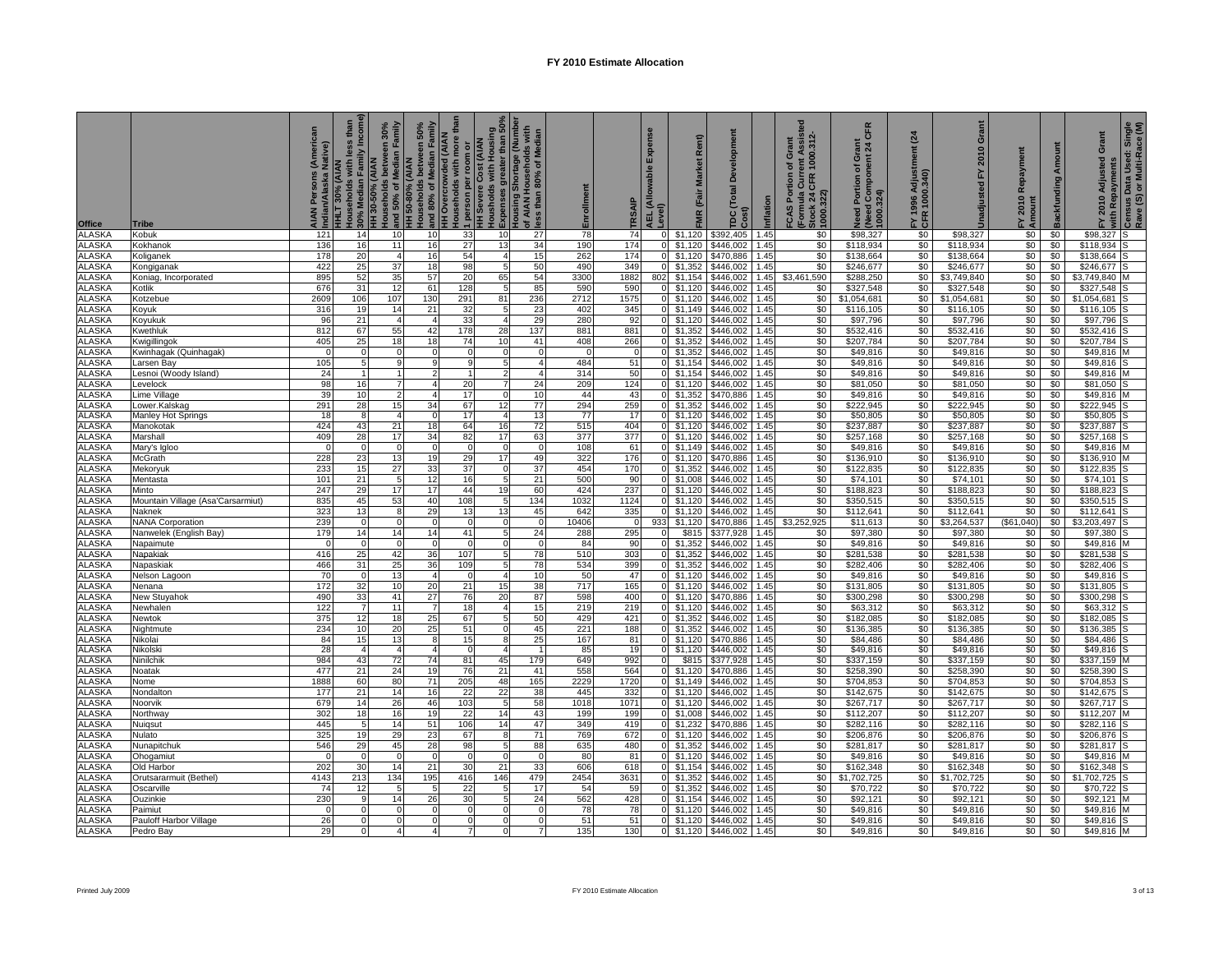| Office                         | Tribe                            | (American<br>Native)<br>Persons<br>AIAN  <br>Indian | HHLT 30% (AIAN<br>Households with less than<br>- 30% Median Family Income)<br>HH 30-50% (AIAN | ouseholds between 30% | Households between 50%<br>and 80% of Median Family<br>and 50% of Median Family<br>HH 50-80% (AIAN | <b>HH Overcrowded (AIAN</b><br>Households with more than | ן person per room or<br>HH Severe Cost (AIAN<br>Housholds with Housing<br>LExpenses greater than 50%<br>Housing Shortage (Number | Ids with<br>of AIAN Households with<br>less than 80% of Median | Enrollment  | TRSAIP      | Expense<br>AEL (Allowable I<br>Level) | Rent)<br>FMR (Fair Market  | elopment<br>۵<br>TDC (Total<br>Cost) | Inflation    | 1000.312<br>ent Assis<br><b>FCAS Portion of Grant</b><br>(Formula Curre<br>Stock 24 CFR 1<br>1000.322) | CFR<br>Grant<br>nt 24 (<br>Need Portion of Gra<br>(Need Component 2<br>1000.324) | $\overline{a}$<br>FY 1996 Adjustr<br>CFR 1000.340) | Grant<br>2010<br>놊<br>Unadjusted | FY 2010 Repayment<br>Amount | <b>Backfunding Amount</b> | FY 2010 Adjusted Grant | 3 with Repayments<br><sup>7</sup> Census Data Used: Single<br>Rave (S) or Multi-Race (M) |
|--------------------------------|----------------------------------|-----------------------------------------------------|-----------------------------------------------------------------------------------------------|-----------------------|---------------------------------------------------------------------------------------------------|----------------------------------------------------------|----------------------------------------------------------------------------------------------------------------------------------|----------------------------------------------------------------|-------------|-------------|---------------------------------------|----------------------------|--------------------------------------|--------------|--------------------------------------------------------------------------------------------------------|----------------------------------------------------------------------------------|----------------------------------------------------|----------------------------------|-----------------------------|---------------------------|------------------------|------------------------------------------------------------------------------------------|
| <b>ALASKA</b>                  | Perryville                       | 94                                                  | 7                                                                                             | $\mathbf{O}$          | 11                                                                                                | 27                                                       | $\overline{4}$                                                                                                                   | 6                                                              | 269         | 110         | $\circ$                               | \$1,120                    | \$446,002                            | 1.45         | \$0                                                                                                    | \$66,780                                                                         | \$0                                                | \$66,780                         | \$0                         | \$0                       | \$66,780               |                                                                                          |
| <b>ALASKA</b>                  | Petersburg                       | 519                                                 | 69                                                                                            | 24                    | 32                                                                                                | 23                                                       | 23                                                                                                                               | 105                                                            | 417         | 417         |                                       | $0$ \$1,120                | \$377,928                            | 1.45         | \$0                                                                                                    | \$204,781                                                                        | \$0                                                | \$204,781                        | \$0                         | \$0                       | \$204,781              |                                                                                          |
| <b>ALASKA</b>                  | Pilot Point                      | 108                                                 | 11                                                                                            | $\overline{4}$        | 11                                                                                                | 11                                                       |                                                                                                                                  | 19                                                             | 156         | 96          | $\overline{0}$                        | \$1,120                    | \$446,002                            | 1.45         | \$0                                                                                                    | \$53,980                                                                         | \$0                                                | \$53,980                         | \$0                         | \$0                       | \$53,980               |                                                                                          |
| <b>ALASKA</b>                  | <b>Pilot Station</b>             | 651                                                 | 33                                                                                            | 45                    | 35                                                                                                | 104                                                      | 10                                                                                                                               | 114                                                            | 711         | 663         | $\overline{0}$                        | \$1,120                    | \$446,002                            | 1.45         | \$0                                                                                                    | \$324,358                                                                        | \$0                                                | \$324,358                        | \$0                         | \$0                       | \$324,358              |                                                                                          |
| <b>ALASKA</b><br><b>ALASKA</b> | Pitka's Point                    | 139<br>45                                           | 12<br>12                                                                                      | 5<br>-5               | 12<br>10                                                                                          | 34<br>17                                                 |                                                                                                                                  | 13<br>20                                                       | 137<br>70   | 136<br>71   | $\circ$                               | \$1,120<br>$0$ \$1,352     | \$446.002<br>\$446,002               | 1.45<br>1.45 | \$0<br>\$0                                                                                             | \$80,982<br>\$53,326                                                             | \$0<br>\$0                                         | \$80,982<br>\$53,326             | \$0<br>\$0                  | \$0<br>\$0                | \$80,982<br>\$53,326   |                                                                                          |
| <b>ALASKA</b>                  | Platinum<br>Point Hope           | 768                                                 | 33                                                                                            | 26                    | 21                                                                                                | 134                                                      | 22                                                                                                                               | 39                                                             | 873         | 859         |                                       | $0$ \$1,232                | \$470,886                            | 1.45         | \$0                                                                                                    | \$375,314                                                                        | \$0                                                | \$375,314                        | \$0                         | \$0                       | \$375,314              |                                                                                          |
| <b>ALASKA</b>                  | Point Lay                        | 254                                                 | 12                                                                                            |                       | 14                                                                                                | 79                                                       |                                                                                                                                  | 24                                                             | 184         | 184         | $\mathbf{0}$                          | \$1,232                    | \$470,886                            | .45          | \$0                                                                                                    | \$162,940                                                                        | \$0                                                | \$162,940                        | \$0                         | \$0                       | \$162,940              |                                                                                          |
| <b>ALASKA</b>                  | Port Graham                      | 164                                                 | 18                                                                                            | 5                     | 9                                                                                                 | 18                                                       |                                                                                                                                  | $\overline{0}$                                                 | 296         | 99          | $\mathbf 0$                           | \$815                      | 3377,928                             | 1.45         | \$0                                                                                                    | \$66,301                                                                         | \$0                                                | \$66,301                         | \$0                         | \$0                       | \$66,301               |                                                                                          |
| <b>ALASKA</b>                  | Port Heiden                      | 70                                                  | 4                                                                                             | 11                    | 11                                                                                                |                                                          |                                                                                                                                  | 14                                                             | 118         | 116         |                                       | $0$ \$1,120                | \$446,002                            | 1.45         | \$0                                                                                                    | \$49,816                                                                         | \$0                                                | \$49,816                         | \$0                         | \$0                       | \$49,816               |                                                                                          |
| <b>ALASKA</b>                  | Port Lions                       | 189                                                 | 16                                                                                            | 21                    | 17                                                                                                | 5                                                        | 14                                                                                                                               | 36                                                             | 354         | 139         |                                       | 0 \$1,154                  | \$446,002                            | 1.45         | \$0                                                                                                    | \$98,926                                                                         | \$0                                                | \$98,926                         | \$0                         | \$0                       | \$98,926               |                                                                                          |
| <b>ALASKA</b>                  | Portage Creek                    | 35                                                  | $\Omega$                                                                                      | $\Omega$              |                                                                                                   | $\Omega$                                                 |                                                                                                                                  | $\Omega$                                                       | 60          | 33          |                                       | $0$ \$1,120                | \$446.002                            | 1.45         | \$0                                                                                                    | \$49,816                                                                         | \$0                                                | \$49,816                         | \$0                         | \$0                       | \$49,816               |                                                                                          |
| <b>ALASKA</b>                  | Qagan Tayagungin (Sand Point)    | 434                                                 | 19                                                                                            | 17                    | 33                                                                                                | 22                                                       | 13                                                                                                                               | 33                                                             | 629         | 629         | $\mathbf{0}$                          | \$1,120                    | \$446,002                            | 1.45         | \$0                                                                                                    | \$138,172                                                                        | \$0                                                | \$138,172                        | \$0                         | \$0                       | \$138,172              |                                                                                          |
| <b>ALASKA</b><br><b>ALASKA</b> | Qawalangin (Unalaska)            | 415<br>42                                           | 23<br>10                                                                                      | 13<br>$\Omega$        | $\Omega$<br>4                                                                                     | 29<br>19                                                 | 13                                                                                                                               | $\overline{0}$<br>9                                            | 657<br>21   | 659<br>40   | $\mathbf{0}$<br>$\overline{0}$        | \$1,120<br>\$1,120         | \$446,002<br>\$446,002               | 1.45<br>1.45 | \$0<br>\$0                                                                                             | \$104,868<br>\$54,367                                                            | \$0<br>\$0                                         | \$104,868<br>\$54,367            | \$0<br>\$0                  | \$0<br>\$0                | \$104,868<br>\$54,367  |                                                                                          |
| <b>ALASKA</b>                  | Rampart<br><b>Red Devi</b>       | 26                                                  | 12                                                                                            | $\mathbf 0$           | 5                                                                                                 | 12                                                       | 5                                                                                                                                | 17                                                             | 26          | 22          |                                       | 0 \$1,352                  | \$446,002                            | 1.45         | \$0                                                                                                    | \$51,289                                                                         | \$0                                                | \$51,289                         | \$0                         | \$0                       | \$51,289               |                                                                                          |
| <b>ALASKA</b>                  | Ruby                             | 163                                                 | 19                                                                                            | 20                    | 8                                                                                                 | 47                                                       | 15                                                                                                                               | 33                                                             | 418         | 156         |                                       | $0$ \$1,120                | \$470.886                            | 1.45         | \$0                                                                                                    | \$166,472                                                                        | \$0                                                | \$166,472                        | \$0                         | \$0                       | \$166,472              |                                                                                          |
| <b>ALASKA</b>                  | Saint George                     | 147                                                 | 8                                                                                             | $\overline{4}$        | 8                                                                                                 | 13                                                       |                                                                                                                                  | $\overline{7}$                                                 | 131         | 110         |                                       | $0$ \$1,120                | \$446,002                            | .45          | \$0                                                                                                    | \$62,358                                                                         | \$0                                                | \$62,358                         | \$0                         | \$0                       | \$62,358               |                                                                                          |
| <b>ALASKA</b>                  | Saint Michael                    | 395                                                 | 17                                                                                            | 17                    | 23                                                                                                | 87                                                       | 5                                                                                                                                | 36                                                             | 430         | 429         |                                       | $0$ \$1,149                | \$446,002                            | 1.45         | \$0                                                                                                    | \$207,781                                                                        | \$0                                                | \$207,781                        | \$0                         | \$0                       | \$207,781              |                                                                                          |
| <b>ALASKA</b>                  | Saint Paul                       | 599                                                 | 22                                                                                            | 29                    | 45                                                                                                | 91                                                       | 20                                                                                                                               | 45                                                             | 653         | 450         |                                       | $0$ \$1,120                | \$446,002                            | 1.45         | \$0                                                                                                    | \$286,315                                                                        | \$0                                                | \$286,315                        | \$0                         | \$0                       | \$286,315              |                                                                                          |
| <b>ALASKA</b>                  | Salamatof                        | 215                                                 | 9                                                                                             | 5                     | 5                                                                                                 | -5                                                       |                                                                                                                                  | 18                                                             | 149         | 149         | $\overline{0}$                        | \$815                      | \$377,928                            | 1.45         | \$0                                                                                                    | \$49,816                                                                         | \$0                                                | \$49,816                         | \$0                         | \$0                       | \$49,816               |                                                                                          |
| <b>ALASKA</b>                  | Savoonga                         | 710                                                 | 60                                                                                            | 50                    | 37                                                                                                | 161                                                      | 17                                                                                                                               | 128                                                            | 803         | 815         |                                       | $0$ \$1,149                | \$470,886                            | 1.45         | \$0                                                                                                    | \$487,087                                                                        | \$0                                                | \$487,087                        | \$0                         | \$0                       | \$487,087              |                                                                                          |
| <b>ALASKA</b>                  | Saxman                           | 319                                                 | 18                                                                                            | 21                    | 16                                                                                                | 20                                                       |                                                                                                                                  | 3                                                              | 203         | 203         | $\overline{0}$                        | \$1,072                    | \$377,928                            | 1.45         | \$0                                                                                                    | \$76,456                                                                         | \$0                                                | \$76,456                         | \$0                         | \$0                       | \$76,456               |                                                                                          |
| <b>ALASKA</b>                  | Scammon Bay                      | 546                                                 | 34                                                                                            | 33                    | 20                                                                                                | 72                                                       | 27                                                                                                                               | 53                                                             | 619         | 619         |                                       | $0$ \$1.120                | \$446.002                            | 1.45         | \$0                                                                                                    | \$276,147                                                                        | \$0                                                | \$276.147                        | \$0                         | \$0                       | \$276.147              |                                                                                          |
| <b>ALASKA</b><br><b>ALASKA</b> | Selawik<br>Seldovia              | 870<br>117                                          | 67<br>25                                                                                      | 44<br>5               | 31<br>11                                                                                          | 115<br>-5                                                | 17                                                                                                                               | 99<br>23                                                       | 1057<br>427 | 1057<br>110 | $\overline{0}$                        | $0$ \$1,120<br>\$815       | \$446,002<br>\$377,928               | 1.45<br>1.45 | \$0<br>\$0                                                                                             | \$385,405<br>\$61,076                                                            | \$0<br>\$0                                         | \$385,405<br>\$61,076            | \$0<br>\$0                  | \$0<br>\$0                | \$385,405<br>\$61,076  |                                                                                          |
| <b>ALASKA</b>                  | Shageluk                         | 130                                                 | 10                                                                                            | 16                    | 10                                                                                                | 41                                                       |                                                                                                                                  | 35                                                             | 249         | 125         |                                       | $0$ \$1,120                | \$446,002                            | 1.45         | \$0                                                                                                    | \$103,610                                                                        | \$0                                                | \$103.610                        | \$0                         | \$0                       | \$103,610              |                                                                                          |
| <b>ALASKA</b>                  | Shaktoolik                       | 251                                                 | 9                                                                                             | 21                    | 21                                                                                                | 35                                                       |                                                                                                                                  | 32                                                             | 380         | 338         |                                       | $0$ \$1,149                | \$446,002                            | 1.45         | \$0                                                                                                    | \$117,088                                                                        | \$0                                                | \$117,088                        | \$0                         | \$0                       | \$117,088              |                                                                                          |
| <b>ALASKA</b>                  | Sheldon's Point                  | 181                                                 | 18                                                                                            | 12                    | 10                                                                                                | 45                                                       |                                                                                                                                  | 30                                                             | 204         | 198         |                                       | $0$ \$1,120                | \$446,002                            | 1.45         | \$0                                                                                                    | \$126,565                                                                        | \$0                                                | \$126,565                        | \$0                         | \$0                       | \$126,565              |                                                                                          |
| <b>ALASKA</b>                  | Shishmaref                       | 607                                                 | 29                                                                                            | 39                    | 46                                                                                                | 149                                                      | 22                                                                                                                               | 92                                                             | 729         | 698         |                                       | $0$ \$1,149                | \$446,002                            | 1.45         | \$0                                                                                                    | \$409,234                                                                        | \$0                                                | \$409,234                        | \$0                         | \$0                       | \$409,234              |                                                                                          |
| <b>ALASKA</b>                  | Shungnak                         | 288                                                 | 19                                                                                            | 5                     | 19                                                                                                | 45                                                       | 5                                                                                                                                | 33                                                             | 266         | 253         |                                       | $0$ \$1,120                | \$470,886                            | 1.45         | \$0                                                                                                    | \$139,813                                                                        | \$0                                                | \$139,813                        | \$0                         | \$0                       | \$139,813              |                                                                                          |
| <b>ALASKA</b>                  | Sitka Tribe (was Baranof Island) | 2417                                                | 101                                                                                           | 113                   | 195                                                                                               | 105                                                      | 82                                                                                                                               | 338                                                            | 4006        | 3834        |                                       | 1000 \$1,024               | \$377,928                            | 1.45         | \$716,993                                                                                              | \$611,093                                                                        | \$0                                                | \$1,328,086                      | (\$19,594)                  | \$0                       | \$1,308,492            |                                                                                          |
| <b>ALASKA</b>                  | Skagway                          | 52                                                  | $\overline{4}$                                                                                | $\overline{1}$        | 8                                                                                                 |                                                          |                                                                                                                                  | 14                                                             | 26          | 26          | 0                                     | \$1,120                    | \$377,928                            | 1.45         | \$0                                                                                                    | \$49,816                                                                         | \$0                                                | \$49,816                         | \$0                         | \$0                       | \$49,816               |                                                                                          |
| <b>ALASKA</b>                  | Sleetmute                        | 109                                                 | 23                                                                                            | $\mathbf{0}$          | 10                                                                                                | 28                                                       |                                                                                                                                  | 24                                                             | 126         | 111         | $\overline{0}$                        | \$1,352                    | \$446.002                            | 1.45         | \$0                                                                                                    | \$92.381                                                                         | \$0                                                | \$92.381                         | \$0                         | \$0                       | \$92.381               |                                                                                          |
| <b>ALASKA</b><br><b>ALASKA</b> | Solomon<br>South Naknek          | 121                                                 | $\Omega$<br>17                                                                                | $\mathbf{0}$<br>8     | $\Omega$<br>8                                                                                     | $\Omega$<br>13                                           | $\overline{4}$                                                                                                                   | $\Omega$<br>25                                                 | 80<br>245   | 68<br>137   |                                       | $0$ \$1,149<br>$0$ \$1,120 | \$446,002<br>\$446,002               | 1.45<br>.45  | \$0<br>\$0                                                                                             | \$49,816<br>\$67,500                                                             | \$0<br>\$0                                         | \$49,816<br>\$67,500             | \$0<br>\$0                  | \$0<br>\$0                | \$49,816<br>\$67,500   |                                                                                          |
| <b>ALASKA</b>                  | Stebbins                         | 595                                                 | 46                                                                                            | 46                    | 23                                                                                                | 127                                                      | 16                                                                                                                               | 74                                                             | 749         | 701         |                                       | $0$ \$1,149                | \$446,002                            | .45          | \$0                                                                                                    | \$361,263                                                                        | \$0                                                | \$361,263                        | \$0                         | \$0                       | \$361,263              |                                                                                          |
| <b>ALASKA</b>                  | Stevens Village                  | 87                                                  | 21                                                                                            | $\overline{4}$        | $\overline{4}$                                                                                    | 29                                                       | 4                                                                                                                                | 29                                                             | 196         | 109         |                                       | $0$ \$1,120                | \$446,002                            | 1.45         | \$0                                                                                                    | \$91,200                                                                         | \$0                                                | \$91,200                         | \$0                         | \$0                       | \$91,200               |                                                                                          |
| <b>ALASKA</b>                  | <b>Stony River</b>               | 59                                                  | 12                                                                                            | 10                    | 10 <sup>1</sup>                                                                                   | 22                                                       |                                                                                                                                  | 27                                                             | 63          | 39          |                                       | 0 \$1,352                  | \$470,886                            | 1.45         | \$0                                                                                                    | \$83,624                                                                         | \$0                                                | \$83,624                         | \$0                         | \$0                       | \$83,624               |                                                                                          |
| <b>ALASKA</b>                  | Sun'aq Tribe of Kodiak           | 900                                                 | 52                                                                                            | 35                    | 57                                                                                                | 20                                                       | 66                                                                                                                               | 144                                                            | 1379        | 1892        |                                       | $0$ \$1,154                | \$377,928                            | 1.45         | \$0                                                                                                    | \$271,717                                                                        | \$0                                                | \$271,717                        | \$0                         | \$0                       | \$271,717              |                                                                                          |
| <b>ALASKA</b>                  | Takotna                          | 22                                                  | $\overline{4}$                                                                                | $\overline{4}$        |                                                                                                   | 13                                                       |                                                                                                                                  | -8                                                             | 42          | 21          |                                       | $0$ \$1,120                | \$470,886                            | 1.45         | \$0                                                                                                    | \$49,816                                                                         | \$0                                                | \$49,816                         | \$0                         | \$0                       | \$49,816               |                                                                                          |
| <b>ALASKA</b>                  | Tanacross                        | 142                                                 | 25                                                                                            | 14                    | 14                                                                                                | 48                                                       | 5                                                                                                                                | 50                                                             | 169         | 124         |                                       | $0$ \$1,008                | \$446,002                            | 1.45         | \$0                                                                                                    | \$144,564                                                                        | \$0                                                | \$144,564                        | \$0                         | \$0                       | \$144,564              |                                                                                          |
| <b>ALASKA</b>                  | Tanana                           | 256                                                 | 25                                                                                            | 19                    | 30                                                                                                | 78                                                       | 13                                                                                                                               | 72                                                             | 1014        | 183         | $\circ$                               | \$1,120                    | \$470,886                            | 1.45         | \$0                                                                                                    | \$246,790                                                                        | \$0                                                | \$246,790                        | \$0                         | \$0                       | \$246,790              |                                                                                          |
| <b>ALASKA</b>                  | Tatitlek                         | 105                                                 | 14                                                                                            |                       | 16                                                                                                |                                                          |                                                                                                                                  | 22                                                             | 90          | 85          | $\mathbf{0}$                          | \$1,008                    | \$377,928                            | 1.45         | \$0                                                                                                    | \$63,633                                                                         | \$0                                                | \$63,633                         | \$0                         | \$0                       | \$63,633               |                                                                                          |
| <b>ALASKA</b><br><b>ALASKA</b> | Tazlina                          | 101                                                 | 9<br>$\Omega$                                                                                 | $\circ$<br>$\Omega$   | 5<br>$\Omega$                                                                                     | 5<br>$\Omega$                                            |                                                                                                                                  | 8<br>$\Omega$                                                  | 147         | 159         |                                       | $0$ \$1,008<br>$0$ \$1,120 | \$377,928<br>\$470,886               | 1.45<br>.45  | \$0<br>\$0                                                                                             | \$49,816<br>\$49,816                                                             | \$0<br>\$0                                         | \$49,816<br>\$49,816             | \$0                         | \$0<br>\$0                | \$49,816<br>\$49,816   |                                                                                          |
| <b>ALASKA</b>                  | Telida<br>Teller                 | 287                                                 | 17                                                                                            | 22                    | 17                                                                                                | 68                                                       | 12                                                                                                                               | 36                                                             | 202         | 312         |                                       | $0$ \$1,149                | \$446,002                            | .45          | \$0                                                                                                    | \$192,898                                                                        | \$0                                                | \$192,898                        | \$0<br>\$0                  | \$0                       | \$192,898              |                                                                                          |
| <b>ALASKA</b>                  | Tetlin                           | 128                                                 | 22                                                                                            | 21                    | 5                                                                                                 | 47                                                       |                                                                                                                                  | 35                                                             | 281         | 109         |                                       | $0$ \$1,008                | \$446,002                            | 1.45         | \$0                                                                                                    | \$144,581                                                                        | \$0                                                | \$144,581                        | \$0                         | \$0                       | \$144,581              |                                                                                          |
| ALASKA                         | Tlingit-Haida Central Council    | 5930                                                | 465                                                                                           | 433                   | 276                                                                                               | 189                                                      | 421                                                                                                                              | 1111                                                           | 25949       | 13255       |                                       | 757 \$1,222                | \$377,928                            | 1.45         | \$4,499,323                                                                                            | \$2,005,727                                                                      | \$0                                                | \$6,505,050                      | \$0                         | \$0                       | \$6,505,050            |                                                                                          |
| <b>ALASKA</b>                  | Togiak                           | 783                                                 | 85                                                                                            | 53                    | 40                                                                                                | 139                                                      | 64                                                                                                                               | 162                                                            | 915         | 808         |                                       | $0$ \$1,120                | \$446,002                            | 1.45         | \$0                                                                                                    | \$585,926                                                                        | \$0                                                | \$585,926                        | \$0                         | \$0                       | \$585,926              |                                                                                          |
| <b>ALASKA</b>                  | Toksook Bay-Nunakauyarmuit Tribe | 615                                                 | 40                                                                                            | 23                    | 33                                                                                                | 99                                                       |                                                                                                                                  | 77                                                             | 732         | 567         |                                       | $0$ \$1,352                | \$446,002                            | 1.45         | \$0                                                                                                    | \$280,154                                                                        | \$0                                                | \$280,154                        | \$0                         | \$0                       | \$280,154              |                                                                                          |
| <b>ALASKA</b>                  | Tuluksak                         | 494                                                 | 18                                                                                            | 37                    | 31                                                                                                | 91                                                       | 5                                                                                                                                | 86                                                             | 464         | 504         | $\overline{0}$                        | \$1,352                    | \$446,002                            | 1.45         | \$0                                                                                                    | \$255,261                                                                        | \$0                                                | \$255,261                        | \$0                         | \$0                       | \$255,261              |                                                                                          |
| <b>ALASKA</b>                  | Tuntutuliak                      | 449                                                 | 23                                                                                            | 28                    | 22                                                                                                | 86                                                       |                                                                                                                                  | 49                                                             | 425         | 425         | $\overline{0}$                        | \$1,352                    | \$446,002                            | 1.45         | \$0                                                                                                    | \$225,039                                                                        | \$0                                                | \$225,039                        | \$0                         | \$0                       | \$225,039              |                                                                                          |
| <b>ALASKA</b>                  | Tununak                          | 378                                                 | 36                                                                                            | 33                    | 27                                                                                                | 78                                                       | 10                                                                                                                               | 96                                                             | 350         | 350         | $\overline{0}$                        | \$1,352                    | \$446,002                            | .45          | \$0                                                                                                    | \$257,989                                                                        | \$0                                                | \$257,989                        | \$0                         | \$0                       | \$257,989              |                                                                                          |
| <b>ALASKA</b>                  | Twin Hills                       | 65                                                  | $\overline{4}$                                                                                | 9                     | $\overline{4}$                                                                                    | 18                                                       |                                                                                                                                  | 18                                                             | 96          | 70          |                                       | $0$ \$1,120                | \$446,002                            | 1.45         | \$0                                                                                                    | \$49,816                                                                         | \$0                                                | \$49,816                         | \$0                         | \$0                       | \$49,816               |                                                                                          |
| <b>ALASKA</b>                  | Tyonek                           | 208<br>8                                            | 20<br>4                                                                                       | 28<br>$\Delta$        | 21<br>$\Omega$                                                                                    | <b>q</b>                                                 | 11                                                                                                                               | 59<br>$\overline{7}$                                           | 674<br>81   | 185         | $\overline{0}$                        | \$815                      | \$446,002                            | 1.45         | \$0                                                                                                    | \$118,682                                                                        | \$0<br>\$0                                         | \$118,682                        | \$0                         | \$0<br>\$0                | \$118,682              |                                                                                          |
| <b>ALASKA</b>                  | Ugashik                          |                                                     |                                                                                               |                       |                                                                                                   |                                                          |                                                                                                                                  |                                                                |             | 12          |                                       |                            | 0 \$1,120 \$446,002                  | 1.45         | \$0                                                                                                    | \$49,816                                                                         |                                                    | \$49,816                         | \$0                         |                           | \$49,816 M             |                                                                                          |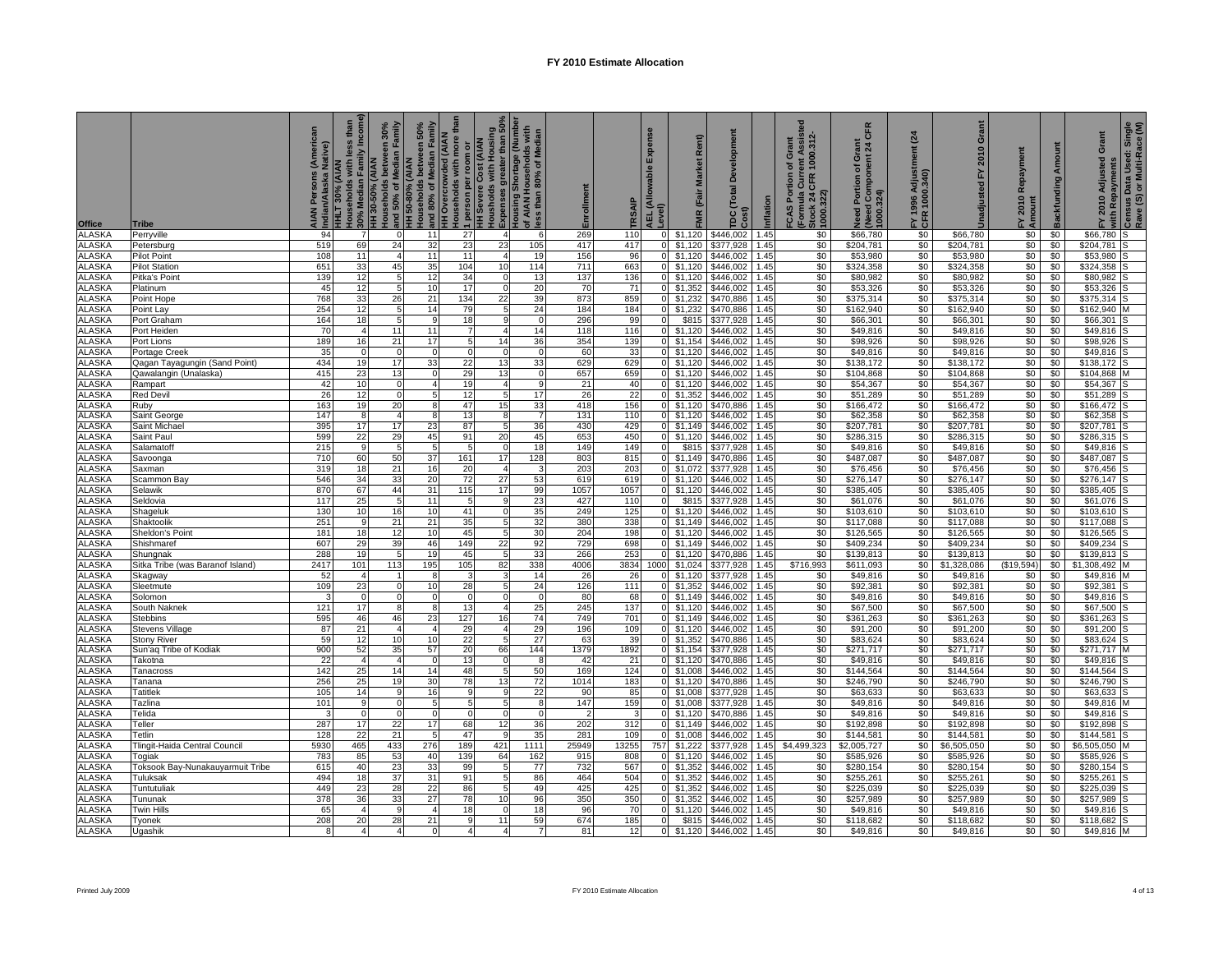## **FY 2010 Estimate Allocation**

| <b>Office</b>                     | <b>Tribe</b>   |         | 휻     | imily<br>$\overline{\mathbf{30}}$ | $\frac{2}{5}$<br>50% | 를 토 호  | HI Sew<br>Housho<br>Expens<br>Housing | $\frac{50}{2}$<br>$\frac{50}{2}$<br>$\frac{50}{2}$<br>$\frac{50}{2}$<br>$\frac{50}{2}$<br>$\frac{50}{2}$<br>$\frac{50}{2}$<br>ន | Enrollme |         | 읔<br>≏<br>- | ε<br>ř.<br>ž.<br>(Fai<br>ŠΕ |           |      | $\ddot{\sim}$<br><b>3 II</b><br><b>ಲ</b> ಠ<br>$24 \over 22$<br>$\frac{a}{2}$<br>信章<br>(Forn<br>Stock<br>1000. | $\frac{5}{9}$ $\frac{4}{9}$<br>ပ<br>$\circ$<br>$1$ Corresponding $324$<br>ال<br>وال<br>1000: | $\mathbf{a}$<br>Ë<br>djust<br>340)<br>- 1<br>ఇ క<br>$\overline{5}$ $\overline{7}$<br>$\tau$ $\alpha$<br>íσ | e                | $\overline{1}$<br>$\overline{\mathbf{a}}$ | Amount<br>ckfunding<br>m | Single<br>ace (M)<br>ਂ ਦੇ ਕੇਂ<br>ta Use<br>· Multi-l<br>تتا≰ |
|-----------------------------------|----------------|---------|-------|-----------------------------------|----------------------|--------|---------------------------------------|---------------------------------------------------------------------------------------------------------------------------------|----------|---------|-------------|-----------------------------|-----------|------|---------------------------------------------------------------------------------------------------------------|----------------------------------------------------------------------------------------------|------------------------------------------------------------------------------------------------------------|------------------|-------------------------------------------|--------------------------|--------------------------------------------------------------|
| ALASKA<br>ALASKA                  | Umkumiute      | 23      |       |                                   |                      |        |                                       |                                                                                                                                 | 61       | 60      |             | \$1,352                     | \$446,002 | 1.45 | \$0                                                                                                           | \$49,816                                                                                     | \$0                                                                                                        | \$49,816         | \$0                                       | \$0                      | $$49,816$ S                                                  |
|                                   | Unalakleet     | 738     |       | 36                                | 50                   | 96     |                                       | 84                                                                                                                              | 1185     | 868     |             | \$1,149                     | \$446,002 | 1.45 | \$0                                                                                                           | \$332,569                                                                                    | \$0                                                                                                        | \$332,569        | \$0                                       | \$0                      | \$332,569 S                                                  |
| <b>ALASKA</b>                     | Unga           | 44      |       |                                   |                      |        |                                       |                                                                                                                                 | 87       | 87      |             | \$1,120                     | \$446,002 | 1.45 | \$0                                                                                                           | \$49,816                                                                                     | \$0                                                                                                        | \$49,816         | \$0                                       | \$0                      | \$49,816 S                                                   |
| ALASKA                            | Venetie        | 359     | 21    | 20                                | 22                   | 26     |                                       | 63                                                                                                                              | 237      | 237     |             | \$1,120                     | \$446,002 | 1.45 | \$0                                                                                                           | \$137,675                                                                                    | \$0                                                                                                        | \$137,675        | \$0                                       | \$0                      | $$137,675$ M                                                 |
| ALASKA                            | Wainwright     | 575     | 28    | 21                                | 27                   | 120    |                                       | 57                                                                                                                              | 593      | 613     |             | \$1,232                     | \$470,886 | 1.45 | \$0                                                                                                           | \$314,333                                                                                    | \$0                                                                                                        | \$314,333        | \$0                                       | \$0                      | \$314,333 S                                                  |
|                                   | Wales          | 147     | 12    |                                   | 17 <sub>l</sub>      | 45     |                                       | 21                                                                                                                              | 236      | 215     |             | \$1,149                     | \$446,002 | 1.45 | \$0                                                                                                           | \$125,503                                                                                    | \$0                                                                                                        | \$125,503        | \$0                                       | \$0                      | \$125,503 S                                                  |
| ALASKA<br>ALASKA                  | White Mountain | 197     | 27    | 25                                |                      |        |                                       | 48                                                                                                                              | 316      | 316     |             | \$1,149                     | \$446,002 | 1.45 | \$0                                                                                                           | \$182,503                                                                                    | \$0                                                                                                        | \$182,503        | \$0                                       | \$0                      | \$182,503 S                                                  |
| ALASKA<br>ALASKA<br><b>ALASKA</b> | Wrangell       | 632     | 45    | 35                                | 70 <sub>l</sub>      | 25     |                                       | 133                                                                                                                             | 538      | 538     |             | \$1,120                     | \$377,928 | 1.45 | \$0                                                                                                           | \$187,322                                                                                    | \$0                                                                                                        | \$187,322        | \$0                                       | \$0                      | \$187,322 S                                                  |
|                                   | Yakutat        | 366     | 27    |                                   | 26                   |        |                                       |                                                                                                                                 | 435      | 352     |             | \$1,120                     | \$377,928 | 1.45 | \$0                                                                                                           | \$140,850                                                                                    | \$0                                                                                                        | \$140,850        | \$0                                       | \$0                      | \$140,850                                                    |
|                                   | <b>TOTAL</b>   | 115,645 | 7,308 | 6,698                             | 7,355                | 13,192 | 4,947                                 | 17,454                                                                                                                          | 191,591  | 147,987 |             |                             |           |      | \$40,470,104 \$54,342,123                                                                                     |                                                                                              |                                                                                                            | \$0 \$94,812,231 | (\$279,949)                               |                          | \$0 \$94,532,282                                             |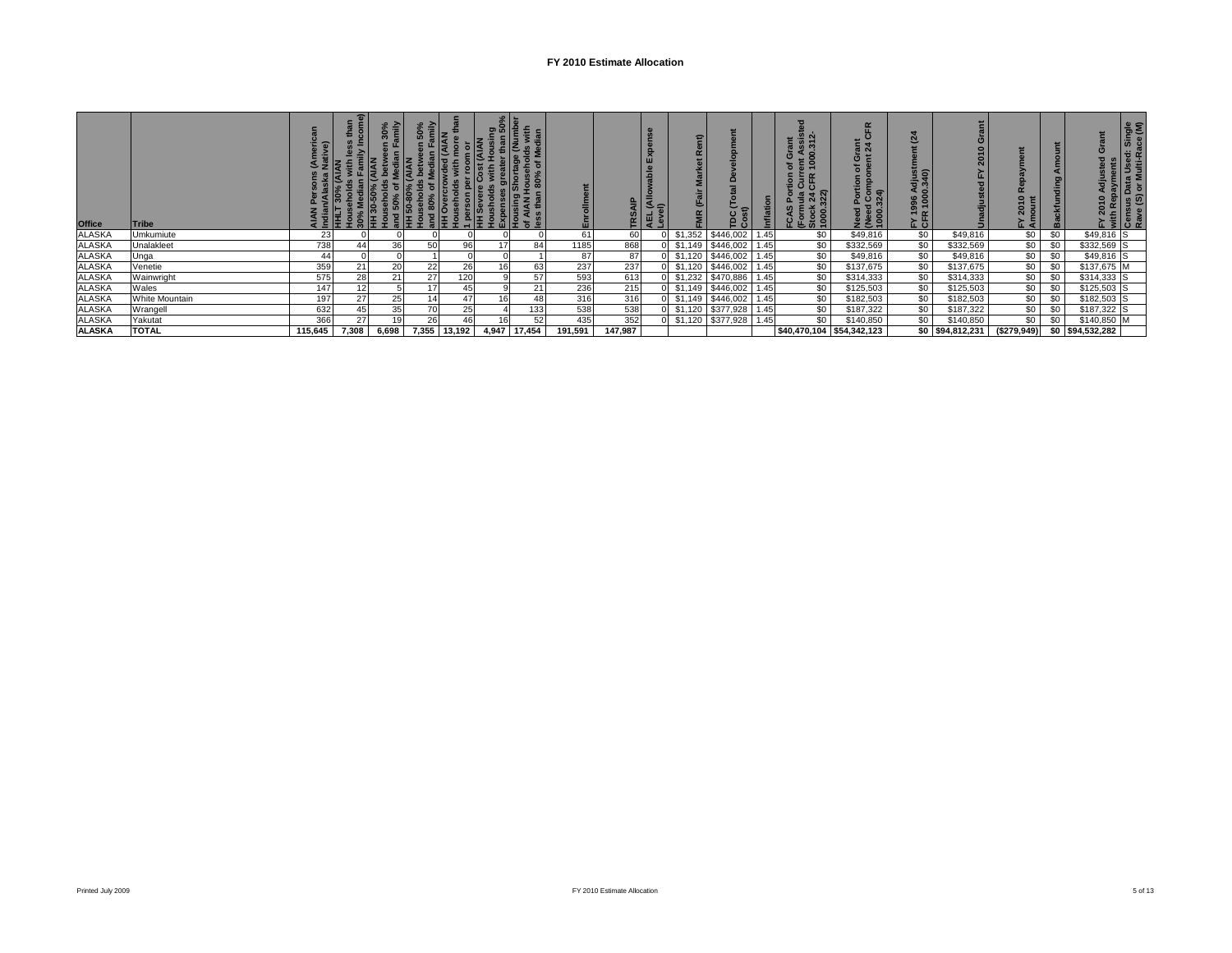| <b>Office</b>      | Tribe                                                               | Native)<br>AIAN<br>Indiar | ouseholds with less than<br>Incom<br>30% Median Family<br>HLT 30% (AIAN | and 50% of Median Family<br>reen 30%<br>HH 30-50% (AIAN<br>touseholds | and 80% of Median Family<br>$50\%$<br>reen<br>H 50-80% (AIAN<br>Households betw | tha<br><b>H Overcrowded (AIAN</b><br>with more<br>room or<br>person per<br>ouseholds | .<br>ousholds with Housing<br>xpenses greater than 50%<br>(AIAN<br><b>HH Severe Cost</b><br>Expenses | Shortage (Numbe<br>ð<br>f AIAN Housel<br>ss than 80%<br>lousing | Enrollment           | SAIP          | Expense<br>،EL (Allowable ا<br>evel) | Rent)<br><b>Market</b><br>FMR (Fair | ă<br><b>Total</b><br>Cost)<br>pc. | Inflation    | 1000.312<br>Grant<br>৳<br>Curre<br>CFR<br><b>CAS Portion</b><br>(Formula<br>Stock 24 0<br>1000.322) | <b>CFR</b><br>Grant<br>nt 24 (<br>Component<br>৳<br>Portion<br>ēd | $\overline{a}$<br>FY 1996 Adjustr<br>CFR 1000.340) | Grant<br>2010<br>놊<br><b>Unadiusted</b> | Repayment<br>2010<br>논통 | Amount<br><b>Backfunding</b> | Grant<br>2010 Adjusted<br>with Repayments | Single<br>-- 00)<br>Census Data Used: Sir<br>Rave (S) or Multi-Race |
|--------------------|---------------------------------------------------------------------|---------------------------|-------------------------------------------------------------------------|-----------------------------------------------------------------------|---------------------------------------------------------------------------------|--------------------------------------------------------------------------------------|------------------------------------------------------------------------------------------------------|-----------------------------------------------------------------|----------------------|---------------|--------------------------------------|-------------------------------------|-----------------------------------|--------------|-----------------------------------------------------------------------------------------------------|-------------------------------------------------------------------|----------------------------------------------------|-----------------------------------------|-------------------------|------------------------------|-------------------------------------------|---------------------------------------------------------------------|
| CHICAGO            | Aroostook Band of Micmac                                            | 1111                      | 83                                                                      | 67                                                                    | 97                                                                              | 21                                                                                   | 50                                                                                                   | 158                                                             | 999                  | 999           | 193                                  | \$585                               | \$240,063                         | 1.45         | \$438,021                                                                                           | \$190,485                                                         | \$0                                                | \$628,506                               | \$0                     | \$0                          | \$628,506                                 | M                                                                   |
| CHICAGO            | <b>Bad River Band</b>                                               | 2295                      | 168                                                                     | 120                                                                   | 254                                                                             | 90                                                                                   | 81                                                                                                   | 364                                                             | 6875                 | 2338          | 204                                  | \$577                               | \$273.095                         | 1.45         | $\overline{\$1,014,871}$                                                                            | \$473,308                                                         | \$0                                                | \$1,488,179                             | \$21,486                | \$0                          | \$1,509,665                               |                                                                     |
| CHICAGO            | Bay Mills Indian Community                                          | 995                       | 54                                                                      | 51                                                                    | 83                                                                              | 18                                                                                   | 34                                                                                                   | 21                                                              | 1646                 | 1216          | 194                                  | \$586                               | \$234,565                         | 1.45         | \$686,067                                                                                           | \$122,849                                                         | \$0                                                | \$808,916                               | \$0                     | \$0                          | \$808,916                                 |                                                                     |
| CHICAGO            | Boise Forte Band of Minnesota Chippew                               | 527                       | 48                                                                      | 47                                                                    | 32                                                                              | 27                                                                                   |                                                                                                      | 76                                                              | 2988                 | 1996          | 231                                  | \$616                               | \$289,305                         | 1.45         | \$899,297                                                                                           | \$130,664                                                         | \$9,513                                            | \$1,029,961                             | \$0                     | \$0                          | \$1,029,961                               |                                                                     |
| CHICAGO            | Catawba Indian Tribe                                                | 4956<br>950               | 357                                                                     | 305<br>$\overline{77}$                                                | 533                                                                             | 177<br>44                                                                            | 292                                                                                                  | 1121                                                            | 2478                 | 1836          |                                      | \$691<br>\$723                      | \$199.147                         | 1.45<br>1.45 | \$306.073                                                                                           | \$1.066.965                                                       | \$0<br>\$0                                         | \$1,373,038                             | \$0                     | \$0<br>\$0                   | \$1.373.038                               |                                                                     |
| CHICAGO<br>CHICAGO | Cayuga Nation<br>Coharie State Tribe                                | 2309                      | 103<br>185                                                              | 220                                                                   | 91<br>139                                                                       | 85                                                                                   | 88<br>121                                                                                            | 272<br>524                                                      | 475<br>1600          | 475<br>1600   | 170                                  | \$586                               | \$294,366<br>\$199,147            | 1.45         | \$0<br>\$105,905                                                                                    | \$403,974<br>\$434,405                                            | \$25,575                                           | \$403,974<br>\$540,310                  | \$0<br>\$0              | \$0                          | \$403,974<br>\$540,310                    |                                                                     |
| CHICAGO            | Eastern Cherokee                                                    | 7599                      | 436                                                                     | 361                                                                   | 439                                                                             | 272                                                                                  | 139                                                                                                  | 766                                                             | 13868                | 13562         | 219                                  | \$593                               | \$199,038                         | 1.45         | \$2,094,338                                                                                         | \$970,854                                                         | \$0                                                | \$3,065,192                             | \$0                     | \$0                          | \$3,065,192                               |                                                                     |
| CHICAGO            | Fond Du Lac Band of Minnesota Chippe                                | 7804                      | 632                                                                     | 451                                                                   | 564                                                                             | 313                                                                                  | 359                                                                                                  | 1328                                                            | 3902                 | 3379          | 203                                  | \$621                               | \$292,727                         | 1.45         | \$1,794,809                                                                                         | \$1,830,853                                                       | \$0                                                | \$3,625,662                             | \$0                     | \$0                          | \$3,625,662                               |                                                                     |
| CHICAGO            | orest County Potawatami                                             | 693                       | 11                                                                      | 3                                                                     | 10                                                                              | 27                                                                                   | 19                                                                                                   |                                                                 | 1295                 | 1352          | 195                                  | \$592                               | \$264,420                         | 1.45         | \$270,170                                                                                           | \$70,021                                                          | \$0                                                | \$340,191                               | (\$31,950)              | \$0                          | \$308,241                                 |                                                                     |
| CHICAGO            | Grand Portage Band of Minn. Chippewa                                | 461                       | 34                                                                      | 34                                                                    | 58                                                                              | 19                                                                                   | 36                                                                                                   | 102                                                             | 1107                 | 477           | 175                                  | \$577                               | \$292,727                         | 1.45         | \$216,866                                                                                           | \$141,760                                                         | \$0                                                | \$358,626                               | \$0                     | \$0                          | \$358,626                                 |                                                                     |
| CHICAGO            | <b>Grand Traverse Band</b>                                          | 4326                      | 207                                                                     | 197                                                                   | 400                                                                             | 168                                                                                  | 220                                                                                                  | 729                                                             | 3973                 | 3204          | 175                                  | \$727                               | \$231,184                         | 1.45         | \$416,180                                                                                           | \$770,012                                                         | \$0                                                | \$1,186,192                             | \$0                     | \$0                          | \$1,186,192                               |                                                                     |
| CHICAGO            | Haliwa-Saponi State Tribe                                           | 2605                      | 236                                                                     | 167                                                                   | 141                                                                             | 89                                                                                   | 114                                                                                                  | 511                                                             | 3719                 | 3604          | 170                                  | \$581                               | \$200,241                         | 1.45         | \$161,535                                                                                           | \$493,514                                                         | \$0                                                | \$655,049                               | \$0                     | \$0                          | \$655,049                                 |                                                                     |
| CHICAGO            | Hannahville Community                                               | 431                       | 21                                                                      | 18                                                                    | 3 <sup>0</sup>                                                                  | 21                                                                                   | 18                                                                                                   | 49                                                              | 780                  | 611           |                                      | \$577                               | \$246,254                         | 1.45         | \$99,605                                                                                            | \$87,494                                                          | \$0                                                | \$187,099                               | \$0                     | \$0                          | \$187,099                                 |                                                                     |
| CHICAGO            | <b>Ho-Chunk Nation</b>                                              | 13636                     | 896                                                                     | 821                                                                   | 1392                                                                            | 454                                                                                  | 682                                                                                                  | 2937                                                            | 6818                 | 6611          | 237                                  | \$683                               | \$265,560                         | 1.45         | \$1,102,161                                                                                         | \$3,031,599                                                       | \$0                                                | \$4,133,759                             | \$0                     | \$0                          | \$4.133.759                               |                                                                     |
| CHICAGO            | <b>Houlton Band of Maliseets</b>                                    | 523                       | 39                                                                      | 31                                                                    | 46                                                                              | 10                                                                                   | -23                                                                                                  | 39                                                              | 864                  | 470           | 193                                  | \$585                               | \$240.063                         | 1.45         | \$403.745                                                                                           | \$83,636                                                          | \$0                                                | \$487,381                               | \$0                     | \$0                          | \$487.381                                 |                                                                     |
| CHICAGO            | luron Band of Potawatomi                                            | 1330                      | 111                                                                     | 113                                                                   | 162                                                                             | 33                                                                                   | 86                                                                                                   | 386                                                             | 665                  | 372           |                                      | \$676                               | \$258.392                         | 145          | \$0                                                                                                 | \$346.169                                                         | \$0                                                | \$346.169                               | \$0                     | \$0                          | \$346.169                                 |                                                                     |
| CHICAGO            | Geweenaw Bay Indian Community                                       | 2315<br>2880              | 126                                                                     | 119<br>163                                                            | 192<br>232                                                                      | 42<br>98                                                                             | 80                                                                                                   | 187<br>261                                                      | 3315<br>6230         | 2829          | 161                                  | \$577<br>\$577                      | \$250,816                         | 1.45         | \$1,389,108                                                                                         | \$332,485                                                         | \$0<br>\$0                                         | \$1,721,593                             | \$3,112                 | \$0<br>\$0                   | \$1,724,705                               |                                                                     |
| CHICAGO            | ac Courte Oreilles                                                  | 2156                      | 240<br>121                                                              | 107                                                                   |                                                                                 | 45                                                                                   | 95<br>47                                                                                             | 190                                                             | 3323                 | 8062<br>2178  | 159<br>160                           | \$592                               | \$273,095<br>\$264,420            | 1.45<br>.45  | \$2,110,751<br>\$1,134,692                                                                          | \$620,580<br>\$352,855                                            | \$0                                                | \$2,731,331<br>\$1,487,546              | \$0<br>(\$6, 190)       | \$0                          | \$2,731,331<br>\$1,481,356                |                                                                     |
| CHICAGO<br>CHICAGO | ac Du Flambeau Band<br>ac Vieux Desert Band.                        | 124                       | 15                                                                      | 9                                                                     | 161<br>11                                                                       | $\Omega$                                                                             | 15                                                                                                   |                                                                 | 562                  | 310           | 180                                  | \$577                               | \$249,675                         | .45          | \$222,065                                                                                           | \$37,416                                                          | \$0                                                | \$259,481                               | \$0                     | \$0                          | \$259,481                                 |                                                                     |
| CHICAGO            | eech Lake Band of Minnesota Chippew                                 | 6646                      | 615                                                                     | 371                                                                   | 499                                                                             | 290                                                                                  | 269                                                                                                  | 1063                                                            | 8937                 | 8875          | 196                                  | \$591                               | \$268.208                         | 1.45         | \$2.228.040                                                                                         | \$1.671.873                                                       | \$0                                                | \$3.899.913                             | \$0                     | \$0                          | \$3.899.913                               |                                                                     |
| CHICAGO            | ittle River Band of Ottawa.                                         | 1213                      | 93                                                                      | 80                                                                    | 105                                                                             | 65                                                                                   | 66                                                                                                   | 277                                                             | 3396                 | 1540          |                                      | \$594                               | \$231,184                         | 1.45         | \$0                                                                                                 | \$263,609                                                         | \$0                                                | \$263,609                               | \$0                     | \$0                          | \$263,609                                 |                                                                     |
| CHICAGO            | Little Traverse Bay Band                                            | 3150                      | 151                                                                     | 144                                                                   | 291                                                                             | 122                                                                                  | 160                                                                                                  | 586                                                             | 4073                 | 2333          |                                      | \$632                               | \$235,705                         | 1.45         | \$0                                                                                                 | \$582,014                                                         | \$0                                                | \$582,014                               | \$0                     | \$0                          | \$582,014                                 |                                                                     |
| CHICAGO            | ower Sioux.                                                         | 655                       | 37                                                                      | 40                                                                    | 19                                                                              | 10                                                                                   | 45                                                                                                   | 64                                                              | 1084                 | 729           | 232                                  | \$577                               | \$248,983                         | 1.45         | \$187,376                                                                                           | \$136,472                                                         | \$0                                                | \$323,848                               | \$0                     | \$0                          | \$323,848                                 |                                                                     |
| CHICAGO            | umbee State Tribe                                                   | 66337                     | 4384                                                                    | 2923                                                                  | 4687                                                                            | 2084                                                                                 | 2931                                                                                                 | 11790                                                           | 43312                | 32076         | 170                                  | \$594                               | \$199,147                         | 1.45         | \$1,030,482                                                                                         | 1,453,267                                                         | \$0 <sub>5</sub>                                   | 12,483,749                              | \$0                     | \$0                          | 12,483,749                                |                                                                     |
| CHICAGO            | Mashpee Wampanoaq                                                   | 2714                      | 175                                                                     | 135                                                                   | 242                                                                             | 39                                                                                   | 165                                                                                                  | 552                                                             | 1553                 |               |                                      | \$1.192                             | \$301.901                         | 145          | \$0                                                                                                 | \$650.270                                                         | \$0                                                | \$650.270                               | \$0                     | \$0                          | \$650,270                                 |                                                                     |
| CHICAGO            | Match-e-be-nash-she-wish Band of Pott                               | 750                       | 48                                                                      | 48                                                                    | 67                                                                              | 21                                                                                   | 37                                                                                                   | 163                                                             | 375                  | 192           | O                                    | \$698                               | \$236,479                         | 1.45         | \$0                                                                                                 | \$171,675                                                         | \$0                                                | \$171,675                               | \$0                     | \$0                          | \$171,675                                 |                                                                     |
| CHICAGO            | Menominee Indian Tribe                                              | 3416                      | 238                                                                     | 137                                                                   | 192                                                                             | 128                                                                                  | 60                                                                                                   | 271                                                             | 8420                 | 5291          | 159                                  | \$609                               | \$274,969                         | 1.45         | \$1,937,114                                                                                         | \$594,362                                                         | \$0                                                | \$2,531,476                             | \$0                     | \$0                          | \$2,531,476                               |                                                                     |
| CHICAGO            | Miccosukee Tribe                                                    |                           | n                                                                       | $\Omega$                                                              |                                                                                 |                                                                                      |                                                                                                      |                                                                 | 400                  | 589           |                                      | \$1.313                             | \$213.794                         | 1.45         | \$0                                                                                                 | \$49.816                                                          | \$0                                                | \$49,816                                | \$0                     | \$0                          | \$49,816                                  |                                                                     |
| CHICAGO<br>CHICAGO | Mille Lacs Band of Minnesota Chippewa                               | 3264<br>9889              | 202<br>424                                                              | 220<br>336                                                            | 217<br>569                                                                      | 155<br>455                                                                           | 141<br>257                                                                                           | 509<br>648                                                      | 3800<br>9483         | 2337<br>8313  | 228<br>152                           | \$654<br>\$572                      | \$287,432<br>\$195,977            | 1.45<br>1.45 | \$789,409<br>\$2,521,852                                                                            | \$729,505<br>\$1,068,904                                          | \$0<br>\$0                                         | \$1,518,914<br>\$3,590,756              | \$0<br>\$0              | \$0<br>\$0                   | \$1,518,914<br>\$3,590,756                |                                                                     |
| CHICAGO            | Mississippi Choctaw Tribe<br>MOWA Band of Choctaw Indians           | 1467                      | 80                                                                      | 59                                                                    | 70                                                                              | 52                                                                                   | 61                                                                                                   | 141                                                             | 3011                 | 3011          | 161                                  | \$518                               | \$205,028                         | 1.45         | \$291.270                                                                                           | \$223,326                                                         | \$0                                                | \$514,596                               | \$0                     | \$0                          | \$514,596                                 |                                                                     |
| CHICAGO            | Narragansett Tribe                                                  | 2320                      | 158                                                                     | 151                                                                   | 206                                                                             | 10                                                                                   | 136                                                                                                  | 516                                                             | 2732                 | 2732          |                                      | \$972                               | \$290,833                         | .45          | \$0                                                                                                 | \$532,226                                                         | \$0                                                | \$532,226                               | \$0                     | \$0                          | \$532,226                                 |                                                                     |
| CHICAGO            | Oneida Nation of New York                                           | 2000                      | 183                                                                     | 113                                                                   | 164                                                                             | 56                                                                                   | 160                                                                                                  | 429                                                             | 1000                 | 650           | 251                                  | \$744                               | \$268,146                         | 1.45         | \$196,306                                                                                           | \$624,925                                                         | \$0                                                | \$821,231                               | \$0                     | \$0                          | \$821,231                                 |                                                                     |
| CHICAGO            | Oneida Tribe                                                        | 11657                     | 699                                                                     | 542                                                                   | 1069                                                                            | 375                                                                                  | 427                                                                                                  | 2080                                                            | 16310                | 5382          | 184                                  | \$682                               | \$274,969                         | 1.45         | \$1,363,386                                                                                         | \$2,280,873                                                       | \$0                                                | \$3,644,258                             | \$0                     | \$0                          | \$3,644,258                               |                                                                     |
| CHICAGO            | Inondaga Nation                                                     |                           |                                                                         | $\Omega$                                                              |                                                                                 |                                                                                      |                                                                                                      |                                                                 |                      |               |                                      | \$754                               | \$268,146                         | 1.45         | \$0                                                                                                 | \$49,816                                                          | \$0                                                | \$49,816                                | \$0                     | \$0                          | \$49,816                                  |                                                                     |
| CHICAGO            | Passamaquoddy Indian Tribe                                          | 630                       | 55                                                                      | 49                                                                    | 54                                                                              | $\overline{a}$                                                                       | 13                                                                                                   | 27                                                              | 1364                 | 707           | 193                                  | \$634                               | \$251,488                         | 1.45         | \$851,695                                                                                           | \$99,328                                                          | \$0                                                | \$951,022                               | (\$52,360)              | \$0                          | \$898,662                                 |                                                                     |
| CHICAGO            | Penobscot Tribe                                                     | 228'                      | 233                                                                     | 175                                                                   | 205                                                                             | 57                                                                                   | 206                                                                                                  | 530                                                             | 2261                 | 640           | 181                                  | \$654                               | \$251,488                         | 1.45         | \$422,891                                                                                           | \$614,581                                                         | \$0                                                | \$1,037,473                             | \$0                     | \$0                          | \$1,037,473                               |                                                                     |
| CHICAGO            | Pleasant Point                                                      | 1261                      | 125                                                                     | 82                                                                    | 93                                                                              | 31                                                                                   | 63                                                                                                   | 189                                                             | 2014                 | 906           | 181                                  | \$634                               | \$251,488                         | 1.45         | \$563,264                                                                                           | \$251,466                                                         | \$0                                                | \$814,730                               | \$0                     | \$0                          | \$814,730                                 |                                                                     |
| CHICAGO            | Poarch Band of Creek Indians                                        | 4946                      | 334                                                                     | 307                                                                   | 404                                                                             | 111                                                                                  | 258                                                                                                  | 885                                                             | 2473                 | 1567          | 157                                  | \$691                               | \$205,028                         | 1.45         | \$727,923                                                                                           | \$934,624                                                         | \$0                                                | \$1,662,547                             | (\$2,696                | \$0                          | \$1.659.85                                |                                                                     |
| CHICAGO            | Pokagon Band of Potawatomi                                          | 6672                      | 431                                                                     | 424                                                                   | 593                                                                             | 191                                                                                  | 328                                                                                                  | 1434                                                            | 3336                 | 1233          | 238                                  | \$677                               | \$273,523                         | 1.45         | \$57,107                                                                                            | \$1,756,769                                                       | \$0                                                | \$1,813,876                             | \$0                     | \$0                          | \$1,813,876                               |                                                                     |
| CHICAGO<br>CHICAGO | Red Cliff Band of Lake Superior Chippe<br>Red Lake Band of Chippewa | 1010<br>7350              | 96<br>626                                                               | 62<br>346                                                             | 106<br>343                                                                      | 26<br>350                                                                            | 32<br>200                                                                                            | 135<br>921                                                      | 5414<br>9541         | 2504<br>10338 | 144<br>186                           | \$577<br>\$605                      | \$273,095<br>\$268,208            | 1.45<br>1.45 | \$900,245<br>\$2,103,723                                                                            | \$232,828<br>\$1,558,422                                          | \$0<br>\$0                                         | \$1,133,074<br>\$3,662,145              | \$0<br>\$0              | \$0<br>\$0                   | \$1,133,074<br>\$3.662.145                |                                                                     |
| CHICAGO            | Sac & Fox Tribe                                                     | 799                       | 54                                                                      | 63                                                                    | 62                                                                              | 40                                                                                   | 24                                                                                                   | 159                                                             | 1334                 | 1384          | 196                                  | \$548                               | \$261,406                         | .45          | \$120,728                                                                                           | \$194,353                                                         | \$0                                                | \$315,081                               | \$0                     | \$0                          | \$315,081                                 |                                                                     |
| CHICAGO            | Saginaw Chippewa                                                    | 6554                      | U                                                                       | $\overline{0}$                                                        | 34                                                                              | 228                                                                                  | 374                                                                                                  | - 0                                                             | 3277                 | 1799          | 188                                  | \$591                               | \$259.125                         | 1.45         | \$440,539                                                                                           | \$782.739                                                         | \$0                                                | \$1,223,278                             | \$0                     | \$0                          | \$1.223.278                               |                                                                     |
| CHICAGO            | Saint Croix Chippewa                                                | 605                       | 32                                                                      | 19                                                                    | 57                                                                              | 13                                                                                   | 19                                                                                                   | $\Omega$                                                        | 1054                 | 2909          | 171                                  | \$611                               | \$273.095                         | 1.45         | \$1.134.265                                                                                         | \$96.528                                                          | \$0                                                | \$1,230,794                             | \$0                     | \$0                          | \$1.230.794                               |                                                                     |
| CHICAGO            | Sault Ste. Marie Tribe                                              | 13434                     | 733                                                                     | 690                                                                   | 1115                                                                            | 242                                                                                  | 464                                                                                                  | 2082                                                            | 38442                | 16415         | 238                                  | \$584                               | \$243,878                         | 1.45         | \$2,536,738                                                                                         | \$2,062,215                                                       | \$0                                                | \$4,598,954                             | \$0                     | \$0                          | \$4,598,954                               |                                                                     |
| CHICAGO            | Seminole Tribe                                                      | 1563                      | 19                                                                      | 10                                                                    | 33                                                                              | 98                                                                                   | 61                                                                                                   | 61                                                              | 3991                 | 3165          | 196                                  | \$996                               | \$215.964                         | 1.45         | \$0                                                                                                 | \$1,000.208                                                       | \$790.572                                          | \$1,000.208                             | \$0                     | \$0                          | \$1.000.208                               |                                                                     |
| CHICAGO            | Seneca Nation of New York                                           | 4002                      | 308                                                                     | 226                                                                   | 291                                                                             | 117                                                                                  | 225                                                                                                  | 541                                                             | 7680                 | 3794          | 159                                  | \$699                               | \$294,366                         | 1.45         | \$1,664,019                                                                                         | \$1,087,465                                                       | \$0                                                | \$2,751,484                             | \$0                     | \$0                          | \$2,751,484                               |                                                                     |
| CHICAGO            | Shakopee Sioux                                                      | 274                       | 28                                                                      | 5                                                                     | 29                                                                              | 5                                                                                    | 35                                                                                                   | 63                                                              | 391                  | 655           | 232                                  | \$873                               | \$307,471                         | 1.45         | \$0                                                                                                 | \$118,783                                                         | \$0                                                | \$118,783                               | \$0                     | \$0                          | \$118,783                                 |                                                                     |
| CHICAGO            | Sokagoan Chippewa Tribe                                             | 653                       | 48                                                                      | 24                                                                    | 30                                                                              | 26                                                                                   | 18                                                                                                   |                                                                 | 1274                 | 1274          | 205                                  | \$592                               | \$264.420                         | 1.45         | \$790,299                                                                                           | \$91.670                                                          | \$0                                                | \$881,969                               | \$0                     | \$0                          | \$881.969                                 |                                                                     |
| CHICAGO            | St. Regis Mohawk Tribe                                              | 5347                      | 323                                                                     | 327                                                                   | 414                                                                             | 198                                                                                  | 297                                                                                                  | 770                                                             | 11703                | 11702         | 228                                  | \$664                               | \$252,995                         | 1.45         | \$1,416,657                                                                                         | \$1,069,183                                                       | \$0                                                | \$2,485,839                             | \$0                     | \$0                          | \$2,485,839                               |                                                                     |
| CHICAGO            | Stockbridge-Munsee Tribe                                            | 860                       | 26                                                                      | 55                                                                    | 53                                                                              | 35                                                                                   | 17                                                                                                   | 109                                                             | 1569                 | 681           | 162                                  | \$577                               | \$260.143                         | 1.45         | \$319.677                                                                                           | \$149.287                                                         | \$0                                                | \$468.964                               | \$0                     | \$0                          | \$468.964                                 |                                                                     |
| CHICAGO<br>CHICAGO | <b>Fonawanda Band of Senecas</b><br>Tuscarora Nation                | $\Omega$                  | $\Omega$                                                                | $\Omega$<br>$\Omega$                                                  |                                                                                 | $\Omega$                                                                             |                                                                                                      |                                                                 | $\Omega$<br>$\Omega$ | $\Omega$      |                                      | \$790<br>\$723                      | \$294,366<br>\$286,037            | .45<br>.45   | \$0<br>\$0                                                                                          | \$49,816<br>\$49,816                                              | \$0<br>\$0                                         | \$49,816<br>\$49,816                    | \$0<br>\$0              | \$0<br>\$0                   | \$49,816<br>\$49,816                      |                                                                     |
| CHICAGO            | Upper Sioux Indian Community                                        | 750                       | 68                                                                      | 48                                                                    | 60                                                                              | 23                                                                                   | 28                                                                                                   | 160                                                             | 457                  | 439           | 232                                  | \$583                               | \$298.347                         | 1.45         | \$60,854                                                                                            | \$176.473                                                         | \$0                                                | \$237,327                               | \$0                     | \$0                          | \$237.327                                 |                                                                     |
|                    |                                                                     |                           |                                                                         |                                                                       |                                                                                 |                                                                                      |                                                                                                      |                                                                 |                      |               |                                      |                                     |                                   |              |                                                                                                     |                                                                   |                                                    |                                         |                         |                              |                                           |                                                                     |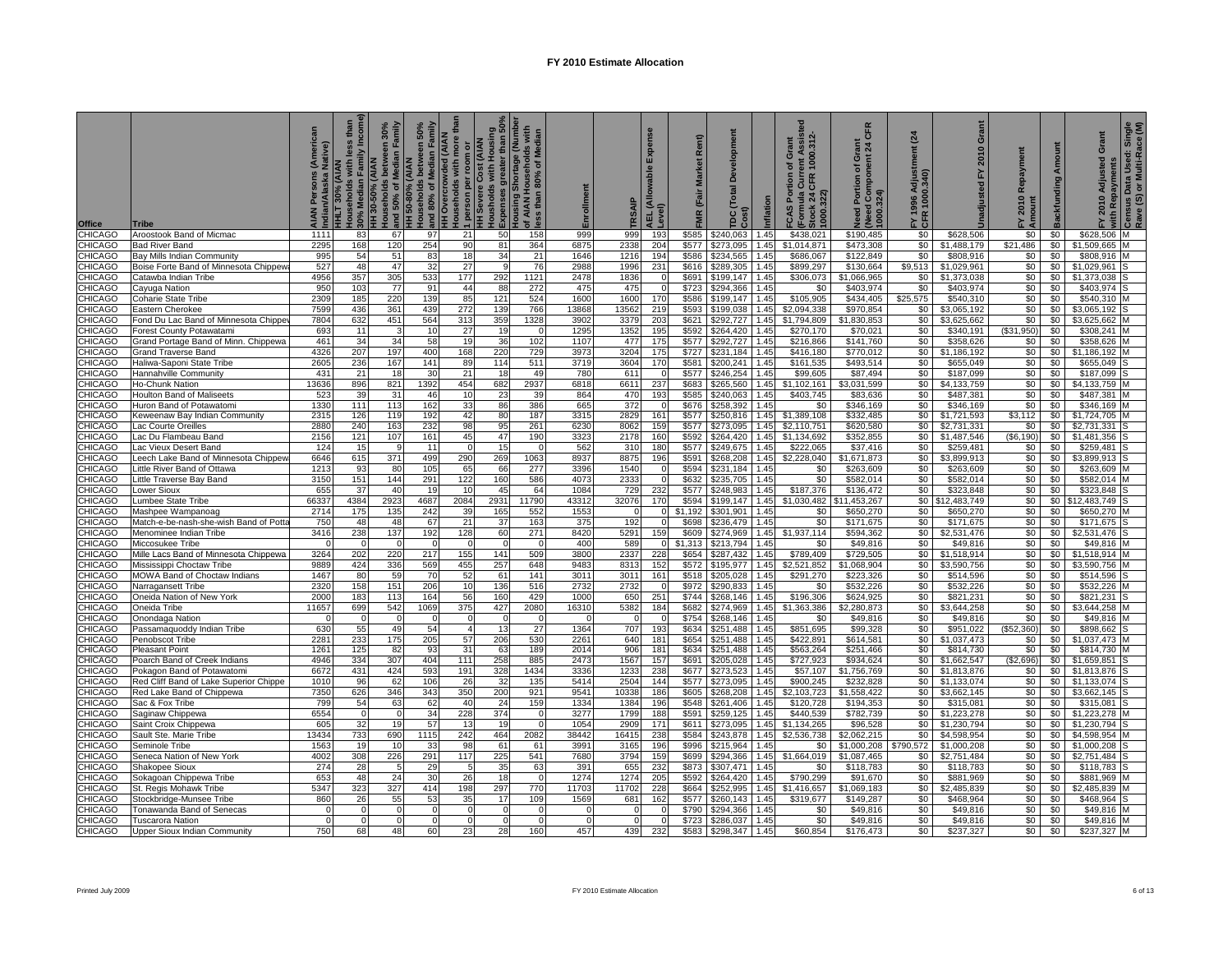## **FY 2010 Estimate Allocation**

| <b>Office</b>  | <b>ITribe</b>                         |                              |     |     |     |     |                     |     |         |         |     | Ω<br>$\tilde{\phantom{a}}$ |           |      |             | စ :<br>$\sim$<br>22 | $\boldsymbol{\alpha}$<br>ಹೆ ತ<br>$\circ$ |                                                  |             |     |                  |  |
|----------------|---------------------------------------|------------------------------|-----|-----|-----|-----|---------------------|-----|---------|---------|-----|----------------------------|-----------|------|-------------|---------------------|------------------------------------------|--------------------------------------------------|-------------|-----|------------------|--|
| <b>CHICAGO</b> | Waccamaw Siouan State Tribe           | 1638                         | 94  | 13  | 95  |     |                     | 293 | 1450    | 1450    | 170 | \$577                      | \$199.147 | 1.45 | \$44,739    | \$273,822           | \$0                                      | \$318,561                                        | \$0         | \$0 | \$318,561        |  |
| <b>CHICAGO</b> | Wampanoag Tribe                       | 365                          |     | 181 |     |     |                     |     | 1065    | 304     | 644 |                            | \$376.93  | .45  | \$373,483   | \$84,828            | SO 1                                     | \$458,311                                        | \$0         |     | \$458,311        |  |
| <b>CHICAGO</b> | White Earth Band of Minnesota Chippew | 6561                         | 555 | 403 | 531 | 275 | 227                 | 138 | 19506   | 7926    |     | \$577                      | \$264,786 | .451 | \$1,933,410 | \$1,346,427         |                                          | \$3,279,838                                      | \$0         |     | \$3,279,838 M    |  |
| <b>CHICAGO</b> | <b>TOTAL</b>                          | 243,057 15,812 12,223 18,100 |     |     |     |     | 8,026 10,504 38,645 |     | 294.964 | 203,323 |     |                            |           |      |             |                     |                                          | \$41,873,750 \$47,156,458 \$825,660 \$89,030,212 | ( \$68,598) |     | \$0 \$88,961,614 |  |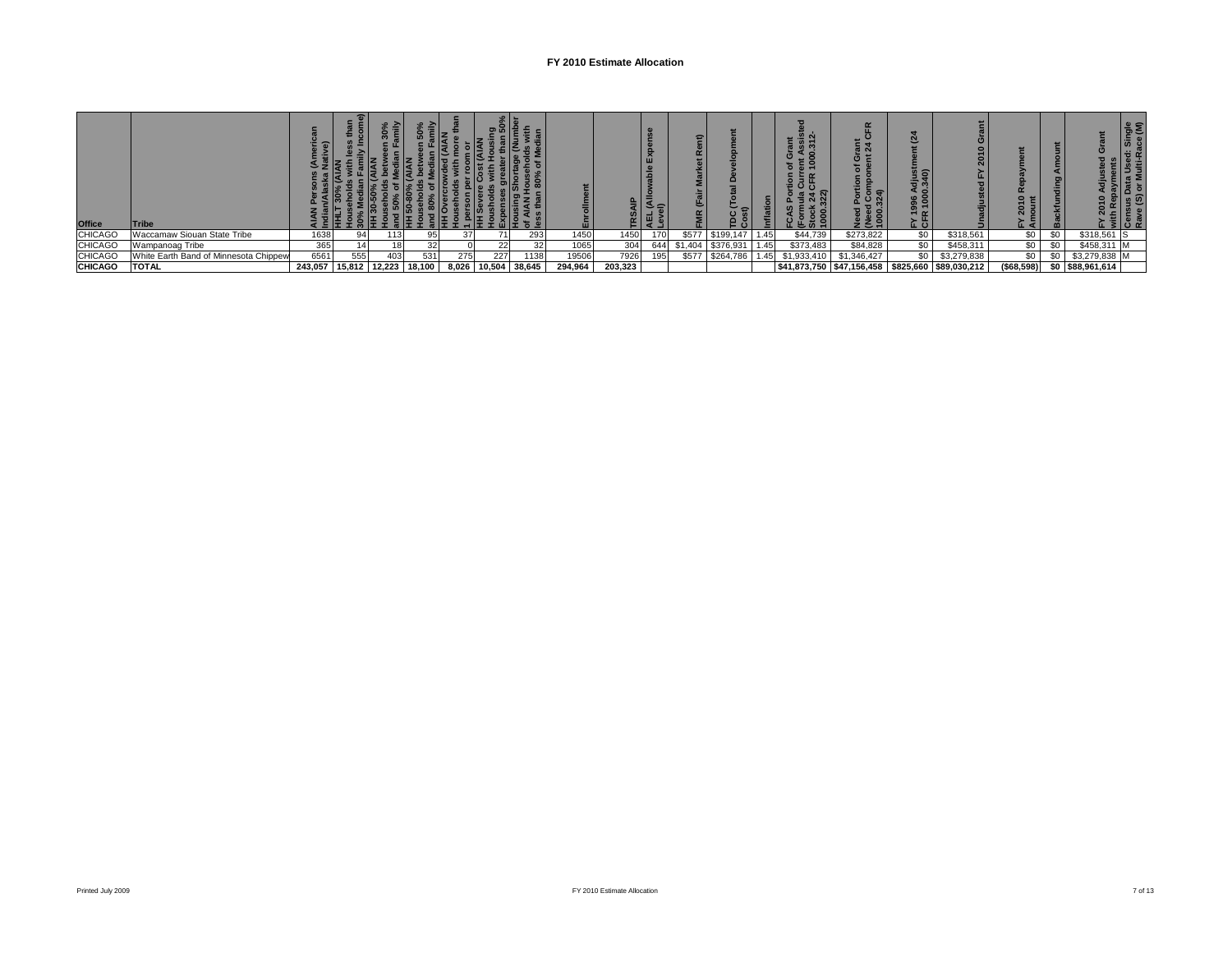| <b>Office</b> | <b>Tribe</b>                           |                 | than<br>Households with le<br>30% Median Family<br>HLT 30% (AIAN | HH 30-50% (AIAN<br>  Households between 30%<br>  and 50% of Median Family<br>  HH 50-80% (AIAN | , 50%<br>amily<br>  Households between 50°,<br>  and 80% of Median Famil<br>  HH Overcrowded (AIAN<br>  Households with more th | than<br>1 person per room or<br>HH Severe Cost (AIAN<br>HH Severe Cost (AIAN |              | Housholds with Housing<br> Expenses greater than 50%<br> Housing Shortage (Number<br> of AIAN Households with<br> ess than 80% of Median | Enrollment      | SAIP           | Expense<br>able<br>AEL (Allov<br>Level) | Rent)<br>(Fair<br><b>FMR</b> | elopm<br>$\Omega$<br><b>Total</b><br>EC | Inflation | ssisted<br>.312-<br>Grant<br>ent A:<br>1000.<br>្ង<br>FCAS Portion<br>CLIFR<br>CFR<br>1000.322)<br>$\frac{1}{2}$ 4<br>Form | CFR<br>Grant<br>nt 24<br>E.<br>৳<br>ompo<br>Portion<br>1 Compo<br>1000.324)<br>eed<br>Jeed | (24)<br>Ë<br>1996 Adjustr<br>! 1000.340)<br>EY 15<br>CFR | Grant<br>$\circ$<br>201<br>Unadjust  | epaym<br>œ<br>2010<br>$\frac{E}{4}$ | Amount<br>Backfunding | Grant<br>2010 Adjusted            | Ñ with Repayments<br>○Census Data Used: Single<br>Rave (S) or Multi-Race (M) |
|---------------|----------------------------------------|-----------------|------------------------------------------------------------------|------------------------------------------------------------------------------------------------|---------------------------------------------------------------------------------------------------------------------------------|------------------------------------------------------------------------------|--------------|------------------------------------------------------------------------------------------------------------------------------------------|-----------------|----------------|-----------------------------------------|------------------------------|-----------------------------------------|-----------|----------------------------------------------------------------------------------------------------------------------------|--------------------------------------------------------------------------------------------|----------------------------------------------------------|--------------------------------------|-------------------------------------|-----------------------|-----------------------------------|------------------------------------------------------------------------------|
| <b>DENVER</b> | <b>Blackfeet Tribe</b>                 | 9727            | 727                                                              | 436                                                                                            | 582                                                                                                                             | 545                                                                          | 287          | 809                                                                                                                                      | 15873           | 9088           | 148                                     | \$577                        | \$238.189                               |           | \$4,862,265                                                                                                                | \$1,815,360                                                                                | \$0                                                      | \$6,677,625                          | \$0                                 | \$0                   | \$6,677,625                       | Is                                                                           |
| <b>DENVER</b> | <b>Cheyenne River Sioux</b>            | 7260            | 627                                                              | 321                                                                                            | 409                                                                                                                             | 424                                                                          | 309          | 555                                                                                                                                      | 15376           | 15376          | 153                                     | \$529                        | \$216,847                               |           | \$3,784,203                                                                                                                | \$1,378,024                                                                                | \$0                                                      | \$5,162,227                          | (S49.847)                           | \$0                   | $$5,112,380$ S                    |                                                                              |
| <b>DENVER</b> | <b>Crow Creek Sioux</b>                | 2195            | 270                                                              | 78                                                                                             | 77                                                                                                                              | 150                                                                          | 54           | 187                                                                                                                                      | 3507            | 3002           | 158                                     | \$531                        | \$220,228                               | 1.45      | \$1,115,847                                                                                                                | \$410,420                                                                                  | \$0                                                      | \$1,526,268                          | \$0                                 | \$0                   | $$1,526,268$ S                    |                                                                              |
| <b>DENVER</b> | <b>Crow Tribe</b>                      | 7501            | 356                                                              | 362                                                                                            | 350                                                                                                                             | 497                                                                          | 177          | 691                                                                                                                                      | 11407           | 8058           | 206                                     | \$579                        | \$235,583                               |           | \$1,629,100                                                                                                                | \$1,301,615                                                                                | \$0                                                      | \$2,930,715                          | (\$98,824)                          | \$0                   | \$2,831,891                       |                                                                              |
| <b>DENVER</b> | Flandreau Santee Sioux                 | 1446            |                                                                  | 14                                                                                             | 14                                                                                                                              | <b>q</b>                                                                     |              | $\Omega$                                                                                                                                 | 723             | 1922           | 204                                     | \$529                        | \$225,523                               | 1.45      | \$306,090                                                                                                                  | \$50,910                                                                                   | \$0                                                      | \$356,999                            | (\$18,235)                          | \$0                   | \$338,764 S                       |                                                                              |
| <b>DENVER</b> | Fort Belknap Indian Community          | 3002            | 233                                                              | 164                                                                                            | 155                                                                                                                             | 176                                                                          | 98           | 85                                                                                                                                       | 6304            | 6035           | 184                                     | \$577                        | \$226,133                               | 1.45      | \$2,013,273                                                                                                                | \$521,055                                                                                  | \$0                                                      | \$2,534,328                          | (\$103,443)                         | \$0                   | $$2,430,885$ S                    |                                                                              |
| <b>DENVER</b> | Fort Peck Assiniboine and Sioux        | 7402            | 578                                                              | 454                                                                                            | 408                                                                                                                             | 302                                                                          | 268          | 629                                                                                                                                      | 12096           | 7023           | 145                                     | \$577                        | \$229.555                               |           | \$3,751,252                                                                                                                | \$1,351,043                                                                                | \$0                                                      | \$5,102,295                          | \$0                                 | \$0                   | \$5,102,295                       |                                                                              |
| <b>DENVER</b> | Ft. Berthold Affiliated Tribes         | 4476            | 311                                                              | 201                                                                                            | 318                                                                                                                             | 229                                                                          | 98           | 205                                                                                                                                      | 11897           | 8773           | 159                                     | \$524                        | \$230.044                               | 1.45      | \$2,768,022                                                                                                                | \$710,424                                                                                  | \$0                                                      | \$3,478,446                          | \$0                                 | \$0                   | \$3,478,446 S                     |                                                                              |
| <b>DENVER</b> | Goshute Reservation                    | 975             | 55                                                               | 56                                                                                             | 91                                                                                                                              | 59                                                                           | 50           | 180                                                                                                                                      | 530             | 185            | 402                                     | \$689                        | \$226,948                               | 1.45      | \$211,004                                                                                                                  | \$230,183                                                                                  | \$0                                                      | \$441,187                            | (\$19,937)                          | \$0                   | \$421,250 S                       |                                                                              |
| <b>DENVER</b> | Lower Brule Sioux                      | 1505            | 108                                                              | 82                                                                                             | 78                                                                                                                              | 136                                                                          | 50           | 69                                                                                                                                       | 3036            | 1496           | 177                                     | \$529                        | \$220,228                               | .45       | \$921,505                                                                                                                  | \$293,191                                                                                  | \$0                                                      | \$1,214,696                          | \$0                                 | \$0                   | \$1,214,696                       |                                                                              |
| <b>DENVER</b> | Northern Arapahoe                      | 5285            | 451                                                              | 249                                                                                            | 342                                                                                                                             | 321                                                                          | 185          | 817                                                                                                                                      | 8791            | 6068           | 149                                     | \$604                        | \$213,670                               | .45       | \$1,056,784                                                                                                                | \$1,044,319                                                                                | \$0                                                      | $\overline{\$2,101,104}$             | \$0                                 | \$0                   | \$2,101,104                       | Is                                                                           |
| <b>DENVER</b> | Northern Cheyenne                      | 4953            | 358                                                              | 238                                                                                            | 229                                                                                                                             | 429                                                                          | 176          | 288                                                                                                                                      | 8798            | 4986           | 148                                     | \$577                        | \$235,583                               |           | \$2,367,578                                                                                                                | \$1,029,660                                                                                | \$0                                                      | \$3,397,239                          | \$0                                 | \$0                   | \$3,397,239 S                     |                                                                              |
| <b>DENVER</b> | NW Band of Shoshone Nation             | 741             | 20                                                               | 28                                                                                             | 62                                                                                                                              | 47                                                                           | 20           | 95                                                                                                                                       | 466             | 357            |                                         | \$613                        | \$229,840                               | .45       | \$82,315                                                                                                                   | \$113,387                                                                                  | \$0                                                      | \$195,702                            | \$0                                 | \$0                   | \$195,702 M                       |                                                                              |
| <b>DENVER</b> | Oglala Sioux of Pine Ridge Reservation | 30756           | 1691                                                             | 1112                                                                                           | 716                                                                                                                             | 2483                                                                         | 564          | 2102                                                                                                                                     | 43146           | 43146          | 151                                     | \$529                        | \$222.875                               | .45       | \$6,629,284                                                                                                                | \$4,255,324                                                                                |                                                          | \$0 \$10,884,608                     | \$0                                 | \$0                   | \$10,884,608 M                    |                                                                              |
| <b>DENVER</b> | Omaha Tribe                            | 2830            | 152                                                              | 107                                                                                            | 146                                                                                                                             | 242                                                                          | 53           | 207                                                                                                                                      | 5853            | 1634           | 194                                     | \$544                        | \$245.113                               | 1.45      | \$1.051.505                                                                                                                | \$526,079                                                                                  | \$0                                                      | \$1,577,584                          | \$0                                 | \$0                   | \$1,577,584                       | ıs                                                                           |
| <b>DENVER</b> | Ponca Tribe of Nebraska                | 5108            | 451                                                              | 362                                                                                            | 448                                                                                                                             | 204                                                                          | 244          | 1188                                                                                                                                     | 2554            | 1059           | 256                                     | \$691                        | \$245,113                               | 1.45      | \$355.736                                                                                                                  | \$1,326,116                                                                                | \$0                                                      | \$1,681,852                          | \$0                                 | \$0                   | \$1,681,852 S                     |                                                                              |
| <b>DENVER</b> | Rocky Boy Chippewa-Cree                | 3630            | 450                                                              | 152                                                                                            | 102                                                                                                                             | 419                                                                          | 46           | 305                                                                                                                                      | 5869            | 3379           | 21                                      | \$577                        | \$226.133                               |           | \$1,935,453                                                                                                                | \$771,228                                                                                  | \$0                                                      | \$2,706,681                          | \$0                                 | \$0                   | \$2,706,681                       |                                                                              |
| <b>DENVER</b> | Rosebud Sioux                          | 10678           | 1288                                                             | 560                                                                                            | 423                                                                                                                             | 829                                                                          | 717          | 1242                                                                                                                                     | 26237           | 22293          | 127                                     | \$529                        | \$220,228                               |           | \$4,740,898                                                                                                                | \$2,748,691                                                                                | \$0                                                      | \$7,489,589                          | (\$2,699)                           | \$0                   | \$7,486,890 S                     |                                                                              |
| <b>DENVER</b> | Salish and Kootenai Tribes             | 8201            | 613                                                              | 405                                                                                            | 593                                                                                                                             | 282                                                                          | 267          | 1133                                                                                                                                     | 7083            | 9924           | 211                                     | \$607                        | \$234,565                               | 1.45      | \$2,714,096                                                                                                                | \$1,539,646                                                                                | \$0                                                      | \$4,253,742                          | \$0                                 | \$0                   | \$4,253,742 S                     |                                                                              |
| <b>DENVER</b> | Santee Sioux Tribe                     | 694             | 78                                                               | 35                                                                                             | 54                                                                                                                              | 20                                                                           | 15           | 15                                                                                                                                       | 2766            | 732            | 169                                     | \$544                        | \$235.938                               |           | \$827,354                                                                                                                  | \$122,356                                                                                  | \$85,487                                                 | \$949,710                            | \$0                                 | \$0                   | \$949,710                         |                                                                              |
| <b>DENVER</b> | Shoshone Tribe of the Wind River Reser | 2833            | 242                                                              | 134                                                                                            | 183                                                                                                                             | 172                                                                          | 99           | 324                                                                                                                                      | 3724            | 4036           | 149                                     | \$604                        | \$217,621                               | 1.45      | \$1,030,250                                                                                                                | \$546,825                                                                                  | \$0                                                      | \$1,577,075                          | (\$21,022)                          | \$0                   | \$1,556,053                       |                                                                              |
| <b>DENVER</b> | Sisseton-Wahpeton Oyate                | 4083            | 325                                                              | 239                                                                                            | 200                                                                                                                             | 196                                                                          | 108          | 236                                                                                                                                      | 11763           | 11763          | 133                                     | \$529                        | \$215,707                               | 1.45      | \$2,519,519                                                                                                                | \$643,457                                                                                  | \$0                                                      | \$3,162,976                          | (\$36,068)                          | \$0                   | \$3,126,908                       |                                                                              |
| <b>DENVER</b> | Skull Valley Band of Goshute           | 33              |                                                                  | $\Omega$                                                                                       |                                                                                                                                 | $\Omega$                                                                     |              |                                                                                                                                          | 118             | 26             |                                         | \$678                        | \$228,048                               | 1.45      | \$0                                                                                                                        | \$49,816                                                                                   | \$0                                                      | \$49,816                             | \$0                                 | \$0                   | \$49,816 S                        |                                                                              |
| <b>DENVER</b> | Southern Ute Tribe                     | 1836            | 123                                                              | 102                                                                                            | 150                                                                                                                             | 60                                                                           | 66           | 183                                                                                                                                      | 1420            | 2780           | 160                                     | \$803                        | \$230.898                               | .45       | \$988,204                                                                                                                  | \$281,413                                                                                  | \$0                                                      | \$1,269,617                          | \$0                                 | \$0                   | \$1,269,617 M                     |                                                                              |
| <b>DENVER</b> | Spirit Lake Sioux Tribe                | 4046            | 261                                                              | 189                                                                                            | 188                                                                                                                             | 321                                                                          | 76           | 256                                                                                                                                      | 5927            | 5759           | 166                                     | \$511                        | \$227,396                               | 1.45      | \$1,810,421                                                                                                                | \$692,348                                                                                  | \$0                                                      | \$2,502,769                          | \$0                                 | \$0                   | \$2,502,769 S                     |                                                                              |
| <b>DENVER</b> | <b>Standing Rock Sioux</b>             | 6925            | 464                                                              | 280                                                                                            | 369                                                                                                                             | 446                                                                          | 111          | 295                                                                                                                                      | 14170           | 11054          | 164                                     | \$519                        | \$231.184                               | 1.45      | \$3,741,113                                                                                                                | \$1,074,448                                                                                | \$0                                                      | \$4,815,561                          | \$0                                 | \$0                   | \$4,815,561                       |                                                                              |
| <b>DENVER</b> | Turtle Mountain Band of Chippewa       | 15333           | 3210                                                             | 592                                                                                            | 1227                                                                                                                            | 550                                                                          | 564          | 3882                                                                                                                                     | 29852           | 34398          | 188                                     | \$531                        | \$228.537                               | .45       | \$5.198.520                                                                                                                | \$3.482.487                                                                                | \$0                                                      | \$8,681,007                          | \$0                                 | \$0                   | \$8,681,007 M                     |                                                                              |
| <b>DENVER</b> | Uintah & Ouray Ute Indian Tribe        | 3142            | 339                                                              | 176                                                                                            | 199                                                                                                                             | 191                                                                          | 115          | 544                                                                                                                                      | 3174            | 3174           | 136                                     | \$700                        | \$228,048                               | 1.45      | \$849,739                                                                                                                  | \$718,779                                                                                  | \$0                                                      | \$1,568,519                          | \$0                                 | \$0                   | $$1,568,519$ S                    |                                                                              |
| <b>DENVER</b> | <b>Utah Paiute Tribe</b>               | 1682            | 95                                                               | 71                                                                                             | 10 <sup>c</sup>                                                                                                                 | 138                                                                          | 62           | 111                                                                                                                                      | 841             | 841            | 218                                     | \$636                        | \$225.848                               | 1.45      | \$1,378,735                                                                                                                | \$328,356                                                                                  | \$0                                                      | \$1,707.091                          | \$0                                 | \$0                   | \$1,707,091                       | ıs                                                                           |
| <b>DENVER</b> | Ute Mountain Tribe                     | 1784            | 181                                                              | 126                                                                                            | 105                                                                                                                             | 109                                                                          | 33           | 182                                                                                                                                      | 2070            | 1855           | 16                                      | \$614                        | \$236.926                               |           | \$1,106,094                                                                                                                | \$353,823                                                                                  | \$0                                                      | \$1,459,917                          | \$0                                 | \$0                   | \$1,459,917 S                     |                                                                              |
| <b>DENVER</b> | Winnebago Tribe                        | 2166            | 138                                                              | 118                                                                                            | 132                                                                                                                             | 158                                                                          | 32           | 171                                                                                                                                      | 4321            | 1490           | 14(                                     | \$544                        | \$245,113                               | 1.45      | \$1,071,776                                                                                                                | \$397,065                                                                                  | \$0                                                      | \$1,468,841                          | \$0                                 | \$0                   | \$1,468,841                       | Is                                                                           |
| <b>DENVER</b> |                                        |                 |                                                                  |                                                                                                |                                                                                                                                 |                                                                              |              |                                                                                                                                          |                 |                |                                         |                              |                                         |           |                                                                                                                            |                                                                                            |                                                          |                                      |                                     |                       |                                   |                                                                              |
| <b>DENVER</b> | <b>Yankton Sioux</b><br><b>TOTAL</b>   | 3331<br>165,558 | 283<br>14,491                                                    | 162                                                                                            | 219<br>8,677                                                                                                                    | 231                                                                          | 140<br>5,084 | 365<br>17,350                                                                                                                            | 8300<br>277.992 | 280<br>234.512 | 189                                     | \$529                        | \$218,599                               | 1.45      | \$1,397,598<br>\$64,215,535                                                                                                | \$694,909<br>\$30,802,759                                                                  | \$0                                                      | \$2,092,507<br>\$85,487 \$95,018,293 | \$0<br>(\$350,075)                  | \$0                   | \$2,092,507 S<br>\$0 \$94,668,218 |                                                                              |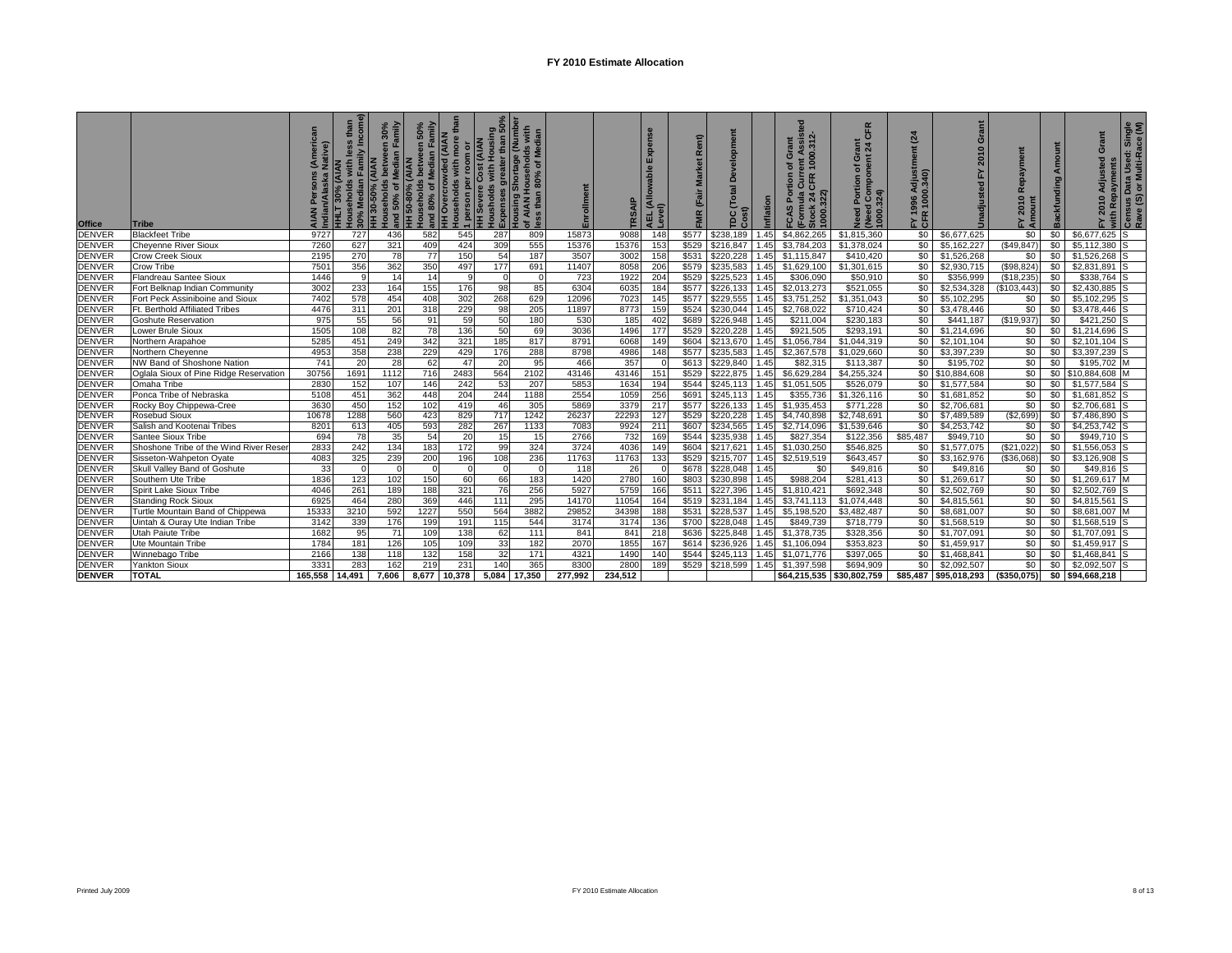| <b>Office</b>               | Tribe                                                       | Native)    | 30% Median Family Income<br>than<br>less<br>ouseholds with<br>IHLT 30% (AIAN | and 50% of Median Family<br>30%<br>louseholds between<br>HH 30-50% (AIAN | 50%<br>ami <sup>N</sup><br>Households between<br>and 80% of Median Fa<br>HH 50-80% (AIAN | ouseholds with more tha<br><b>HH Overcrowded (AIAN</b><br>I person per room or<br>HH Severe Cost (AIAN | Housholds with Housing<br>Expenses greater than 50% | ousing Shortage (Number<br>f AIAN Households with<br>f AIAN Househol<br>ess than 80% of M | Enrollment  | <b>SAIP</b> | Expense<br>able<br>AEL (Allov<br>Level) | Rent)<br>Market<br>FMR (Fair | elopment<br>۵<br><b>Total</b><br>Cost)<br>rpc | Inflation    | sted<br>ent Assist<br>1000.312-<br>of Grant<br><b>CAS Portion</b><br>(Formula Curre<br>Stock 24 CFR<br>Stock 24<br>1000.322)<br>Œ | CFR<br><u>ត្តី ង</u><br>Need Portion of Gra<br>(Need Component 2<br>1000.324) | $\overline{a}$<br>Ë<br>1996 Adjust<br>1000.340)<br>1996<br>E<br>CER | Grant<br>2010<br>놊<br>Unadjusted | FY 2010<br>Amount | Backfunding Amount | Grant<br>2010 Adjusted<br>놊 | วี่ with Repayments<br><sup>7</sup> Census Data Used: Single<br>Rave (S) or Multi-Race (M) |
|-----------------------------|-------------------------------------------------------------|------------|------------------------------------------------------------------------------|--------------------------------------------------------------------------|------------------------------------------------------------------------------------------|--------------------------------------------------------------------------------------------------------|-----------------------------------------------------|-------------------------------------------------------------------------------------------|-------------|-------------|-----------------------------------------|------------------------------|-----------------------------------------------|--------------|-----------------------------------------------------------------------------------------------------------------------------------|-------------------------------------------------------------------------------|---------------------------------------------------------------------|----------------------------------|-------------------|--------------------|-----------------------------|--------------------------------------------------------------------------------------------|
| <b>OKLAHOMA</b>             | Absentee-Shawnee                                            | 6058       | 272                                                                          | 318                                                                      | 500                                                                                      | 173                                                                                                    | 257                                                 | 536                                                                                       | 3029        | 25583       | 138                                     | \$671                        | \$199.641                                     | 1.45         | \$2.117.992                                                                                                                       | \$905,385                                                                     | \$0                                                                 | \$3,023,378                      | \$0               | \$0                | \$3,023,378 S               |                                                                                            |
| OKLAHOMA                    | Alabama-Couchatta                                           | 511        | 29                                                                           | 24                                                                       | 49                                                                                       | 18                                                                                                     | 15                                                  | 51                                                                                        | 1113        | 511         |                                         | \$577                        | \$183,893                                     | 1.45         | \$134.278                                                                                                                         | \$69,802                                                                      | \$0                                                                 | \$204,080                        | \$0               | \$0                | \$204,080                   |                                                                                            |
| OKLAHOMA                    | Alabama-Quassarte Tribal Town                               | 672        | 33                                                                           | 37                                                                       | 58                                                                                       | 20                                                                                                     | 22                                                  | 128                                                                                       | 336         | 988         |                                         | \$707                        | \$191,454                                     | 1.45         | \$0                                                                                                                               | \$104.534                                                                     | \$0                                                                 | \$104,534                        | \$0               | \$0                | \$104.534                   | Is                                                                                         |
| <b>OKLAHOMA</b>             | Apache Tribe                                                | 1866       | 111                                                                          | 82                                                                       | 131                                                                                      | 65                                                                                                     | 69                                                  | 194                                                                                       | 1860        | 2978        |                                         | \$554                        | \$198,527                                     | 1.45         | \$695,730                                                                                                                         | \$451,082                                                                     | \$537.340                                                           | \$1,146,812                      | \$0               | \$0                | \$1,146,812                 |                                                                                            |
| OKLAHOMA                    | Caddo Tribe                                                 | 3077       | 183                                                                          | 135                                                                      | 216                                                                                      | 108                                                                                                    | 114                                                 | 512                                                                                       | 4911        | 4911        | 143                                     | \$556                        | \$198.527                                     | 1.45         | \$103.018                                                                                                                         | \$422,766                                                                     | \$0                                                                 | \$525,784                        | \$0               | \$0                | \$525,784 M                 |                                                                                            |
| <b>OKLAHOMA</b>             | <b>Cherokee Nation</b>                                      | 122154     | 6744                                                                         | 6426                                                                     | 9476                                                                                     | 3381                                                                                                   | 4742                                                | 20488                                                                                     | 257824      | 197684      | 163                                     | \$594                        | \$191,454                                     |              | 1.45 \$14,382,942                                                                                                                 | \$16,059,489                                                                  | \$0                                                                 | \$30,442,431                     | \$0               | \$0                | \$30,442,431                |                                                                                            |
| OKLAHOMA                    | Cheyenne-Arapaho Tribes                                     | 14146      | 732                                                                          | 594                                                                      | 103                                                                                      | 527                                                                                                    | 588                                                 | 2118                                                                                      | 12125       | 7440        |                                         | \$614                        | \$195,371                                     | 1.45         | \$676,905                                                                                                                         | \$1,920,969                                                                   | \$0                                                                 | \$2,597,874                      | \$0               | \$0                | \$2,597,874                 |                                                                                            |
| <b>OKLAHOMA</b>             | Chickasaw                                                   | 3810       | 2084                                                                         | 2122                                                                     | 3351                                                                                     | 946                                                                                                    | 1498                                                | 6323                                                                                      | 38740       | 38740       | 171                                     | \$570                        | \$191,591                                     | 1.45         | \$7.155.453                                                                                                                       | \$5,038,242                                                                   |                                                                     | \$0 \$12,193,694                 | \$0               | \$0                | \$12.193.694                |                                                                                            |
| OKLAHOMA                    | Chitimacha Tribe                                            | 343        | -14                                                                          |                                                                          | -23                                                                                      |                                                                                                        |                                                     | 21                                                                                        | 1102        | 565         |                                         | \$563                        | \$206,958                                     | 1.45         | \$61,954                                                                                                                          | \$49,816                                                                      | \$0                                                                 | \$111,770                        | \$0               | \$0                | \$111,770                   |                                                                                            |
| OKLAHOMA                    | Choctaw Nation                                              | 47799      | 292                                                                          | 2905                                                                     | 3968                                                                                     | 1387                                                                                                   | 1922                                                | 8777                                                                                      | 210105      | 99371       | 137                                     | \$560                        | \$197,003                                     | 1.45         | \$4,882,147                                                                                                                       | \$6,898,350                                                                   |                                                                     | \$0 \$11,780,497                 | \$0               | \$0                | \$11,780,497                |                                                                                            |
| OKLAHOMA                    | Citizen Band Potawatomi Tribe                               | 13391      | 588                                                                          | 713                                                                      | 1138                                                                                     | 364                                                                                                    | 549                                                 | 2414                                                                                      | 25980       | 24786       |                                         | \$686                        | \$199,641                                     | 1.45         | \$137,125                                                                                                                         | \$1,855,882                                                                   | \$0                                                                 | \$1,993,007                      | \$0               | \$0                | \$1,993,007                 |                                                                                            |
| <b>OKLAHOMA</b>             | Comanche Nation                                             | 9593       | 570                                                                          | 421                                                                      | 674                                                                                      | 336                                                                                                    | 355                                                 | 1377                                                                                      | 12514       | 15312       |                                         | \$554                        | \$199,914                                     | 1.45         | \$1,104.936                                                                                                                       | \$1,293,039                                                                   | \$0                                                                 | \$2,397,975                      | \$0               | \$0                | \$2,397,975                 |                                                                                            |
| <b>OKLAHOMA</b>             | Coushatta Tribe                                             | 24         | 5                                                                            | $\Omega$                                                                 | 12                                                                                       | $\Omega$                                                                                               |                                                     |                                                                                           | 805         | 805         |                                         | \$506                        | \$203,939                                     | 1.45         | \$45,720                                                                                                                          | \$49,816                                                                      | \$0                                                                 | \$95,536                         | \$0               | \$0                | \$95,536                    |                                                                                            |
| OKLAHOMA                    | Delaware Nation of West Oklahoma                            | 178        | 11                                                                           | 8                                                                        | 13                                                                                       | 6                                                                                                      |                                                     | 18                                                                                        | 1374        | 284         |                                         | \$554                        | \$198,527 1.45                                |              | \$36,975                                                                                                                          | \$49,816                                                                      | \$0                                                                 | \$86,791                         | \$0               | \$0                | \$86,791 M                  |                                                                                            |
| <b>OKLAHOMA</b>             | Eastern Shawnee Tribe                                       | 160        | 14                                                                           | -5                                                                       | -5                                                                                       | -5                                                                                                     | 14                                                  | 11                                                                                        | 2367        | 644         |                                         | \$554                        | \$201,301                                     | 1.45         | \$34,513                                                                                                                          | \$49,816                                                                      | \$0                                                                 | \$84,329                         | \$0               | \$0                | \$84,329                    |                                                                                            |
| OKLAHOMA                    | Fort Sill Apache Tribe                                      | 382        | 23                                                                           | 17                                                                       | 27                                                                                       | 13                                                                                                     | 14                                                  | 51                                                                                        | 610         | 610         |                                         | \$554                        | \$198,527                                     | 1.45         | \$42,400                                                                                                                          | \$51,099                                                                      | \$0                                                                 | \$93,499                         | \$0               | \$0                | \$93,499                    |                                                                                            |
| <b>OKLAHOMA</b><br>OKLAHOMA | lowa Tribe of Kansas and Nebraska<br>lowa Tribe of Oklahoma | 866<br>600 | 41<br>42                                                                     | 65<br>23                                                                 | 72                                                                                       | 18                                                                                                     | 32                                                  | 111                                                                                       | 4087<br>519 | 2729        | 170                                     | \$567<br>\$590               | \$232,172                                     | 1.45         | \$311,892<br>\$14,618                                                                                                             | \$129,912<br>\$96,872                                                         | \$0                                                                 | \$441,804<br>\$111,490           | \$0               | \$0<br>\$0         | \$441,804<br>\$111,490      |                                                                                            |
| <b>OKLAHOMA</b>             | Jena Band of Choctaw                                        | 486        | 23                                                                           | 46                                                                       | 62<br>36                                                                                 | 32<br>15                                                                                               | 18                                                  | 122<br>105                                                                                | 243         | 2824<br>133 | 131                                     | \$570                        | \$203,803<br>\$194,229                        | 1.45<br>1.45 | \$0                                                                                                                               | \$74,951                                                                      | \$0<br>\$0                                                          | \$74,951                         | \$0<br>\$0        | \$0                | \$74,951                    |                                                                                            |
| <b>OKLAHOMA</b>             | Kaw Tribe                                                   | 2873       | 189                                                                          | 160                                                                      | 270                                                                                      | 82                                                                                                     | 116                                                 | 527                                                                                       | 2986        | 4295        |                                         | \$578                        | \$195,371                                     | 1.45         | \$370.990                                                                                                                         | \$418.334                                                                     | \$0                                                                 | \$789.324                        | \$0               | \$0                | \$789.324 M                 |                                                                                            |
| <b>OKLAHOMA</b>             | Kialegee Tribal Town                                        | 550        | 28                                                                           | 31                                                                       | 48                                                                                       | 15                                                                                                     | 20                                                  | 106                                                                                       | 356         | 350         |                                         | \$707                        | \$195,616                                     | 1.45         | \$0                                                                                                                               | \$75,281                                                                      | \$0                                                                 | \$75,281                         | \$0               | \$0                | \$75.281                    |                                                                                            |
| <b>OKLAHOMA</b>             | Kickapoo Tribe                                              | 866        | 58                                                                           | 35                                                                       | 64                                                                                       | 27                                                                                                     | 17                                                  | 69                                                                                        | 1654        | 1178        | 128                                     | \$588                        | \$207.203                                     | 1.45         | \$753.389                                                                                                                         | \$114,852                                                                     | \$0                                                                 | \$868.240                        | \$0               | \$0                | \$868.240                   |                                                                                            |
| <b>OKLAHOMA</b>             | Kickapoo Tribe of Oklahoma                                  | 2758       | 176                                                                          | 159                                                                      | 241                                                                                      | 71                                                                                                     | 121                                                 | 558                                                                                       | 2675        | 2675        |                                         | \$592                        | \$191,591                                     | 1.45         | \$89.161                                                                                                                          | \$400.419                                                                     | \$0                                                                 | \$489,581                        | \$0               | \$0                | \$489.581                   |                                                                                            |
| <b>OKLAHOMA</b>             | Kiowa Tribe                                                 | 6846       | 407                                                                          | 300                                                                      | 481                                                                                      | 240                                                                                                    | 253                                                 | 1075                                                                                      | 11000       | 10927       |                                         | \$590                        | \$198.527                                     | 1.45         | \$369.011                                                                                                                         | \$929,330                                                                     | \$0                                                                 | \$1,298,341                      | \$0               | \$0                | \$1.298.341                 |                                                                                            |
| OKLAHOMA                    | Miami Tribe                                                 | 439        | 16                                                                           | 17                                                                       | 37                                                                                       |                                                                                                        | 16                                                  | 71                                                                                        | 3321        | 575         |                                         | \$554                        | \$201.301                                     | 1.45         | \$0                                                                                                                               | \$51.768                                                                      | \$0                                                                 | \$51,768                         | \$0               | \$0                | \$51,768                    |                                                                                            |
| <b>OKLAHOMA</b>             | Modoc Tribe                                                 | 85         | 5                                                                            | $\Omega$                                                                 |                                                                                          |                                                                                                        |                                                     | $\Omega$                                                                                  | 181         | 181         | 152                                     | \$554                        | \$201.301                                     | 1.45         | \$73.776                                                                                                                          | \$49,816                                                                      | \$0                                                                 | \$123.592                        | \$0               | \$0                | \$123.592                   |                                                                                            |
| <b>OKLAHOMA</b>             | Muscogee (Creek) Nation                                     | 87757      | 4408                                                                         | 4891                                                                     | 7612                                                                                     | 2373                                                                                                   | 3153                                                | 16131                                                                                     | 62209       | 55817       | 144                                     | \$664                        | \$191,454                                     | 1.45         | \$3.004.884                                                                                                                       | 1.560.346<br>\$1                                                              |                                                                     | \$0 \$14,565,230                 | \$0               | \$0                | \$14,565,230 M              |                                                                                            |
| OKLAHOMA                    | Osage Tribe                                                 | 10264      | 601                                                                          | 659                                                                      | 875                                                                                      | 187                                                                                                    | 271                                                 | 2003                                                                                      | 19929       | 11960       |                                         | \$707                        | \$195,752                                     | 1.45         | \$387,659                                                                                                                         | \$1,301,083                                                                   | \$0                                                                 | \$1,688,742                      | \$0               | \$0                | \$1,688,742                 |                                                                                            |
| <b>OKLAHOMA</b>             | Otoe-Missouria Tribe                                        | 411        | 40                                                                           | 31                                                                       | 37                                                                                       | 13                                                                                                     | 15                                                  | 59                                                                                        | 1411        | 1903        | 146                                     | \$565                        | \$195,371                                     | 1.45         | \$276,094                                                                                                                         | \$73,721                                                                      | \$0                                                                 | \$349,815                        | \$0               | \$0                | \$349.815                   |                                                                                            |
| OKLAHOMA                    | Ottawa Tribe                                                | 1410       | 94                                                                           | 132                                                                      | 109                                                                                      | 35                                                                                                     | 77                                                  | 335                                                                                       | 2536        | 911         |                                         | \$554                        | \$201,301                                     | 1.45         | \$0                                                                                                                               | \$245,672                                                                     | \$0                                                                 | \$245,672                        | \$0               | \$0                | \$245,672                   |                                                                                            |
| <b>OKLAHOMA</b>             | Pawnee Tribe                                                | 2815       | 141                                                                          | 139                                                                      | 189                                                                                      | 88                                                                                                     | 112                                                 | 432                                                                                       | 3203        | 1361        | 138                                     | \$554                        | \$196,758                                     | 1.45         | \$163,999                                                                                                                         | \$372,852                                                                     | \$0                                                                 | \$536,851                        | \$0               | \$0                | \$536,851 M                 |                                                                                            |
| OKLAHOMA                    | Peoria Tribe                                                | 2106       | 77                                                                           | 83                                                                       | 179                                                                                      | 25                                                                                                     | 75                                                  | 23                                                                                        | 2761        | 2761        | 137                                     | \$554                        | \$201,301                                     | 1.45         | \$1,387,272                                                                                                                       | \$196,925                                                                     | \$0                                                                 | \$1,584,197                      | \$0               | \$0                | \$1,584,197 M               |                                                                                            |
| OKLAHOMA                    | Ponca Tribe                                                 | 2105       | 138                                                                          | 117                                                                      | 198                                                                                      | 60                                                                                                     | 85                                                  | 404                                                                                       | 3195        | 3146        | 129                                     | \$577                        | \$195,371                                     | 1.45         | \$573,407                                                                                                                         | \$307,838                                                                     | \$0                                                                 | \$881,246                        | \$0               | \$0                | \$881,246                   |                                                                                            |
| <b>OKLAHOMA</b>             | Prairie Band of Potawatomi                                  | 574        |                                                                              | 39                                                                       | 25                                                                                       | 49                                                                                                     |                                                     | 60                                                                                        | 4841        | 262         | 166                                     | \$630                        | \$207,203                                     | 1.45         | \$110,207                                                                                                                         | \$139,223                                                                     | \$92,205                                                            | \$249,430                        | \$0               | \$0                | \$249,430                   |                                                                                            |
| OKLAHOMA                    | Quapaw Tribe                                                | 1971       | 111                                                                          | 135                                                                      | 186                                                                                      | 46                                                                                                     | 64                                                  | 431                                                                                       | 3416        | 1765        |                                         | \$554                        | \$201,301                                     | 1.45         | \$0                                                                                                                               | \$284,670                                                                     | \$0                                                                 | \$284,670                        | \$0               | \$0                | \$284,670 M                 |                                                                                            |
| <b>OKLAHOMA</b>             | Sac and Fox of Missouri                                     | 61         |                                                                              |                                                                          |                                                                                          |                                                                                                        |                                                     |                                                                                           | 443         | 442         | 16                                      | \$580                        | \$207,203                                     | 1.45         | \$227,105                                                                                                                         | \$3,468                                                                       | \$0                                                                 | \$230,573                        | \$0               | \$0                | \$230,573                   |                                                                                            |
| OKLAHOMA                    | Sac and Fox Tribe                                           | 6261       | 433                                                                          | 466                                                                      | 412                                                                                      | 169                                                                                                    | 24 <sup>1</sup>                                     | 1115                                                                                      | 3356        | 9277        | 131                                     | \$607                        | \$199,641                                     | 1.45         | \$733,617                                                                                                                         | \$1,078,068                                                                   | \$0                                                                 | \$1,811,686                      | \$0               | \$0                | \$1,811,686                 |                                                                                            |
| <b>OKLAHOMA</b>             | Seminole Nation                                             | 708        | 356                                                                          | 395                                                                      | 614                                                                                      | 192                                                                                                    | 254                                                 | 1253                                                                                      | 15123       | 4504        | 157                                     | \$554                        | \$191,591                                     | 1.45         | \$949,563                                                                                                                         | \$925,402                                                                     | \$0                                                                 | \$1,874,965                      | \$0               | \$0                | \$1,874,965                 |                                                                                            |
| OKLAHOMA<br><b>OKLAHOMA</b> | Seneca-Cayuga                                               | 791        | 28                                                                           | 49                                                                       | 84                                                                                       | 28                                                                                                     | 28                                                  | 160                                                                                       | 4262        | 1290        |                                         | \$554                        | \$201,301                                     | 1.45         | \$0                                                                                                                               | \$115,806                                                                     | \$0                                                                 | \$115,806                        | \$0               | \$0<br>\$0         | \$115,806                   |                                                                                            |
| <b>OKLAHOMA</b>             | Shawnee                                                     | 733        | 147                                                                          | 40                                                                       | 10                                                                                       | 88                                                                                                     | 19                                                  | 177                                                                                       | 1658<br>459 | 912<br>366  | 180                                     | \$577                        | \$205,326<br>\$171,680                        | 1.45<br>1.45 | \$0<br>\$93,250                                                                                                                   | \$49,816<br>\$145,122                                                         | \$0<br>\$0                                                          | \$49,816<br>\$238,372            | \$0<br>\$0        | \$0                | \$49,816<br>\$238,372       |                                                                                            |
| <b>OKLAHOMA</b>             | Fexas Band of Kickapoo Indians<br>Thlopthlocco Tribal Town  |            |                                                                              |                                                                          |                                                                                          |                                                                                                        |                                                     |                                                                                           |             | $\Omega$    |                                         | \$707                        | \$195,616                                     | 1.45         | \$0                                                                                                                               | \$49,816                                                                      | \$0                                                                 | \$49,816                         | \$0               | \$0                | \$49,816 M                  |                                                                                            |
| OKLAHOMA                    | Tonkawa Tribe                                               | 585        | 65                                                                           | 24                                                                       | 37                                                                                       | 19                                                                                                     | 31                                                  | 36                                                                                        | 576         | 959         | 169                                     | \$578                        | \$195,371                                     | 1.45         | \$434,121                                                                                                                         | \$85.244                                                                      | \$0                                                                 | \$519,365                        | \$0               | \$0                | \$519,365                   |                                                                                            |
| OKLAHOMA                    | Tunica-Biloxi Tribe                                         | 1721       | 161                                                                          | 33                                                                       | 124                                                                                      | 54                                                                                                     | 120                                                 | 318                                                                                       | 1040        | 332         |                                         | \$544                        | \$194,229                                     | 1.45         | \$0                                                                                                                               | \$290.834                                                                     | \$0                                                                 | \$290,834                        | \$0               | \$0                | \$290,834 M                 |                                                                                            |
| <b>OKLAHOMA</b>             | Jnited Keetoowah                                            |            |                                                                              | $\Omega$                                                                 |                                                                                          | $\Omega$                                                                                               |                                                     | $\Omega$                                                                                  | 11582       | 10550       |                                         |                              |                                               | 1.45         | \$0                                                                                                                               | \$49,816                                                                      | \$0                                                                 | \$49,816                         | \$0               | \$0                | \$49,816                    |                                                                                            |
| <b>OKLAHOMA</b>             | Wichita Tribe                                               | 1074       | 64                                                                           | 47                                                                       | 76                                                                                       | 38                                                                                                     | 40                                                  | 87                                                                                        | 2354        | 1715        |                                         | \$554                        | \$198,527                                     | 1.45         | \$361.029                                                                                                                         | \$133.715                                                                     | \$0                                                                 | \$494.745                        | \$0               | \$0                | \$494.745 M                 |                                                                                            |
|                             | OKLAHOMA Wyandotte Nation                                   | 2850       | 181                                                                          | 133                                                                      | 259                                                                                      | 86                                                                                                     | 177                                                 | 557                                                                                       | 4279        | 2179        |                                         | \$562                        | \$201.301   1.45                              |              | \$42,998                                                                                                                          | \$481,742                                                                     | \$0                                                                 | \$524,741                        | \$0               | \$0                | \$524,741 M                 |                                                                                            |
| <b>OKLAHOMA TOTAL</b>       |                                                             | 405.392    | 22,375                                                                       | 22,058                                                                   | 33,010 11,409                                                                            |                                                                                                        | 15,541                                              | 69,348                                                                                    | 750.450     | 561.851     |                                         |                              |                                               |              | \$42,340,129                                                                                                                      | \$55,502,617 \$629,545 \$97,842,751                                           |                                                                     |                                  | \$0               | \$0                | \$97,842,751                |                                                                                            |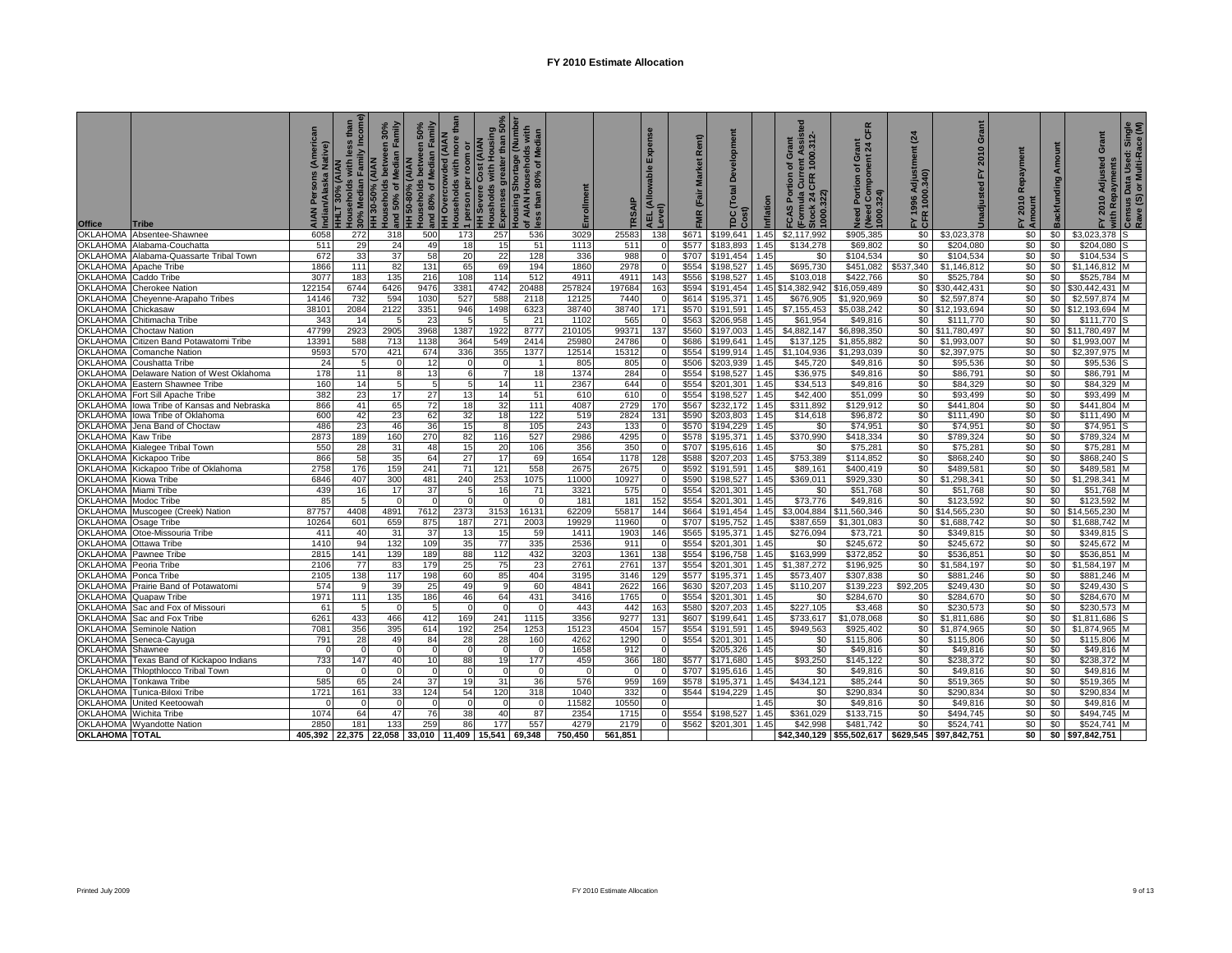| Office                           | Tribe                                        | Native)         | than<br><b>Incor</b><br>less<br>30% Median Family<br><b>HHLT 30% (AIAN</b><br>Households with I | seholds between 30%<br>50% of Median Family<br>HH 30-50% (AIAN<br>ouseholds<br>and | Households between 50%<br>and 80% of Median Family<br>H 50-80% (AIAN | thai<br><b>HOvercrowded (AIAN</b><br>ouseholds with more | Housholds with Housing<br>Expenses greater than 50%<br>Housing Shortage (Number<br>1 person per room or<br>HH Severe Cost (AIAN | of AIAN Households with<br>less than 80% of Median | Enrollment | <b>SAIP</b> | Expense<br><b>LEL (Allowable</b><br>.evel) | Rent)<br><b>Market</b><br>(Fair<br><b>FMR</b> | relopm<br>ă<br><b>Total</b><br>ost)<br>DC | Inflation    | 1000.312<br>Grant<br>ent Ass<br>৳<br><b>CAS Portion</b><br>Curre<br>CFR<br>(Formula<br>Stock 24<br>1000.322) | <b>CFR</b><br>Grant<br>snt 24 C<br>(Need Component 2)<br>1000.324)<br>đ<br>eed Portion | $\overline{a}$<br>FY 1996 Adjustr<br>CFR 1000.340) | Grant<br>2010<br>놊<br>Unadjusted | Repayment<br>2010<br>È | Amount<br>Backfunding | Grant<br>2010 Adjusted<br>with Repayments | Single<br>ace (M)<br>Census Data Used: Sir<br>Rave (S) or Multi-Race |
|----------------------------------|----------------------------------------------|-----------------|-------------------------------------------------------------------------------------------------|------------------------------------------------------------------------------------|----------------------------------------------------------------------|----------------------------------------------------------|---------------------------------------------------------------------------------------------------------------------------------|----------------------------------------------------|------------|-------------|--------------------------------------------|-----------------------------------------------|-------------------------------------------|--------------|--------------------------------------------------------------------------------------------------------------|----------------------------------------------------------------------------------------|----------------------------------------------------|----------------------------------|------------------------|-----------------------|-------------------------------------------|----------------------------------------------------------------------|
| PHOENIX                          | Acoma Pueblo                                 | 3014            | 115                                                                                             | 77                                                                                 | 164                                                                  | 221                                                      | 71                                                                                                                              | 209                                                | 4819       | 4762        | 278                                        | \$502                                         | \$229,269                                 | 1.45         | \$599.931                                                                                                    | \$483.692                                                                              | \$0 <sub>1</sub>                                   | \$1.083.623                      | (S39, 488)             | \$0                   | \$1.044.135                               |                                                                      |
| PHOENIX                          | Agua Caliente Band of Cahuilla               | 301             | 36                                                                                              | 17                                                                                 | 30                                                                   | 17                                                       | 36                                                                                                                              | 83                                                 | 418        | 418         |                                            | \$1.125                                       | \$260,025                                 | 1.45         | \$0                                                                                                          | \$106,268                                                                              | \$0                                                | \$106,268                        | \$0                    | \$0                   | \$106,268                                 |                                                                      |
| PHOENIX                          | Ak-Chin                                      | 716             | 53                                                                                              | 38                                                                                 | 66                                                                   | 64                                                       |                                                                                                                                 | 126                                                | 730        | 984         | 329                                        | \$877                                         | \$235,461                                 | 1.45         | \$216,168                                                                                                    | \$145,045                                                                              | \$0                                                | \$361,213                        | \$0                    | \$0                   | \$361.213                                 |                                                                      |
| <b>PHOENIX</b>                   | Alturas Rancheria                            |                 |                                                                                                 | $\Omega$                                                                           |                                                                      |                                                          |                                                                                                                                 |                                                    | 11         | 11          | O                                          | \$782                                         | \$292.238                                 | 1.45         | \$0                                                                                                          | \$49.816                                                                               | \$0                                                | \$49.816                         | \$0                    | \$0                   | \$49.816                                  |                                                                      |
| <b>HOENIX</b>                    | Auburn Rancheria                             | 526             | 28                                                                                              | 14                                                                                 | 26                                                                   | 19                                                       | 37                                                                                                                              | 68                                                 | 263        | 214         | $\Omega$                                   | \$1,022                                       | \$289,224                                 | 1.45         | \$0                                                                                                          | \$139,837                                                                              | \$0                                                | \$139,837                        | \$0                    | \$0                   | \$139,837                                 |                                                                      |
| PHOENIX                          | Augustine Band of Cahuilla                   | $\Omega$        | <sup>0</sup>                                                                                    | $\mathbf{0}$                                                                       | $\Omega$                                                             | $\Omega$                                                 |                                                                                                                                 | $\Omega$                                           | -8         | 8           | <sup>n</sup>                               | \$1.125                                       | \$260,025                                 | 1.45         | \$0                                                                                                          | \$49,816                                                                               | \$0                                                | \$49,816                         | $\frac{1}{2}$          | \$0                   | \$49.816                                  |                                                                      |
| PHOENIX                          | Barona Group of Capitan Grande               | 394             | $\Omega$                                                                                        | $\Omega$                                                                           | $\Omega$                                                             | 19                                                       | 15                                                                                                                              | $\Omega$                                           | 470        | 550         | 395                                        | \$1,418                                       | \$253,923                                 | 1.45         | \$94,113                                                                                                     | \$82,715                                                                               | \$70,332                                           | \$176,828                        | \$0                    | \$0                   | \$176,828                                 |                                                                      |
| PHOENIX<br>PHOENIX               | Berry Creek Rancheria                        | 1252<br>21      | 95                                                                                              | 84<br>$\mathbf{Q}$                                                                 | 123                                                                  | 61                                                       | 106                                                                                                                             | 273<br>18                                          | 626        | 427<br>17   | 380<br>$\Omega$                            | \$826<br>\$876                                | \$292,238<br>\$296.922                    | 1.45<br>1.45 | \$221,480                                                                                                    | \$390,402<br>\$49.816                                                                  | \$0                                                | \$611,882<br>\$49.816            | \$0                    | \$0<br>\$0            | \$611,882<br>\$49.816                     |                                                                      |
| <b>PHOENIX</b>                   | Big Lagoon Rancheria<br><b>Big Pine Band</b> | 309             | 33                                                                                              | 15                                                                                 | 22                                                                   | <b>q</b>                                                 |                                                                                                                                 | 45                                                 | 17<br>398  | 414         | 233                                        | $\overline{$}767$                             | \$284,703                                 | 1.45         | \$0<br>\$285,985                                                                                             | \$84,453                                                                               | \$0<br>\$0                                         | \$370,438                        | \$0<br>\$0             | \$0                   | \$370,438                                 |                                                                      |
| PHOENIX                          | Big Sandy Rancheria                          | 884             | 62                                                                                              | 43                                                                                 | 59                                                                   | 76                                                       | 58                                                                                                                              | 164                                                | 442        | 405         |                                            | \$768                                         | \$291,831                                 | 1.45         | \$0                                                                                                          | \$306,016                                                                              | \$0                                                | \$306,016                        | \$0                    | \$0                   | \$306,016                                 |                                                                      |
| PHOENIX                          | <b>Big Valley Rancheria</b>                  | 1624            | 99                                                                                              | 97                                                                                 | 127                                                                  | 81                                                       | 110                                                                                                                             | 323                                                | 812        | 382         |                                            | \$858                                         | \$298,266                                 | 1.45         | \$0                                                                                                          | \$449,585                                                                              | \$0                                                | \$449,585                        | \$0                    | \$0                   | \$449,585                                 |                                                                      |
| PHOENIX                          | Blue Lake Rancheria                          | 37              | q                                                                                               | $\Omega$                                                                           |                                                                      |                                                          |                                                                                                                                 | -9                                                 | 51         | 84          |                                            | \$876                                         | \$296,922                                 | 1.45         | \$0                                                                                                          | \$49,816                                                                               | \$0                                                | \$49,816                         | \$0                    | \$0                   | \$49,816                                  |                                                                      |
| <b>PHOENIX</b>                   | Bridgeport Paiute Indian Colony              | 24              | 13                                                                                              |                                                                                    |                                                                      |                                                          |                                                                                                                                 |                                                    | 131        | 85          | 233                                        | \$1,127                                       | \$284,703                                 | 1.45         | \$180,012                                                                                                    | \$49,816                                                                               | \$0                                                | \$229,828                        | \$0                    | \$0                   | \$229,828                                 |                                                                      |
| <b>HOENIX</b>                    | Buena Vista Rancheria                        | 15              | <sup>n</sup>                                                                                    |                                                                                    |                                                                      | O                                                        |                                                                                                                                 |                                                    | 8          | 8           | <sup>0</sup>                               | \$1.033                                       | \$289,224                                 | .45          | \$0                                                                                                          | \$49,816                                                                               | \$0                                                | \$49,816                         | \$0                    | \$0                   | \$49,816                                  |                                                                      |
| PHOENIX                          | Cabazon Band                                 | 19              | $\Omega$                                                                                        | $\Omega$                                                                           | $\Omega$                                                             | $\Omega$                                                 | $\Omega$                                                                                                                        | $\Omega$                                           | 30         | 46          | $\Omega$                                   | \$1.125                                       | \$260,025                                 | 1.45         | \$0                                                                                                          | \$49.816                                                                               | \$0                                                | \$49,816                         | \$0                    | \$0                   | \$49.816                                  |                                                                      |
| PHOENIX                          | Cahuilla Band                                | 113             | $\Delta$                                                                                        | q                                                                                  |                                                                      | 17                                                       |                                                                                                                                 | $\overline{\mathbf{A}}$                            | 307        | 293         | 395                                        | \$1<br>,125                                   | \$260,025                                 | 1.45         | \$53,714                                                                                                     | \$49,816                                                                               | \$0                                                | \$103,530                        | \$0                    | \$0                   | \$103,530                                 |                                                                      |
| PHOENIX                          | California Valley Miwok Tribe                | $\Omega$        |                                                                                                 | $\Omega$                                                                           |                                                                      | $\Omega$                                                 |                                                                                                                                 | $\Omega$                                           |            | 5           | $\Omega$                                   | \$825                                         | \$290,731                                 | 1.45         | \$0                                                                                                          | \$49,816                                                                               | \$0                                                | \$49,816                         | \$0                    | \$0                   | \$49,816                                  |                                                                      |
| PHOENIX                          | Campo Band                                   | 271             | 39                                                                                              | 30                                                                                 | 15                                                                   | 24                                                       | 22                                                                                                                              | 42                                                 | 302        | 304         | 391                                        | \$1,418                                       | \$253,923                                 | 1.45         | \$533,707                                                                                                    | \$134,548                                                                              | \$165,788                                          | \$668,255                        | \$0                    | \$0                   | \$668,255                                 |                                                                      |
| <b>HOENIX</b>                    | Cedarville Rancheria                         | 22              | <sup>n</sup>                                                                                    | 8                                                                                  | Δ                                                                    |                                                          |                                                                                                                                 | 12                                                 | 33         | 37          | $\Omega$                                   | \$782                                         | \$292,238                                 | 1.45         | \$0                                                                                                          | \$49,816                                                                               | \$0                                                | \$49,816                         | \$0                    | \$0                   | \$49,816                                  |                                                                      |
| PHOENIX                          | Chemehuevi                                   | 160             | 29                                                                                              | 9                                                                                  | 20                                                                   | 9                                                        |                                                                                                                                 | $\Omega$                                           | 928        | 226         | 374                                        | \$1.125                                       | \$257,251                                 | 1.45         | \$819,494                                                                                                    | \$43,795                                                                               | \$83,582                                           | \$863,289                        | \$0                    | \$0                   | \$863.289                                 |                                                                      |
| PHOENIX<br>PHOENIX               | Chicken Ranch Rancheria                      | $\Omega$<br>958 | 73                                                                                              | $\Omega$<br>64                                                                     | $\Omega$<br>94                                                       | 47                                                       | 81                                                                                                                              | $\Omega$<br>231                                    | 25<br>479  | 25<br>442   |                                            | \$930<br>\$826                                | \$289,224<br>\$292,238                    | 1.45<br>1.45 | \$64,030<br>\$0                                                                                              | \$49,816<br>\$303,675                                                                  | \$0<br>\$0                                         | \$113,846<br>\$303,675           | \$0<br>\$0             | \$0<br>\$0            | \$113,846<br>\$303,675                    |                                                                      |
| PHOENIX                          | Chico Rancheria<br>Cloverdale Rancheria      | 872             | 55                                                                                              | 55                                                                                 | 65                                                                   | 49                                                       | 54                                                                                                                              | 175                                                | 436        | 436         |                                            | \$1.296                                       | \$299.366                                 | 1.45         | \$0                                                                                                          | \$285,844                                                                              | \$0                                                | \$285,844                        | \$0                    | \$0                   | \$285.844                                 |                                                                      |
| <b>PHOENIX</b>                   | Cochiti Pueblo                               | 777             | 26                                                                                              | 48                                                                                 | 48                                                                   | 40                                                       | 16                                                                                                                              | 82                                                 | 1180       | 641         | $\Omega$                                   | \$753                                         | \$229,269                                 | 1.45         | \$165,831                                                                                                    | \$123,048                                                                              | \$0                                                | \$288,879                        | (\$26,554)             | \$0                   | \$262,325                                 |                                                                      |
| PHOENIX                          | Cocopah Tribe                                | 588             | 58                                                                                              | 49                                                                                 | 33                                                                   | 51                                                       | -5                                                                                                                              | 64                                                 | 940        | 1081        | 376                                        | \$767                                         | \$235.175                                 | 1.45         | \$710,510                                                                                                    | \$121,230                                                                              | \$0                                                | \$831.741                        | \$0                    | \$0                   | \$831.741                                 |                                                                      |
| PHOENIX                          | Cold Springs Rancheria                       | 192             | 13                                                                                              | 11                                                                                 | 19                                                                   | <b>q</b>                                                 |                                                                                                                                 | 11                                                 | 213        | 213         | 378                                        | \$842                                         | \$291,831                                 | 1.45         | \$264,280                                                                                                    | \$41,211                                                                               | \$0                                                | \$305,491                        | (\$13,642"             | \$0                   | \$291,849                                 |                                                                      |
| <b>PHOENIX</b>                   | Colorado River Indian Tribes                 | 2377            | 164                                                                                             | 108                                                                                | 137                                                                  | 78                                                       | 65                                                                                                                              | 47                                                 | 3705       | 2304        | 194                                        | \$683                                         | \$257,251                                 | 1.45         | \$1,879,810                                                                                                  | \$380,082                                                                              | \$0                                                | \$2,259,892                      | \$2,867                | \$0                   | \$2,262,759                               |                                                                      |
| PHOENIX                          | Colusa Rancheria                             | 78              | 15                                                                                              | 5                                                                                  | 5                                                                    | 10                                                       |                                                                                                                                 | 24                                                 | 69         | 109         | n                                          | \$815                                         | \$292.238                                 | 1.45         | \$0                                                                                                          | \$49.816                                                                               | \$0                                                | \$49.816                         | \$0                    | \$0                   | \$49.816                                  |                                                                      |
| <b>HOENIX</b>                    | Cortina Rancheria                            | 304             | 18                                                                                              | 22                                                                                 | 21                                                                   | 12                                                       | 24                                                                                                                              | 61                                                 | 152        | 164         | $\Omega$                                   | \$825                                         | \$289,224                                 | 1.45         | \$0                                                                                                          | \$99,552                                                                               | \$0                                                | \$99,552                         | \$0                    | \$0                   | \$99,552                                  |                                                                      |
| PHOENIX                          | Coyote Valley Band                           | 692             | 44                                                                                              | 43                                                                                 | 51                                                                   | 39                                                       | 43                                                                                                                              | 109                                                | 373        | 320         | 222                                        | \$943                                         | \$298,266                                 | 1.45         | \$234,787                                                                                                    | \$217,937                                                                              | \$0                                                | \$452,724                        | \$0                    | \$0                   | \$452,724                                 |                                                                      |
| PHOENIX                          | Death Valley Timba-Sha                       | 662             | 85                                                                                              | 42                                                                                 | 61                                                                   | 13                                                       | 44                                                                                                                              | 188                                                | 331        | 273         |                                            | \$767                                         | \$284,703                                 | 1.45         | \$0                                                                                                          | \$191,339                                                                              | \$0                                                | \$191,339                        | \$0                    | \$0                   | \$191,339                                 |                                                                      |
| PHOENIX                          | Dry Creek Rancheria                          | 1876            | 114                                                                                             | 112                                                                                | 147                                                                  | 93                                                       | 127                                                                                                                             | 373                                                | 938        | 591         | 380                                        | \$1,296                                       | \$299,366                                 | 1.45         | \$0                                                                                                          | \$521,165                                                                              | \$0                                                | \$521,165                        | \$0                    | \$0                   | \$521,165                                 |                                                                      |
| <b>PHOENIX</b>                   | Duck Valley Shoshone-Paiute                  | 4060            | 231                                                                                             | 234                                                                                | 381                                                                  | 245                                                      | 210                                                                                                                             | 720                                                | 2030       | 1427        | 377                                        | \$799                                         | \$256.436                                 | 1.45         | \$1,055,640                                                                                                  | \$1.074.945                                                                            | \$0                                                | \$2.130.584                      | \$411                  | \$0                   | \$2.130.995                               |                                                                      |
| <b>HOENIX</b>                    | Duckwater Shoshone                           | 131             | 20                                                                                              | g                                                                                  | 11                                                                   | -5                                                       |                                                                                                                                 | 23                                                 | 365        | 114         | 402                                        | \$699                                         | \$265,478                                 | 1.45         | \$330,561                                                                                                    | \$36,120                                                                               | \$0                                                | \$366,681                        | \$143,544              | \$0                   | \$510,225                                 |                                                                      |
| PHOENIX<br>PHOENIX               | Elk Valley Rancheria                         | 45<br>1198      | 68                                                                                              | 14<br>69                                                                           | 9<br>112                                                             | 5<br>72                                                  | 62                                                                                                                              | 23<br>215                                          | 98<br>599  | 48<br>300   | 402                                        | \$803<br>\$726                                | \$289,224<br>\$247,394                    | 1.45<br>.45  | \$0<br>\$318,210                                                                                             | \$49,816<br>\$307,115                                                                  | \$0<br>\$0                                         | \$49,816<br>\$625,325            | \$0<br>\$57,131        | \$0<br>\$0            | \$49,816<br>\$682.456                     |                                                                      |
| PHOENIX                          | Ely Shoshone<br>Enterprise Rancheria         | 1526            | 116                                                                                             | 102                                                                                | 150                                                                  | 75                                                       | 129                                                                                                                             | 369                                                | 763        | 438         |                                            | \$826                                         | \$292,238                                 | 1.45         | \$0                                                                                                          | \$483,359                                                                              | \$0                                                | \$483,359                        | \$0                    | \$0                   | \$483,359                                 |                                                                      |
| PHOENIX                          | Ewiiaapaayp Band of Kumeyaay                 | $\Omega$        |                                                                                                 | $\Omega$                                                                           |                                                                      | $\Omega$                                                 |                                                                                                                                 |                                                    |            | 14          | $\Omega$                                   | \$1,418                                       | \$253,923                                 | 1.45         | \$0                                                                                                          | \$49,816                                                                               | \$0                                                | \$49,816                         | \$0                    | \$0                   | \$49,816                                  |                                                                      |
| <b>HOENIX</b>                    | Fallon Paiute-Shoshone                       | 748             | 63                                                                                              | 67                                                                                 | 54                                                                   | 23                                                       | 14                                                                                                                              | 63                                                 | 1002       | 1692        | 336                                        | \$814                                         | \$257,943                                 | 1.45         | \$823,800                                                                                                    | \$154,247                                                                              | \$82,722                                           | \$978,047                        | \$0                    | \$0                   | \$978,047                                 |                                                                      |
| <b>PHOENIX</b>                   | Fort Bidwel                                  | 257             | 16                                                                                              | 16                                                                                 | 22                                                                   | 14                                                       | 18                                                                                                                              | 28                                                 | 306        | 306         | 387                                        | \$782                                         | \$292,238                                 | 1.45         | \$243,594                                                                                                    | \$68,252                                                                               | \$0                                                | \$311,846                        | \$6,524                | \$0                   | \$318,370                                 |                                                                      |
| PHOENIX                          | Fort Independence                            | 44              |                                                                                                 | $\overline{0}$                                                                     |                                                                      |                                                          |                                                                                                                                 | $\Omega$                                           | 101        | 90          | 233                                        | \$767                                         | \$284,703                                 | 1.45         | \$59,539                                                                                                     | \$49,816                                                                               | \$0                                                | \$109,355                        | \$0                    | \$0                   | \$109,355                                 |                                                                      |
| PHOENIX                          | Fort McDermitt Paiute and Shoshone           | 2058            | 117                                                                                             | 119                                                                                | 193                                                                  | 124                                                      | 107                                                                                                                             | 429                                                | 1029       | 846         |                                            | \$789                                         | \$264,664                                 | 1.45         | \$0                                                                                                          | \$577,734                                                                              | \$0                                                | \$577,734                        | \$0                    | \$0                   | \$577,734                                 |                                                                      |
| PHOENIX                          | Fort McDowell Yavapai Nation                 | 924             |                                                                                                 | $\Omega$                                                                           |                                                                      | 55                                                       | 18                                                                                                                              |                                                    | 927        | 1120        | 315                                        | \$877                                         | \$235,461                                 | 1.45         | \$0                                                                                                          | \$90,059                                                                               | \$0                                                | \$90,059                         | \$0                    | \$0                   | \$90,059                                  |                                                                      |
| <b>HOENIX</b>                    | Fort Mojave Tribe                            | 623             | 38                                                                                              | 46                                                                                 | 39                                                                   | 18                                                       | 18                                                                                                                              | 13                                                 | 1196       | 1102        | 359                                        | \$882                                         | \$250,450                                 | 1.45         | \$1,222,875                                                                                                  | \$100,536                                                                              | \$0                                                | \$1,323,410                      | (\$75,326)             | \$0                   | \$1,248,084                               |                                                                      |
| PHOENIX                          | Gila River                                   | 19188           | 1302                                                                                            | 532                                                                                | 490                                                                  | 1181                                                     | 233                                                                                                                             | 1541                                               | 20479      | 14966       | 187                                        | \$877                                         | \$238,475                                 | 1.45         | \$5.043.274                                                                                                  | \$2,893,656                                                                            | \$0                                                | \$7,936,930                      | (\$204, 250)           | \$0                   | \$7,732,680                               |                                                                      |
| PHOENIX                          | <b>Graton Rancheria</b>                      | 1911            | 116                                                                                             | 115                                                                                | 149                                                                  | 95                                                       | 129                                                                                                                             | 380                                                | 1083       | 445         |                                            | \$1,658                                       | \$327,185                                 | 1.45         | \$0                                                                                                          | \$580,168                                                                              | \$0                                                | \$580,168                        | \$0                    | \$0                   | \$580,168                                 |                                                                      |
| PHOENIX                          | Greenville Rancheria                         | 206             | 18                                                                                              | 14                                                                                 | 17                                                                   | 12                                                       | 18                                                                                                                              | 49                                                 | 103        | 103         |                                            | \$755                                         | \$292,238                                 | 1.45         | \$0                                                                                                          | \$80,611                                                                               | \$0                                                | \$80,611                         | \$0                    | \$0                   | \$80,611                                  |                                                                      |
| PHOENIX                          | Grindstone Rancheria                         | 274<br>134      | 24                                                                                              | 29<br>41                                                                           | 23<br>13                                                             | 31<br>19                                                 | 12<br>19                                                                                                                        | 44                                                 | 137<br>114 | 168<br>114  | 387<br>380                                 | \$722<br>\$940                                | \$292.238                                 | 1.45         | \$275,338                                                                                                    | \$100.924                                                                              | \$0<br>\$0                                         | \$376,261                        | \$16,751               | \$0<br>\$0            | \$393.012                                 |                                                                      |
| <b>PHOENIX</b><br><b>PHOENIX</b> | <b>Guidiville Rancheria</b><br>Havasupai     | 523             | 20<br>63                                                                                        | 28                                                                                 | 21                                                                   | 105                                                      | <b>q</b>                                                                                                                        | 55<br>112                                          | 679        | 679         |                                            | \$1.044                                       | \$298,266<br>\$415,447                    | 1.45<br>1.45 | \$158,524<br>\$0                                                                                             | \$101,653<br>\$303,211                                                                 | $\frac{1}{2}$                                      | \$260,178<br>\$303.211           | \$0<br>\$0             | \$0                   | \$260,178<br>\$303.211                    |                                                                      |
| PHOENIX                          | Hoopa Valley                                 | 2483            | 173                                                                                             | 143                                                                                | 170                                                                  | 129                                                      | 85                                                                                                                              | 251                                                | 1893       | 1983        | 381                                        | \$876                                         | \$296.922                                 | 1.45         | \$1,243,716                                                                                                  | \$610,68                                                                               | \$0                                                | \$1,854,396                      | \$0                    | \$0                   | \$1.854.396                               |                                                                      |
| <b>PHOENIX</b>                   | Hopi                                         | 7339            | 601                                                                                             | 333                                                                                | 300                                                                  | 1000                                                     | 195                                                                                                                             | 1047                                               | 12229      | 8160        | 311                                        | \$751                                         | \$244,381                                 | 1.45         | \$791,068                                                                                                    | \$1,946,465                                                                            | \$0                                                | \$2,737,533                      | \$0                    | \$0                   | \$2,737,533                               |                                                                      |
| <b>PHOENIX</b>                   | Hopland Rancheria                            | 1518            | 92                                                                                              | 91                                                                                 | 119                                                                  | 75                                                       | 103                                                                                                                             | 282                                                | 759        | 52'         | 380                                        | \$941                                         | \$298.266                                 | 1.45         | \$167.018                                                                                                    | \$415.98                                                                               | \$0                                                | \$583,003                        | \$0                    | \$0                   | \$583.003                                 |                                                                      |
| <b>HOENIX</b>                    | Hualapai                                     | 1501            | 203                                                                                             | 66                                                                                 | 60                                                                   | 322                                                      | 45                                                                                                                              | 138                                                | 2004       | 1504        | 358                                        | \$746                                         | \$241,245                                 | 1.45         | \$1,216,242                                                                                                  | \$510,412                                                                              | \$0                                                | \$1,726,654                      | \$0                    | \$0                   | \$1,726,654                               |                                                                      |
| PHOENIX                          | Inaja Band                                   |                 |                                                                                                 | $\Omega$                                                                           |                                                                      |                                                          |                                                                                                                                 |                                                    | 19         | 20          | $\Omega$                                   | \$1,418                                       | \$253,923                                 | 1.45         | \$0                                                                                                          | \$49,816                                                                               | \$0                                                | \$49,816                         | \$0                    | \$0                   | \$49,816                                  |                                                                      |
| PHOENIX                          | Ione Band of Miwok Indians                   | 1204            | 25                                                                                              | 45                                                                                 | 51                                                                   | 39                                                       | 32                                                                                                                              | 121                                                | 652        | 652         | $\Omega$                                   | \$1,033                                       | \$289.224                                 | 1.45         | \$0                                                                                                          | \$173.931                                                                              | \$0                                                | \$173.931                        | \$0                    | \$0                   | \$173.931 M                               |                                                                      |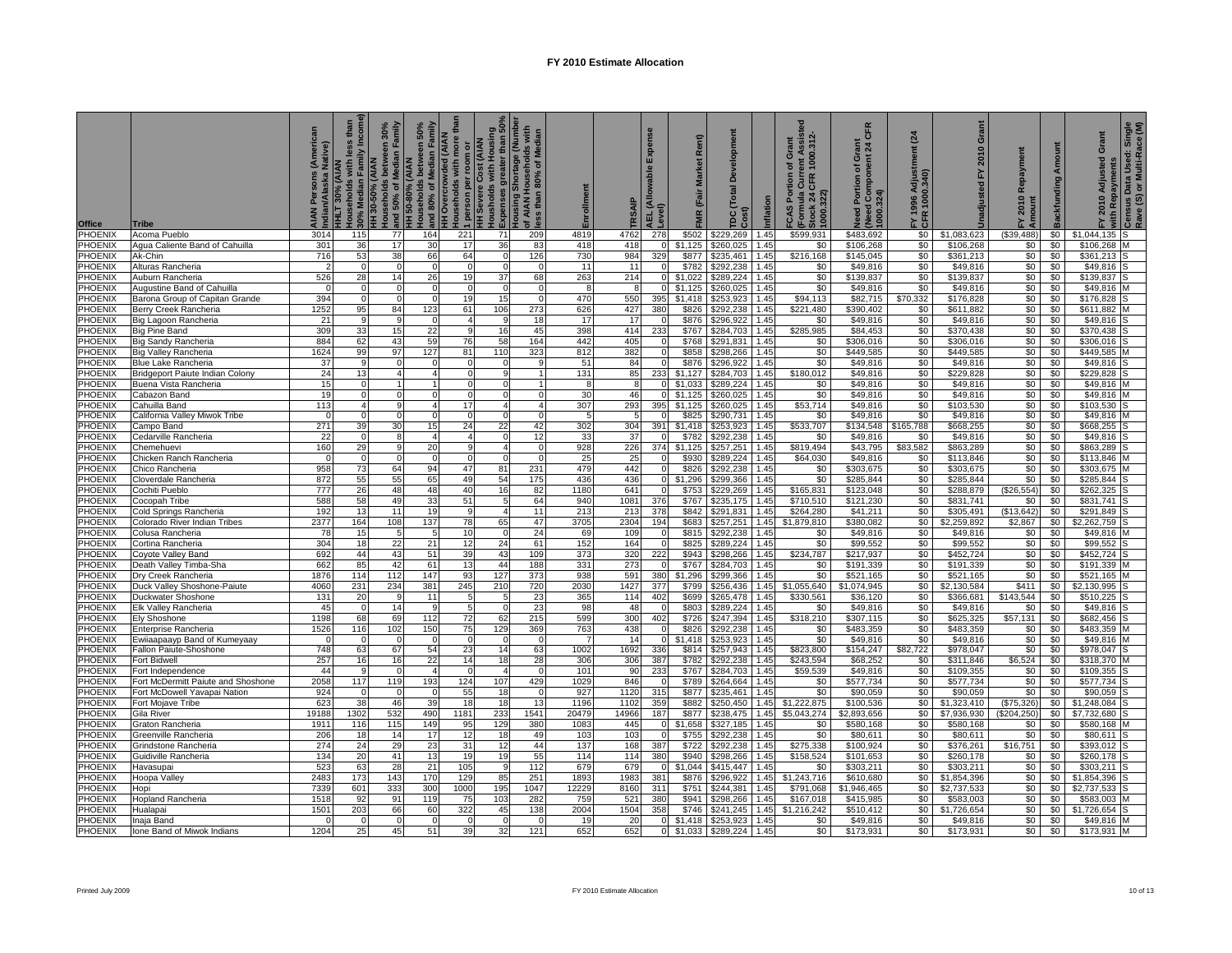| <b>Office</b>             | <b>Tribe</b>                                            | Native)      | than<br>amily Incom<br>less<br>Households with<br>HLT 30% (AIAN<br>30% Median Fa | Households between 30%<br>and 50% of Median Family<br>HH 30-50% (AIAN | and 80% of Median Family<br>between 50%<br><b>HH 50-80% (AIAN</b><br>Households | ouseholds with more tha<br><b>HH Overcrowded (AIAN</b><br>1 person per room or<br>HH Severe Cost (AIAN | Housholds with Housing<br>Expenses greater than 50%<br>Housing Shortage (Number | of AIAN Households with<br>less than 80% of Median | Enrollment   |               | Expe<br>wable<br>.EL (Allov<br>evel) | Rent)<br><b>Market</b><br>FMR (Fair | elopm<br>ă<br>Total<br>Cost)<br>ρc | Inflation    | 1000.312<br>ent Assis<br>Grant<br>৳<br><b>CAS Portion</b><br>Cure<br>CFR<br>(Formula (<br>Stock 24 C<br>1000.322) | <b>CFR</b><br>rant<br>ö<br>Need Component<br>000.324)<br>đ<br><b>Bed Portion</b> | $\overline{a}$<br>FY 1996 Adjustr<br>CFR 1000.340) | Grant<br>2010<br>집<br>Unadjusted | Repayment<br>2010<br>노토 | Amount<br><b>Backfunding</b> | Grant<br>2010 Adjusted<br>vith Repayments | Census Data Used: Single<br>Rave (S) or Multi-Race (M) |
|---------------------------|---------------------------------------------------------|--------------|----------------------------------------------------------------------------------|-----------------------------------------------------------------------|---------------------------------------------------------------------------------|--------------------------------------------------------------------------------------------------------|---------------------------------------------------------------------------------|----------------------------------------------------|--------------|---------------|--------------------------------------|-------------------------------------|------------------------------------|--------------|-------------------------------------------------------------------------------------------------------------------|----------------------------------------------------------------------------------|----------------------------------------------------|----------------------------------|-------------------------|------------------------------|-------------------------------------------|--------------------------------------------------------|
| PHOENIX                   | <b>Isleta Pueblo</b>                                    | 3106         | 209                                                                              | 192                                                                   | 257                                                                             | 91                                                                                                     | 57                                                                              | 601                                                | 3980         | 3980          |                                      | \$753                               | \$234,768                          | 1.45         | \$378,499                                                                                                         | \$560,219                                                                        | \$0                                                | \$938,718                        | \$0                     | \$0                          | \$938,718                                 |                                                        |
| <b>PHOENIX</b>            | Jackson Rancheria                                       |              |                                                                                  | $\Omega$                                                              |                                                                                 |                                                                                                        |                                                                                 |                                                    | 30           | 30            |                                      | \$1.033                             | \$289.224                          | 1.45         | \$0                                                                                                               | \$49.816                                                                         | \$0                                                | \$49.816                         | \$0                     | \$0                          | \$49,816                                  |                                                        |
| PHOENIX                   | Jamul Indian Village                                    |              |                                                                                  | $\Omega$                                                              |                                                                                 |                                                                                                        |                                                                                 | $\Omega$                                           | 63           | 63            |                                      | \$1,418                             | \$253,923                          | .45          | \$0                                                                                                               | \$49,816                                                                         | \$0                                                | \$49,816                         | \$0                     | \$0                          | \$49,816                                  |                                                        |
| PHOENIX                   | Jemez Pueblo                                            | 2169         | 121                                                                              | 78                                                                    | 125                                                                             | 165                                                                                                    | 44                                                                              | 295                                                | 3628         | 3776          |                                      | \$753                               | \$229,269                          | 1.45         | \$162,526                                                                                                         | \$398,785                                                                        | \$0                                                | \$561,311                        | (\$43,949"              | \$0                          | \$517,362                                 |                                                        |
| PHOENIX                   | Jicarilla Reservation                                   | 2787         | 161                                                                              | 75                                                                    | 153                                                                             | 134                                                                                                    | 47                                                                              | 198                                                | 3578         | 3578          | 225                                  | \$540                               | \$229,269                          | 1.45         | \$943,594                                                                                                         | \$394,711                                                                        | \$0                                                | \$1,338,305                      | \$0                     | \$0                          | \$1,338,305                               |                                                        |
| PHOENIX                   | Kaibab Band of Paiute                                   | 576          | 33                                                                               | 24                                                                    | 37                                                                              | 47                                                                                                     | 21                                                                              | 44                                                 | 288          | 128           | 346                                  | \$704                               | \$244,381                          | 1.45         | \$322,969                                                                                                         | \$123,416                                                                        | \$0                                                | \$446,385                        | \$33,523                | \$0                          | \$412,862                                 |                                                        |
| PHOENIX                   | Karuk                                                   | 1574         | 107                                                                              | 100                                                                   | 150                                                                             | 65                                                                                                     | 110                                                                             | 181                                                | 3518         | 1222          | 380                                  | \$769                               | \$296,922                          | 1.45         | \$1,474,093                                                                                                       | \$410,463                                                                        | \$0                                                | \$1,884,556                      | \$0                     | \$0                          | \$1,884,556                               |                                                        |
| PHOENIX<br>PHOENIX        | La Jolla Band<br>La Posta Band                          | 325<br>17    | 13<br>9                                                                          | 13<br>$\Omega$                                                        | 32<br>$\overline{4}$                                                            | 24                                                                                                     |                                                                                 | 23<br>13                                           | 604<br>16    | 293<br>34     | 395<br>$\Omega$                      | \$1,418<br>\$1,418                  | \$253,923<br>\$252,535             | 1.45<br>1.45 | \$167,228<br>\$0                                                                                                  | \$66,128<br>\$49,816                                                             | \$0<br>\$0                                         | \$233,356<br>\$49,816            | (\$14,057)<br>\$0       | \$0<br>\$0                   | \$219,299<br>\$49,816                     |                                                        |
| PHOENIX                   | Laguna Pueblo                                           | 4203         | 180                                                                              | 276                                                                   | 417                                                                             | 489                                                                                                    | 51                                                                              | 755                                                | 8092         | 4289          | 203                                  | \$503                               | \$234,768                          | 1.45         | \$587,806                                                                                                         | \$922,315                                                                        | \$104,662                                          | \$1,510,121                      | \$0                     | \$0                          | \$1,510,121                               |                                                        |
| PHOENIX                   | Las Vegas Colony                                        | 108          |                                                                                  | <b>q</b>                                                              |                                                                                 |                                                                                                        |                                                                                 | 26                                                 | 54           | 1810          |                                      | \$1,013                             | \$265,478                          | 1.45         | \$0                                                                                                               | \$49,816                                                                         | \$0                                                | \$49,816                         | \$0                     | \$0                          | \$49,816                                  |                                                        |
| <b>PHOENIX</b>            | Laytonville Rancheria                                   | 162          | 10                                                                               | 10                                                                    | 12                                                                              |                                                                                                        | 10                                                                              | $\Omega$                                           | 81           | 293           | 380                                  | \$940                               | \$298.266                          | 1.45         | \$268,336                                                                                                         | \$44,114                                                                         | \$0                                                | \$312.450                        | \$0                     | \$0                          | \$312,450                                 |                                                        |
| PHOENIX                   | Lone Pine Paiute-Shoshone                               | 515          | 30                                                                               | 32                                                                    | 25                                                                              |                                                                                                        |                                                                                 | 37                                                 | 295          | 350           | 233                                  | \$1,025                             | \$284,703                          | 1.45         | \$392,387                                                                                                         | \$75,239                                                                         | \$0                                                | \$467,626                        | (\$42,416)              | \$0                          | \$425,210                                 |                                                        |
| PHOENIX                   | Los Coyotes Band of Cahuilla                            | 62           | 13                                                                               | $\overline{4}$                                                        | $\overline{4}$                                                                  |                                                                                                        |                                                                                 | 22                                                 | 288          | 288           | $\Omega$                             | \$1,418                             | \$253,923                          | 1.45         | \$0                                                                                                               | \$49,816                                                                         | \$0                                                | \$49,816                         | \$0                     | \$0                          | \$49,816                                  |                                                        |
| PHOENIX                   | Lovelock Colony                                         | 564          | 32                                                                               | 33                                                                    | 53                                                                              | 34                                                                                                     | 29                                                                              | 118                                                | 282          | 268           | O                                    | \$755                               | \$257,943                          | 1.45         | \$0                                                                                                               | \$154.760                                                                        | \$0                                                | \$154,760                        | \$0                     | \$0                          | \$154,760                                 |                                                        |
| <b>PHOENIX</b>            | Lower Lake Rancheria                                    | $\mathsf{C}$ |                                                                                  | $\Omega$                                                              | $\Omega$                                                                        | $\Omega$                                                                                               |                                                                                 | $\mathbf 0$                                        | - 0          | $\Omega$      | $\Omega$                             | \$1,296                             | \$304,090                          | .45          | \$0                                                                                                               | \$49,816                                                                         | \$0                                                | \$49,816                         | \$0                     | \$0                          | \$49,816                                  |                                                        |
| PHOENIX                   | Lytton Rancheria of California                          | 546          | 35                                                                               | 34                                                                    | 41                                                                              | 30                                                                                                     | 34                                                                              | 109                                                | 273          | 273           | $\Omega$                             | \$1,296                             | \$299.366                          | 1.45         | \$0                                                                                                               | \$179.210                                                                        | \$0                                                | \$179.210                        | \$0                     | \$0                          | \$179.210                                 |                                                        |
| PHOENIX                   | Manchester Point Arena Rancheria                        | 1997         | 126                                                                              | 125                                                                   | 148                                                                             | 111                                                                                                    | 124                                                                             | 358                                                | 1074         | 923           | 380                                  | \$940                               | \$298,266                          | 1.45         | \$335,362                                                                                                         | \$640,144                                                                        | \$0                                                | \$975,506                        | \$0                     | \$0                          | \$975,506                                 |                                                        |
| PHOENIX                   | Manzanita Band                                          | 84           | 16                                                                               | 5                                                                     |                                                                                 |                                                                                                        |                                                                                 | 29                                                 | 105          | 105           | $\Omega$                             | \$1,418                             | \$253,923                          | 1.45         | \$0                                                                                                               | \$49,816                                                                         | \$0                                                | \$49,816                         | \$0                     | \$0                          | \$49,816                                  |                                                        |
| PHOENIX<br>PHOENIX        | Mesa Grande Band                                        | 66<br>3367   | 13                                                                               | $\Delta$                                                              | q                                                                               | g<br>190                                                                                               |                                                                                 | -5<br>202                                          | 690<br>4309  | 117<br>4447   | 391                                  | \$1,418                             | \$253,923                          | 1.45         | \$209,929<br>\$1,980,154                                                                                          | \$26,448                                                                         | \$0<br>\$0                                         | \$236,378                        | \$0<br>\$0              | \$0<br>\$0                   | \$236,378                                 |                                                        |
| PHOENIX                   | Mescalero Reservation<br>Middletown Rancheria           | 182          | 233<br>12                                                                        | 107<br>11                                                             | 174<br>14                                                                       | 10                                                                                                     | 51<br>11                                                                        | 36                                                 | 91           | 163           | 287                                  | \$502<br>\$858                      | \$227,070<br>\$298,266             | 1.45<br>1.45 | \$0                                                                                                               | \$496,324<br>\$59,929                                                            | \$0                                                | \$2,476,478<br>\$59,929          | \$0                     | \$0                          | \$2,476,478<br>\$59,929                   |                                                        |
| PHOENIX                   | Moapa Band of Paiute                                    | 205          | 25                                                                               | 10                                                                    | 12                                                                              | 5                                                                                                      |                                                                                 | $\mathcal{R}$                                      | 304          | 313           | 388                                  | \$1,013                             | \$265,478                          | 1.45         | \$335,372                                                                                                         | \$44,287                                                                         | \$0                                                | \$379,659                        | \$0                     | \$0                          | \$379,659                                 |                                                        |
| PHOENIX                   | Mooretown Rancheria                                     | 2282         | 173                                                                              | 153                                                                   | 225                                                                             | 112                                                                                                    | 193                                                                             | 506                                                | 1141         | 1002          | 380                                  | \$826                               | \$292,238                          | 1.45         | \$353,411                                                                                                         | \$713,036                                                                        | \$0                                                | \$1,066,447                      | \$0                     | \$0                          | \$1,066,447                               |                                                        |
| PHOENIX                   | Morongo Band of Cahuilla                                | 577          |                                                                                  | $\Omega$                                                              |                                                                                 | 23                                                                                                     | 26                                                                              |                                                    | 1015         | 2443          | 395                                  | \$1.125                             | \$257,387                          | 1.45         | \$282,646                                                                                                         | \$76,160                                                                         | \$15,163                                           | \$358,806                        | \$0                     | \$0                          | \$358,806                                 |                                                        |
| PHOENIX                   | Nambe Pueblo                                            | 510          | 87                                                                               | 48                                                                    | 53                                                                              | 27                                                                                                     | 48                                                                              | 83                                                 | 643          | 448           | 300                                  | \$928                               | \$235,868                          | 1.45         | \$450,743                                                                                                         | \$179,854                                                                        | \$0                                                | \$630,596                        | \$0                     | \$0                          | \$630,596                                 |                                                        |
| PHOENIX                   | Navajo Nation                                           | 192722       | 16545                                                                            | 8443                                                                  | 8876                                                                            | 29982                                                                                                  | 4018                                                                            | 27953                                              | 277840       | 192067        | 293                                  | \$675                               | \$244,381                          | 1.45         | 32.211.139                                                                                                        | 53.134.042                                                                       | $$0$ $$$                                           | \$85,345,181                     | \$190,508               | \$0                          | 85,535,689                                |                                                        |
| PHOENIX                   | North Fork Rancheria                                    | 3412         | 239                                                                              | 164                                                                   | 230                                                                             | 295                                                                                                    | 222                                                                             | 633                                                | 1706         | 1377          |                                      | \$835                               | \$290,731                          | 1.45         | \$0                                                                                                               | \$1,174,936                                                                      | \$0                                                | \$1,174,936                      | \$0                     | \$0                          | \$1,174,936                               |                                                        |
| PHOENIX                   | Ohkay Owingeh (was San Juan Pueblo)                     | 2342         | 68                                                                               | 116                                                                   | 88                                                                              | 97                                                                                                     | 65                                                                              | 217                                                | 2791         | 2721          | $\Omega$                             | \$539                               | \$229,269                          | 1.45         | \$394,897                                                                                                         | \$293,975                                                                        | \$0                                                | \$688,872                        | \$166, 817              | \$0                          | \$855,689                                 |                                                        |
| PHOENIX                   | Paiute-Shoshone of Bishop Colony                        | 1392         | 441                                                                              | 207                                                                   | 234                                                                             | 128                                                                                                    | 128                                                                             | 715                                                | 1634         | 1651          | 233                                  | \$767                               | \$284.703                          | 1.45         | \$794.861                                                                                                         | \$925.350                                                                        | \$0                                                | \$1,720,210                      | \$68,834                | \$0                          | \$1.789.044                               |                                                        |
| PHOENIX<br>PHOENIX        | Pala Bank                                               | 766<br>6536  | 72<br>428                                                                        | 25<br>296                                                             | 57<br>411                                                                       | 43<br>412                                                                                              | 36<br>242                                                                       | 119<br>373                                         | 906<br>16057 | 1049<br>14787 | 395<br>356                           | \$1,418<br>\$806                    | \$253,923<br>\$234,361             | 1.45<br>1.45 | \$417,087<br>\$4,198,362                                                                                          | \$192,865<br>\$1,073,379                                                         | \$0<br>\$0                                         | \$609,952<br>\$5,271,742         | \$0<br>\$0              | \$0<br>\$0                   | \$609,952<br>\$5,271,742                  |                                                        |
| PHOENIX                   | Pascua Yaqui Tribe<br>Paskenta Band of Nomlaki Indian   | 540          | 47                                                                               | 36                                                                    | 45                                                                              | 31                                                                                                     | 47                                                                              | 128                                                | 270          | 206           |                                      | \$755                               | \$290,731                          | 1.45         | \$0                                                                                                               | \$209,23                                                                         | \$0                                                | \$209,231                        | \$0                     | \$0                          | \$209,231                                 |                                                        |
| PHOENIX                   | Pauma Band                                              | 175          |                                                                                  | $\mathbf{q}$                                                          | 11                                                                              | $\mathbf{q}$                                                                                           |                                                                                 | 21                                                 | 189          | 132           | 395                                  | \$1,418                             | \$253,923                          | 1.45         | \$34,880                                                                                                          | \$49,816                                                                         | \$0                                                | \$84,696                         | (\$17,779)              | \$0                          | \$66,917                                  |                                                        |
| PHOENIX                   | Pechanga Band                                           | 368          | 33                                                                               | 17                                                                    | 15                                                                              | 32                                                                                                     |                                                                                 | 65                                                 | 1342         | 1032          |                                      | \$1.125                             | \$260.025                          | 1.45         | \$0                                                                                                               | \$97.136                                                                         | \$0                                                | \$97.136                         | \$0                     | \$0                          | \$97.136                                  |                                                        |
| PHOENIX                   | Picayune Rancheria                                      | 2468         | 173                                                                              | 119                                                                   | 166                                                                             | 213                                                                                                    | 161                                                                             | 443                                                | 1234         | 798           | 378                                  | \$842                               | \$290,731                          | <b>.45</b>   | \$137,570                                                                                                         | \$846,360                                                                        | \$0                                                | \$983,930                        | \$0                     | \$0                          | \$983,930                                 |                                                        |
| PHOENIX                   | Picuris Pueblo                                          | 180          | 17                                                                               | 24                                                                    | 13                                                                              | 17                                                                                                     |                                                                                 | 37                                                 | 302          | 309           |                                      | \$718                               | \$229,269                          | 1.45         | \$57,104                                                                                                          | \$54,674                                                                         | \$0                                                | \$111,778                        | \$0                     | \$0                          | \$111.778                                 |                                                        |
| PHOENIX                   | Pinoleville Rancheria                                   | 474          | 30                                                                               | 30                                                                    | 35                                                                              | 26                                                                                                     | 29                                                                              | 90                                                 | 237          | 237           | 380                                  | \$940                               | \$298,266                          | 1.45         | \$41.717                                                                                                          | \$153,649                                                                        | \$0                                                | \$195,366                        | \$0                     | \$0                          | \$195,366                                 |                                                        |
| <b>PHOENIX</b>            | <b>Pit River Tribe</b>                                  | 4729         | 298                                                                              | 296                                                                   | 408                                                                             | 253                                                                                                    | 334                                                                             | 1002                                               | 2381         | 5634          |                                      | \$794                               | \$292,930                          | 1.45         | \$0                                                                                                               | \$1,353,036                                                                      | \$0                                                | \$1,353,036                      | \$0                     | \$0                          | \$1,353,036                               |                                                        |
| PHOENIX                   | Pojoaque Pueblo                                         | 296          | 44                                                                               | 30                                                                    | 32                                                                              | 18                                                                                                     |                                                                                 | 71                                                 | 367          | 376           |                                      | \$928                               | \$235,868                          | 1.45         | \$127,563                                                                                                         | \$90,769                                                                         | \$0                                                | \$218,332                        | \$0                     | \$0                          | \$218,332                                 |                                                        |
| <b>PHOENIX</b>            | Potter Valley Rancheria                                 | 12           |                                                                                  | $\overline{1}$                                                        |                                                                                 | $\overline{1}$                                                                                         |                                                                                 | $\overline{2}$                                     | - 6          | -6            | $\Omega$                             | \$940                               | \$298,266                          | 1.45         | \$0                                                                                                               | \$49,816                                                                         | \$0                                                | \$49,816                         | \$0                     | \$0                          | \$49,816                                  |                                                        |
| PHOENIX<br><b>PHOENIX</b> | <b>Pyramid Lake Paiute</b><br>Quartz Valley Reservation | 4526<br>134  | 258                                                                              | 261                                                                   | 424<br>13                                                                       | 274                                                                                                    | 234                                                                             | 768<br>$\overline{4}$                              | 2263<br>258  | 1054<br>104   | 379<br>387                           | \$966<br>\$746                      | \$263,442<br>\$298,429             | 1.45<br>1.45 | \$930,908<br>\$199,668                                                                                            | \$1,222,998<br>\$32,81                                                           | \$0<br>\$0                                         | \$2,153,906<br>\$232,480         | (\$248,822"<br>\$0      | \$0<br>\$0                   | $\overline{51,905,084}$<br>\$232,480      |                                                        |
| <b>PHOENIX</b>            | Quechan Tribe                                           | 4635         | 270                                                                              | 194                                                                   | 340                                                                             | 326                                                                                                    | 187                                                                             | 615                                                | 3388         | 2668          | 389                                  | \$785                               | \$253,506                          | 1.45         | \$1,157,226                                                                                                       | \$930,294                                                                        | \$0                                                | \$2,087,519                      | \$0                     | \$0                          | \$2,087,519                               |                                                        |
| PHOENIX                   | Ramona Band                                             | $\Omega$     | $\Omega$                                                                         | $\Omega$                                                              | $\Omega$                                                                        |                                                                                                        |                                                                                 | $\Omega$                                           |              |               | $\Omega$                             | \$1.125                             | \$260.025                          | 1.45         | \$0                                                                                                               | \$49.816                                                                         | \$0                                                | \$49.816                         | \$0                     | \$0                          | \$49,816                                  |                                                        |
| PHOENIX                   | Redding Rancheria                                       | 466          | 33                                                                               | 25                                                                    | 35                                                                              | 27                                                                                                     | 30                                                                              | 93                                                 | 233          | 5689          | $\Omega$                             | \$802                               | \$292,930                          | 1.45         | \$0                                                                                                               | \$152,182                                                                        | \$0                                                | \$152,182                        | \$0                     | \$0                          | \$152,182                                 |                                                        |
| PHOENIX                   | Redwood Valley Rancheria                                | 324          | 21                                                                               | 20                                                                    | 24                                                                              | 18                                                                                                     | 20                                                                              | 55                                                 | 162          | 162           | 380                                  | \$943                               | \$298,266                          | 1.45         | \$79.792                                                                                                          | \$103,620                                                                        | \$0                                                | \$183.412                        | \$0                     | \$0                          | \$183.412                                 |                                                        |
| PHOENIX                   | Reno-Sparks Colony                                      | 953          | 49                                                                               | 307                                                                   | 25                                                                              | 41                                                                                                     | 28                                                                              | 204                                                | 1005         | 985           | 260                                  | \$967                               | \$263.442                          | 1.45         | \$983.901                                                                                                         | \$288.028                                                                        | \$0                                                | \$1.271.929                      | \$42.942                | \$0                          | \$1,228,987                               |                                                        |
| PHOENIX                   | Resighini Rancheria                                     | 41           |                                                                                  |                                                                       |                                                                                 |                                                                                                        |                                                                                 | 11                                                 | 111          | 89            |                                      | \$803                               | \$289,224                          | 1.45         | \$0                                                                                                               | \$49,816                                                                         | \$0                                                | \$49,816                         | \$0                     | \$0                          | \$49,816                                  |                                                        |
| PHOENIX                   | Rincon Reservation                                      | 454          | 60                                                                               | 21                                                                    | 30                                                                              | 30                                                                                                     | 15                                                                              | 61                                                 | 575          | 574           | 395                                  | \$1,418                             | \$253,923                          | 1.45         | \$291,794                                                                                                         | \$115,912                                                                        | \$0                                                | \$407,706                        | (\$63,836)              | \$0                          | \$343,870                                 |                                                        |
| PHOENIX                   | Robinson Rancheria                                      | 866          | 55                                                                               | 54                                                                    | 64                                                                              | 48                                                                                                     | 54                                                                              | 132                                                | 433          | 433           | 380                                  | \$858                               | \$298,266                          | 1.45         | \$226,358                                                                                                         | $\overline{$}271,478$                                                            | \$0                                                | \$497,835                        | \$0                     | \$0                          | \$497,835                                 |                                                        |
| PHOENIX                   | Rohnerville Rancheria (Bear River Bd)                   | 107          | 24                                                                               | -8                                                                    | 9                                                                               | 11                                                                                                     | 10                                                                              | 40                                                 | 291          | 231           |                                      | \$876                               | \$296,922                          | 1.45         | \$0                                                                                                               | \$60,276                                                                         | \$0                                                | \$60,276                         | \$0                     | \$0                          | \$60,276                                  |                                                        |
| PHOENIX<br>PHOENIX        | Round Valley Reservation<br>Rumsey Rancheria            | 7570<br>88   | 460                                                                              | 454                                                                   | 592                                                                             | 375                                                                                                    | 512                                                                             | 1395<br>18                                         | 3785<br>44   | 2777<br>44    | 222<br>380                           | \$941<br>\$1,055                    | \$298,266<br>\$289,224             | 1.45<br>1.45 | \$659,832<br>\$0                                                                                                  | \$2,069,100<br>\$49,816                                                          | \$0<br>\$0                                         | \$2,728,931<br>\$49,816          | \$0<br>\$0              | \$0<br>\$0                   | \$2,728,931<br>\$49,816                   |                                                        |
| PHOENIX                   | Salt River Plma-Maricopa                                | 4118         | 281                                                                              | 193                                                                   | 187                                                                             | 284                                                                                                    | 73                                                                              | 325                                                | 8489         | 7313          | 333                                  | \$877                               | \$238.475                          | 1.45         | \$1,838,471                                                                                                       | \$720,488                                                                        | \$0                                                | \$2,558,959                      | \$0                     | \$0                          | \$2,558,959                               |                                                        |
| PHOENIX                   |                                                         |              |                                                                                  |                                                                       |                                                                                 |                                                                                                        |                                                                                 |                                                    |              |               |                                      |                                     |                                    |              |                                                                                                                   |                                                                                  |                                                    |                                  |                         |                              |                                           |                                                        |
|                           | San Carlos Apache                                       | 11168        | 816                                                                              | 436                                                                   | 550                                                                             | 1086                                                                                                   | 310                                                                             | 1130                                               | 13246        | 10709         | 368                                  | \$739                               | \$229,433                          | 1.45         | \$4,029,643                                                                                                       | \$2,324,894                                                                      | \$0                                                | \$6,354,537                      | (\$68,863               | \$0                          | \$6,285,674                               |                                                        |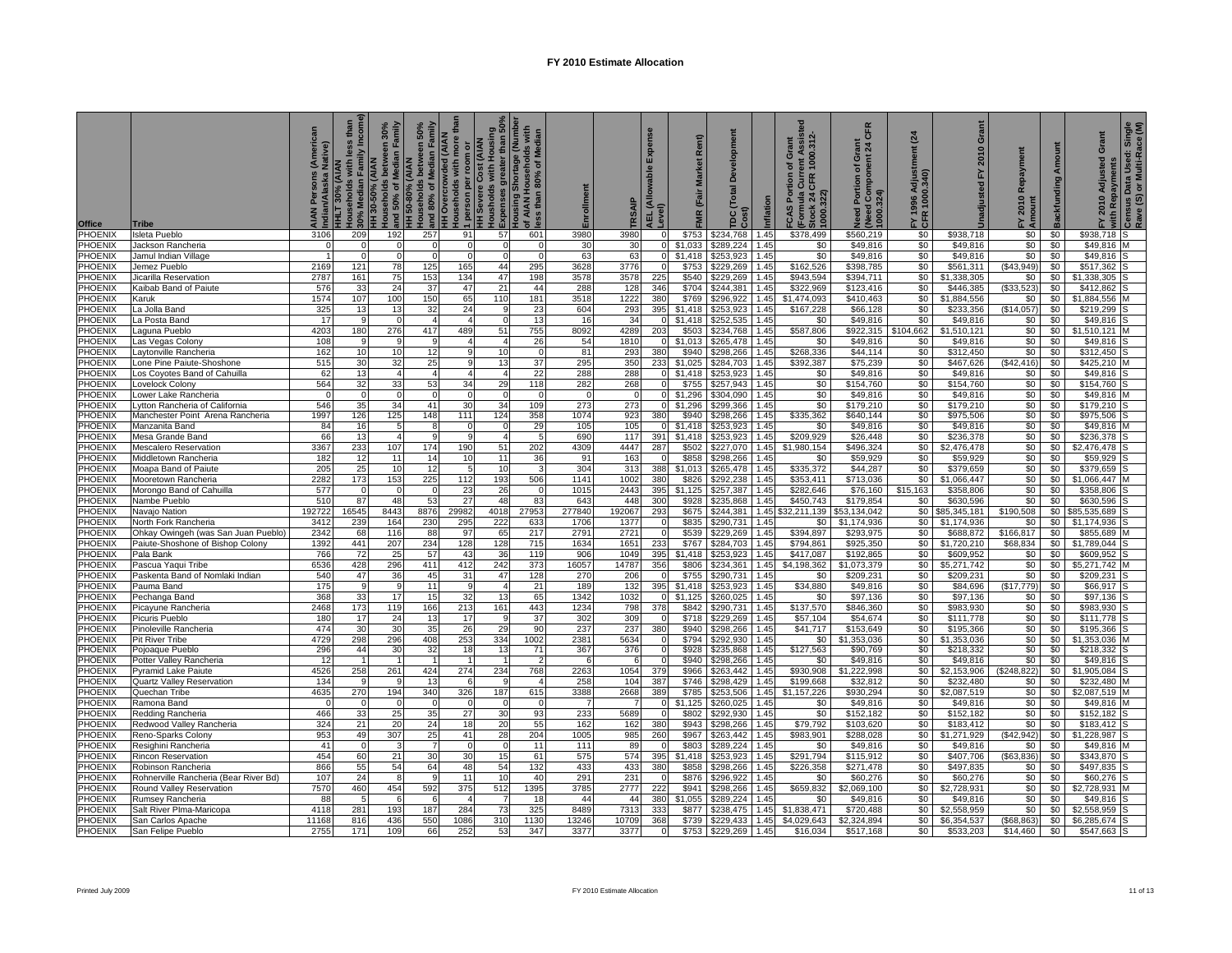| <b>Office</b>      | <b>Tribe</b>                                           | lative)        | than<br>Households with less<br>30% Median Family In<br>목<br>HLT 30% (AIAN | 50% of Median Family<br>between 30%<br>HH 30-50% (AIAN<br>ouseholds<br>and | Households between 50%<br>and 80% of Median Family<br>HH 50-80% (AIAN | ouseholds with more tha<br><b>HH Overcrowded (AIAN</b><br>1 person per room or<br>HH Severe Cost (AIAN | Housholds with Housing<br>Expenses greater than 50%<br>Housing Shortage (Number<br>Housholas<br>Expenses | of AIAN Households with<br>less than 80% of Median | Enrollment  | <b>SAIP</b>     | Expense<br>able<br>AEL (Allov<br>Level) | Rent)<br><b>Market</b><br>(Fair<br><b>FMR</b> | elopment<br>ó<br>Č<br>rpc | nflation     | rent Assisted<br>: 1000.312-<br>Grant<br>ð<br><b>CAS Portion</b><br>CLIFR<br>CFR<br>(Formula<br>Stock 24 C<br>1000.322)<br>Form | <b>CFR</b><br><u>들</u> 석<br>E<br>ō<br>mpone<br>៵<br>Need Portion (<br>(Need Compor<br>1000.324) | $\mathfrak{a}$<br>Ë<br>त हैं<br>इ<br>1996 Adju<br>R 1000.34<br>논뚱 | Grant<br>2010<br>놊<br>hadjusted | $\alpha$<br>2010<br>노토 | Backfunding Amount | Grant<br>2010 Adjusted<br>۲Ţ. | <sup>)</sup> with Repayments<br><sup>)</sup> Census Data Used: Single<br>Rave (S) or Multi-Race (M) |
|--------------------|--------------------------------------------------------|----------------|----------------------------------------------------------------------------|----------------------------------------------------------------------------|-----------------------------------------------------------------------|--------------------------------------------------------------------------------------------------------|----------------------------------------------------------------------------------------------------------|----------------------------------------------------|-------------|-----------------|-----------------------------------------|-----------------------------------------------|---------------------------|--------------|---------------------------------------------------------------------------------------------------------------------------------|-------------------------------------------------------------------------------------------------|-------------------------------------------------------------------|---------------------------------|------------------------|--------------------|-------------------------------|-----------------------------------------------------------------------------------------------------|
| PHOENIX            | San Ildefonso Pueblo                                   | 591            | 62                                                                         | 47                                                                         | 53                                                                    | 18                                                                                                     | 13                                                                                                       | 100                                                | 672         | 773             |                                         | \$928                                         | \$229,269                 | .45          | \$286,283                                                                                                                       | \$118,445                                                                                       | \$0                                                               | \$404,728                       | \$0                    | \$0                | \$404,728                     |                                                                                                     |
| PHOENIX            | San Juan Southern Paiute Tribe                         | 416            | 24                                                                         | 18                                                                         | 27                                                                    | 34                                                                                                     | 15                                                                                                       | 68                                                 | 208         | 208             | $\overline{0}$                          | \$1,044                                       | \$244,381                 | 1.45         | \$0                                                                                                                             | \$97,581                                                                                        | \$0                                                               | \$97,581                        | \$0                    | \$0                | \$97,581                      |                                                                                                     |
| PHOENIX            | San Manuel Band                                        | 44             |                                                                            |                                                                            |                                                                       |                                                                                                        |                                                                                                          | 13                                                 | 178         | 156             |                                         | \$1,125                                       | \$257,251                 | 1.45         | \$0                                                                                                                             | \$49,816                                                                                        | \$0                                                               | \$49,816                        | \$0                    | \$0                | \$49,816                      |                                                                                                     |
| PHOENIX            | San Pasqual Band                                       | 377            | 34                                                                         | 15                                                                         | 38                                                                    | 13                                                                                                     | 11                                                                                                       | 17                                                 | 429         | 294             | 395                                     | \$1,418                                       | \$253,923                 | 1.45         | \$413,624                                                                                                                       | \$71,292                                                                                        | \$0                                                               | \$484,916                       | \$0                    | \$0                | \$484,916                     |                                                                                                     |
| PHOENIX            | San Rosa Band of Cahuilla                              | 56             | $\overline{A}$                                                             |                                                                            |                                                                       |                                                                                                        |                                                                                                          |                                                    | 141         | 141             | 395                                     | \$1.125                                       | \$260,025                 | 1.45         | \$16,527                                                                                                                        | \$49.816                                                                                        | \$0                                                               | \$66,343                        | (S4.357)               | \$0                | \$61,986                      |                                                                                                     |
| PHOENIX            | Sandia Pueblo                                          | 559            | 35                                                                         | 31                                                                         | 58                                                                    | 18                                                                                                     | 26                                                                                                       | 102                                                | 487         | 413             |                                         | \$753                                         | \$234,768                 | 1.45         | \$151,304                                                                                                                       | \$122,296                                                                                       | \$0                                                               | \$273,600                       | \$0                    | \$0                | \$273,600                     |                                                                                                     |
| <b>PHOENIX</b>     | Santa Ana Pueblo                                       | 529            | 18                                                                         | 16                                                                         | 37                                                                    | 41                                                                                                     |                                                                                                          | 64                                                 | 765         | 681             |                                         | \$753                                         | \$229,269                 | 1.45         | \$104.399                                                                                                                       | \$90,433                                                                                        | \$0                                                               | \$194,832                       | \$68,089               | \$0                | \$262,921                     |                                                                                                     |
| PHOENIX            | Santa Clara Pueblo                                     | 1496           | 115                                                                        | 84                                                                         | 115                                                                   | 70                                                                                                     | 55                                                                                                       | 208                                                | 2200        | 2764            | 300                                     | \$559                                         | \$229,269                 | 1.45         | \$551,196                                                                                                                       | \$303,263                                                                                       | \$0                                                               | \$854.459                       | \$131,266              | \$0                | \$985,725                     |                                                                                                     |
| PHOENIX            | Santa Rosa Rancheria                                   | 527            | 35                                                                         | 17                                                                         | 24                                                                    | 45                                                                                                     | 10                                                                                                       | 30                                                 | 738         | 701             | 378                                     | \$766                                         | \$275,498                 | 1.45         | \$355,347                                                                                                                       | \$108,879                                                                                       | \$0                                                               | \$464,226                       | \$0                    | \$0                | \$464,226                     |                                                                                                     |
| PHOENIX            | Santa Ynez Band of Chumash                             | 88             |                                                                            | $\Omega$                                                                   |                                                                       | $\Omega$                                                                                               |                                                                                                          | $\Omega$                                           | 154         | 40 <sub>C</sub> | 395                                     | \$1.262                                       | \$294,030                 | 1.45         | \$102,690                                                                                                                       | \$156,807                                                                                       | \$177,057                                                         | \$259,497                       | \$0                    | \$0                | \$259,497                     |                                                                                                     |
| PHOENIX            | Santa Ysabel Reservation                               | 249            | 24                                                                         | 20                                                                         | 31                                                                    | 29                                                                                                     |                                                                                                          | 75                                                 | 768         | 768             |                                         | \$1,418                                       | \$253,923                 | 1.45         | \$0                                                                                                                             | \$74,633                                                                                        | \$0                                                               | \$74,633                        | \$0                    | \$0                | \$74,633                      |                                                                                                     |
| <b>PHOENIX</b>     | Santo Domingo Pueblo                                   | 3448           | 183                                                                        | 144                                                                        | 162                                                                   | 310                                                                                                    | 21                                                                                                       | 417                                                | 4492        | 4807            |                                         | \$753                                         | \$229,269                 | 1.45         | \$334,954                                                                                                                       | \$588,286                                                                                       | \$0                                                               | \$923.240                       | \$0                    | \$0                | \$923,240                     |                                                                                                     |
| PHOENIX            | Scotts Valley (Pomo)                                   | 432            | 27                                                                         | 27                                                                         | 32                                                                    | 24                                                                                                     | 27                                                                                                       | 87                                                 | 216         | 294             | $\Omega$                                | \$1.232                                       | \$298,266                 | 1.45         | \$0                                                                                                                             | \$141,402                                                                                       | \$0                                                               | \$141,402                       | (\$11,735)             | \$0                | \$129,667                     |                                                                                                     |
| PHOENIX            | Sherwood Valley Rancheria                              | 816            | 52                                                                         | 51                                                                         | 61                                                                    | 45                                                                                                     | 51                                                                                                       | 137                                                | 408         | 644             | 380                                     | \$941                                         | \$298,266                 | .45          | \$190,171                                                                                                                       | \$259,507                                                                                       | \$0                                                               | \$449,678                       | \$0                    | \$0                | \$449,678                     |                                                                                                     |
| PHOENIX            | Shingle Springs Rancheria                              | 898            | 63                                                                         | 60                                                                         | 91                                                                    | 36                                                                                                     | 118                                                                                                      | 213                                                | 449         | 1688            | $\Omega$                                | \$1,022                                       | \$289,224                 | 1.45         | \$0                                                                                                                             | \$391,136                                                                                       | \$0                                                               | \$391,136                       | \$0                    | \$0                | \$391,136                     |                                                                                                     |
| PHOENIX            | Smith River Rancheria                                  | 2157           | 142                                                                        | 134                                                                        | 179                                                                   | 94                                                                                                     | 138                                                                                                      | 454                                                | 1180        | 3191            |                                         | \$797                                         | \$289,224                 | 1.45         | \$0                                                                                                                             | \$676,558                                                                                       | \$0                                                               | \$676,558                       | \$0                    | \$0                | \$676,558                     |                                                                                                     |
| <b>PHOENIX</b>     | Soboba Band                                            | 460            | 19                                                                         | 13                                                                         | 16                                                                    | 15                                                                                                     | 23                                                                                                       | 10                                                 | 963         | 963             | 395                                     | \$1.125                                       | \$260.025                 | 1.45         | \$233.044                                                                                                                       | \$86,333                                                                                        | \$24,631                                                          | \$319.377                       | (\$101,309)            | \$0                | \$218,068                     |                                                                                                     |
| PHOENIX            | Stewarts Point Rancheria                               | 1222           | 77                                                                         | 77                                                                         | 91                                                                    | 68                                                                                                     | 76                                                                                                       | 245                                                | 663         | 565             | 380                                     | \$1,296                                       | \$299,366                 | 1.45         | \$0                                                                                                                             | \$400,482                                                                                       | \$0                                                               | \$400,482                       | (\$55,533)             | \$0                | \$344,949                     |                                                                                                     |
| PHOENIX            | Sulphur Bank Rancheria                                 | 238            | 15                                                                         | 15<br>$\Omega$                                                             | 18                                                                    | 13                                                                                                     | 15                                                                                                       | 48                                                 | 119         | 246             |                                         | \$858                                         | \$298,266                 | 1.45         | \$0                                                                                                                             | \$78,179                                                                                        | \$0                                                               | \$78,179                        | \$0                    | \$0                | \$78,179                      |                                                                                                     |
| PHOENIX            | Summit Lake Paiute Tribe                               | 12             |                                                                            |                                                                            |                                                                       | $\Omega$                                                                                               |                                                                                                          |                                                    | 106         | 133             |                                         | \$787                                         | \$257,943                 | 1.45         | \$0                                                                                                                             | \$49,816                                                                                        | \$0                                                               | \$49,816                        | \$0                    | \$0                | \$49,816                      |                                                                                                     |
| PHOENIX<br>PHOENIX | Susanville Rancheria<br>Sycuan Band of Kumeyaay Nation | 862<br>23      | 39<br>4                                                                    | 92<br>$\overline{A}$                                                       | 50                                                                    | 36<br>$\Omega$                                                                                         | 37                                                                                                       | 126                                                | 431<br>73   | 1757<br>153     | 387<br>395                              | \$841<br>\$1,418                              | \$292,238<br>\$253,923    | 1.45<br>1.45 | \$471,073<br>\$0                                                                                                                | \$227,890<br>\$49,816                                                                           | \$0<br>\$0                                                        | \$698,963<br>\$49,816           | \$6,366<br>\$0         | \$0<br>\$0         | \$705,329<br>\$49,816         |                                                                                                     |
| PHOENIX            | Table Bluff Rancheria, Wiyot Tribe                     | 77             | 13                                                                         | g                                                                          |                                                                       | g                                                                                                      |                                                                                                          | 27                                                 | 526         | 96              |                                         | \$876                                         | \$296,922                 | 1.45         | \$0                                                                                                                             | \$49,816                                                                                        | \$0                                                               | \$49,816                        | \$0                    | \$0                | \$49,816                      |                                                                                                     |
| PHOENIX            | <b>Table Mountain Rancheria</b>                        | $\overline{1}$ | $\Omega$                                                                   | $\Omega$                                                                   |                                                                       | $\Omega$                                                                                               |                                                                                                          | $\Omega$                                           | 115         | 115             |                                         | \$842                                         | \$291,831                 | 1.45         | \$0                                                                                                                             | \$49,816                                                                                        | \$0                                                               | \$49,816                        | \$0                    | \$0                | \$49.816                      |                                                                                                     |
| PHOENIX            | Taos Pueblo                                            | 1446           | 124                                                                        | 85                                                                         | 100                                                                   | 115                                                                                                    | 36                                                                                                       | 200                                                | 2410        | 2410            |                                         | \$718                                         | \$229,269                 | 1.45         | \$366,071                                                                                                                       | \$310.729                                                                                       | $\$0$                                                             | \$676,800                       | \$0                    | \$0                | \$676,800                     |                                                                                                     |
| PHOENIX            | Ге-Moak                                                | 936            | 96                                                                         | 75                                                                         | 93                                                                    | 21                                                                                                     | 34                                                                                                       | 66                                                 | 2597        | 2597            | 418                                     | \$813                                         | \$256,436                 | 1.45         | \$1,193,443                                                                                                                     | \$200,013                                                                                       | \$0                                                               | \$1,393,456                     | \$0                    | \$0                | \$1,393,456                   |                                                                                                     |
| PHOENIX            | <b>Fesuque Pueblo</b>                                  | 398            | 30                                                                         | 26                                                                         | 39                                                                    | 25                                                                                                     |                                                                                                          | 73                                                 | 481         | 435             |                                         | \$928                                         | \$235.868                 | 1.45         | \$80,261                                                                                                                        | \$81,748                                                                                        | \$0                                                               | \$162,009                       | \$0                    | \$0                | \$162,009                     |                                                                                                     |
| PHOENIX            | Fohono O'Odham Nation                                  | 13856          | 1143                                                                       | 521                                                                        | 438                                                                   | 1406                                                                                                   | 287                                                                                                      | 1441                                               | 26673       | 26673           | 170                                     | \$756                                         | \$238,475                 | 1.45         | \$2,651,055                                                                                                                     | \$2,911,674                                                                                     | \$0                                                               | \$5,562,729                     | \$0                    | \$0                | \$5,562,729                   |                                                                                                     |
| <b>PHOENIX</b>     | Fonto Apache of Arizona                                | 132            |                                                                            | 5                                                                          | 14                                                                    | 18                                                                                                     |                                                                                                          | 27                                                 | 125         | 131             |                                         | \$809                                         | \$233.832                 | 1.45         | \$0                                                                                                                             | \$49.816                                                                                        | \$0                                                               | \$49,816                        | \$0                    | \$0                | \$49,816                      |                                                                                                     |
| PHOENIX            | Forres-Martinez Band of Cahuilla                       | 207            | 28                                                                         | 13                                                                         | 31                                                                    | 32                                                                                                     | 11                                                                                                       | 38                                                 | 573         | 321             | 395                                     | \$1.122                                       | \$257,387                 | 1.45         | \$180,237                                                                                                                       | \$82,811                                                                                        | \$0                                                               | \$263,047                       | \$0                    | \$0                | \$263,047                     |                                                                                                     |
| PHOENIX            | Frinidad Rancheria                                     | 66             |                                                                            |                                                                            |                                                                       |                                                                                                        | 13                                                                                                       | 18                                                 | 214         | 186             |                                         | \$876                                         | \$296,922                 | 1.45         | \$0                                                                                                                             | \$49,816                                                                                        | \$0                                                               | \$49,816                        | \$0                    | \$0                | \$49,816                      |                                                                                                     |
| PHOENIX            | Fule River Indian Tribe                                | 3202           | 193                                                                        | 158                                                                        | 204                                                                   | 232                                                                                                    | 205                                                                                                      | 463                                                | 1601        | 1205            | 373                                     | \$674                                         | \$284,296                 | 1.45         | \$627,743                                                                                                                       | \$979,924                                                                                       | \$0                                                               | \$1,607,667                     | \$0                    | \$0                | \$1,607,667                   |                                                                                                     |
| PHOENIX            | Fulomne Rancheria                                      | 752            | 49                                                                         | 78                                                                         | 56                                                                    | 42                                                                                                     | 45                                                                                                       | 150                                                | 376         | 2812            | 378                                     | \$930                                         | \$289,224                 | 1.45         | \$182,588                                                                                                                       | \$248,095                                                                                       | \$0                                                               | \$430,683                       | \$0                    | \$0                | \$430,683                     |                                                                                                     |
| PHOENIX            | <b>Twenty Nine Palms Band</b>                          | $\Omega$       |                                                                            | $\Omega$                                                                   |                                                                       | $\Omega$                                                                                               |                                                                                                          | $\Omega$                                           | 13          | 13              |                                         | \$1.125                                       | \$257,251                 | 1.45         | \$0                                                                                                                             | \$49.816                                                                                        | \$0                                                               | \$49,816                        | $\$0$                  | \$0                | \$49,816                      |                                                                                                     |
| PHOENIX            | Upper Lake Rancheria (Habematolel Por                  | 392            | 24                                                                         | 23                                                                         | 31                                                                    | 19                                                                                                     | 26                                                                                                       | 78                                                 | 196         | 151             |                                         | \$858                                         | \$298,266                 | 1.45         | \$0                                                                                                                             | \$108,988                                                                                       | \$0                                                               | \$108,988                       | \$0                    | \$0                | \$108,988                     |                                                                                                     |
| PHOENIX            | Utu Utu Gwaiti Paiute                                  | 42             | 13                                                                         | 9                                                                          |                                                                       | 9                                                                                                      |                                                                                                          | 26                                                 | 136         | 67              |                                         | \$1,127                                       | \$284,703                 | 1.45         | \$0                                                                                                                             | \$49,816                                                                                        | \$0                                                               | \$49,816                        | \$0                    | \$0                | \$49,816                      |                                                                                                     |
| PHOENIX            | Viejas Group of Capitan Grande                         | 161            | 13                                                                         | 9                                                                          | 20                                                                    | 24                                                                                                     |                                                                                                          | 24                                                 | 268         | 224             | 395                                     | \$1,418                                       | \$253.923                 | 1.45         | \$134,476                                                                                                                       | \$53,368                                                                                        | \$12,501                                                          | \$187,844                       | ,436<br>(S91)          | \$0                | \$96,408                      |                                                                                                     |
| PHOENIX            | Walker River Paiute Tribe                              | 705            | 87                                                                         | 45                                                                         | 67                                                                    | 25                                                                                                     | 24                                                                                                       | 11                                                 | 3008        | 1740            | 349                                     | \$749                                         | \$257,943                 | 1.45         | \$983,365                                                                                                                       | \$150,301                                                                                       | \$0                                                               | \$1,133,666                     | \$0                    | \$0                | \$1,133,666                   |                                                                                                     |
| PHOENIX            | Washoe Tribe                                           | 3164           | 180                                                                        | 183                                                                        | 297                                                                   | 191                                                                                                    | 164                                                                                                      | 469                                                | 1582        | 1580            | 385                                     | \$972                                         | \$257.943                 | 1.45         | \$1,080,201                                                                                                                     | \$819,047                                                                                       | \$0                                                               | \$1,899,248                     | \$0                    | \$0                | \$1.899.248                   |                                                                                                     |
| <b>PHOENIX</b>     | White Mountain Apache (Fort Apache)                    | 13021          | 1064                                                                       | 543                                                                        | 598                                                                   | 1463                                                                                                   | 31 <sub>C</sub>                                                                                          | 1124                                               | 13230       | 12213           | 163                                     | \$702                                         | \$230,940                 | 1.45         | \$5,025,184                                                                                                                     | \$2,814,013                                                                                     | \$0                                                               | \$7,839,197                     | \$0                    | \$0                | \$7,839,197                   |                                                                                                     |
| PHOENIX            | Winnemucca Colony                                      | 46             |                                                                            | $\overline{4}$                                                             |                                                                       | -8                                                                                                     |                                                                                                          | 13                                                 | 77          | 66              |                                         | \$787                                         | \$257,943                 | 1.45         | \$0                                                                                                                             | \$49,816                                                                                        | \$0                                                               | \$49,816                        | \$0                    | \$0                | \$49,816                      |                                                                                                     |
| <b>PHOENIX</b>     | Yavapai-Apache (Camp Verde)                            | 782            | 92                                                                         | 40                                                                         | 42                                                                    | 169                                                                                                    | 40                                                                                                       | 75                                                 | 2134        | 2011            | 356                                     | \$844                                         | \$241,245                 | 1.45         | \$981,991                                                                                                                       | \$288,115                                                                                       | \$0                                                               | \$1,270,106                     | \$0                    | \$0                | \$1,270,106                   |                                                                                                     |
| PHOENIX            | Yavapai-Prescott                                       | 129            |                                                                            | $\Omega$                                                                   |                                                                       | 4                                                                                                      |                                                                                                          |                                                    | 167         | 272             |                                         | \$844                                         | \$241,245                 | 1.45         | \$0                                                                                                                             | \$49,816                                                                                        | \$0                                                               | \$49,816                        | \$0                    | \$0                | \$49,816                      |                                                                                                     |
| <b>PHOENIX</b>     | Yerington Paiute Tribe                                 | 2052           | 117                                                                        | 118                                                                        | 192                                                                   | 124                                                                                                    | 106                                                                                                      | 364                                                | 1026        | 467             | 335                                     | \$794                                         | \$257,943                 | 1.45         | \$329,956                                                                                                                       | \$546,749                                                                                       | \$0                                                               | \$876,705                       | \$0                    | \$0                | \$876,705                     |                                                                                                     |
| PHOENIX            | Yomba Shoshone Tribe                                   | 101            | 14                                                                         | 5                                                                          |                                                                       | -9                                                                                                     |                                                                                                          |                                                    | 199         | 116             | 382                                     | \$699                                         | \$265,478                 | 1.45         | \$176,819                                                                                                                       | \$49,816                                                                                        | \$0                                                               | \$226,635                       | \$0                    | \$0                | \$226,635                     |                                                                                                     |
| PHOENIX            | Ysleta Del Sur                                         | 3176           | 188                                                                        | 130                                                                        | 214                                                                   | 231                                                                                                    | 132                                                                                                      | 503                                                | 1588        | 901             |                                         | \$595                                         | \$212,000                 | 1.45         | \$451,397                                                                                                                       | \$641,736                                                                                       | \$0                                                               | \$1,093,133                     | \$0                    | \$0                | \$1,093,133                   |                                                                                                     |
| PHOENIX            | Yurok Tribe                                            | 3668           | 249                                                                        | 234<br>34                                                                  | 349                                                                   | 152<br>45                                                                                              | 256                                                                                                      | 800                                                | 4912<br>832 | 2847            | 380                                     | \$865<br>\$753                                | \$296,922                 | 1.45<br>1.45 | \$207.762                                                                                                                       | \$1,041,460                                                                                     | \$0 l<br>$\$0$                                                    | \$1,249,222                     | \$0<br>\$0             | \$0<br>\$0         | \$1,249,222                   |                                                                                                     |
| PHOENIX<br>PHOENIX | Zia Pueblo<br>Zuni Tribe                               | 721<br>8097    | 22<br>414                                                                  | 360                                                                        | 37<br>420                                                             | 496                                                                                                    | 195                                                                                                      | 60<br>895                                          | 10258       | 865<br>10369    | 278                                     | \$612                                         | \$229,269<br>\$245,765    | 1.45         | \$128,047<br>\$1.632.593                                                                                                        | \$97,903<br>\$1.487.854                                                                         | \$0                                                               | \$225,949<br>\$3,120,447        | (S76.584)              | \$0                | \$225,949<br>\$3.043.863      |                                                                                                     |
| <b>PHOENIX</b>     | <b>TOTAL</b>                                           | 420.406        | 32.360                                                                     |                                                                            | 19,967 23,049                                                         | 46,439                                                                                                 | 12,764                                                                                                   | 58,741                                             | 538.752     | 434.948         |                                         |                                               |                           |              | \$96,370,912                                                                                                                    | ########## \$736,437 ##########                                                                 |                                                                   |                                 | (\$402,833)            | \$0                | ##########                    |                                                                                                     |
|                    |                                                        |                |                                                                            |                                                                            |                                                                       |                                                                                                        |                                                                                                          |                                                    |             |                 |                                         |                                               |                           |              |                                                                                                                                 |                                                                                                 |                                                                   |                                 |                        |                    |                               |                                                                                                     |